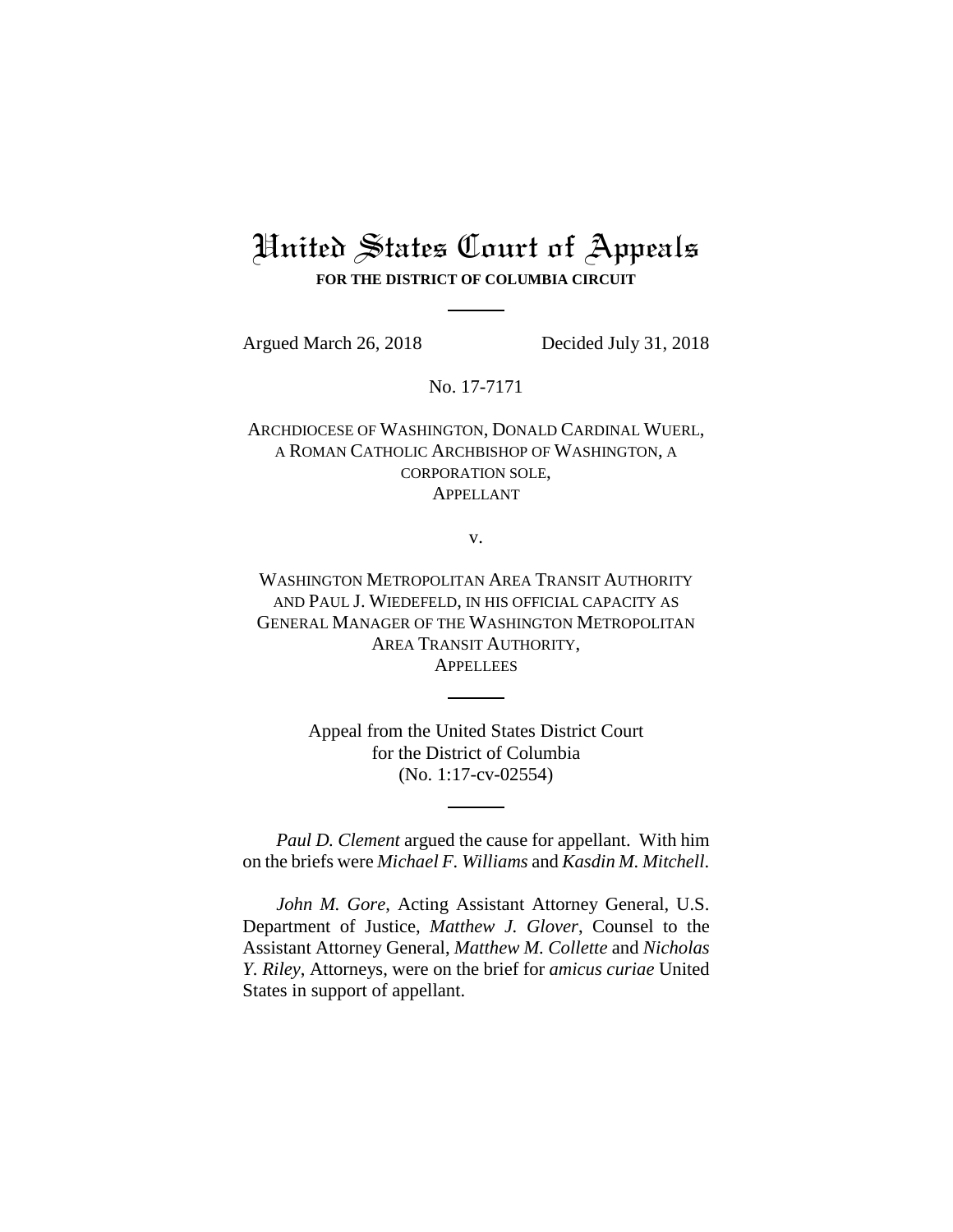*Shannen W. Coffin* was on the brief for *amici curiae* Ethics and Public Policy Center and First Liberty Institute in support of appellant.

*Jeffrey M. Johnson* and *Lisa M. Kaas* were on the brief for *amicus curiae* The Franciscan Monastery USA, Inc. in support of appellant.

*Ryan A. Shores* was on the brief for *amici curiae* Becket Fund for Religious Liberty, et al. in support of appellant.

*Donald B. Verrilli Jr.* argued the cause for appellees. With him on the brief were *Chad I. Golder*, *Jonathan Meltzer*, *Patricia Y. Lee*, and *Rex S. Heinke*. *Anthony T. Pierce* entered an appearance.

Before: ROGERS, KAVANAUGH[∗](#page-1-0) and WILKINS, *Circuit Judges*.

Opinion for the Court filed by *Circuit Judge* ROGERS.

Concurring opinion filed by *Circuit Judge* WILKINS.

ROGERS, *Circuit Judge*: The Washington Metropolitan Transit Authority ("WMATA") was established by compact between the State of Maryland, the Commonwealth of Virginia, and the District of Columbia to provide safe and reliable transportation services. *See* Pub. L. No. 89-774, 80 Stat. 1324 (1966). Like other transit authorities, it sells commercial advertising space to defray the costs of its services, and for years it had accepted ads on all types of subjects. In

 $\overline{a}$ 

<span id="page-1-0"></span><sup>∗</sup> Circuit Judge Kavanaugh was a member of the panel at the time the case was argued but did not participate in this opinion.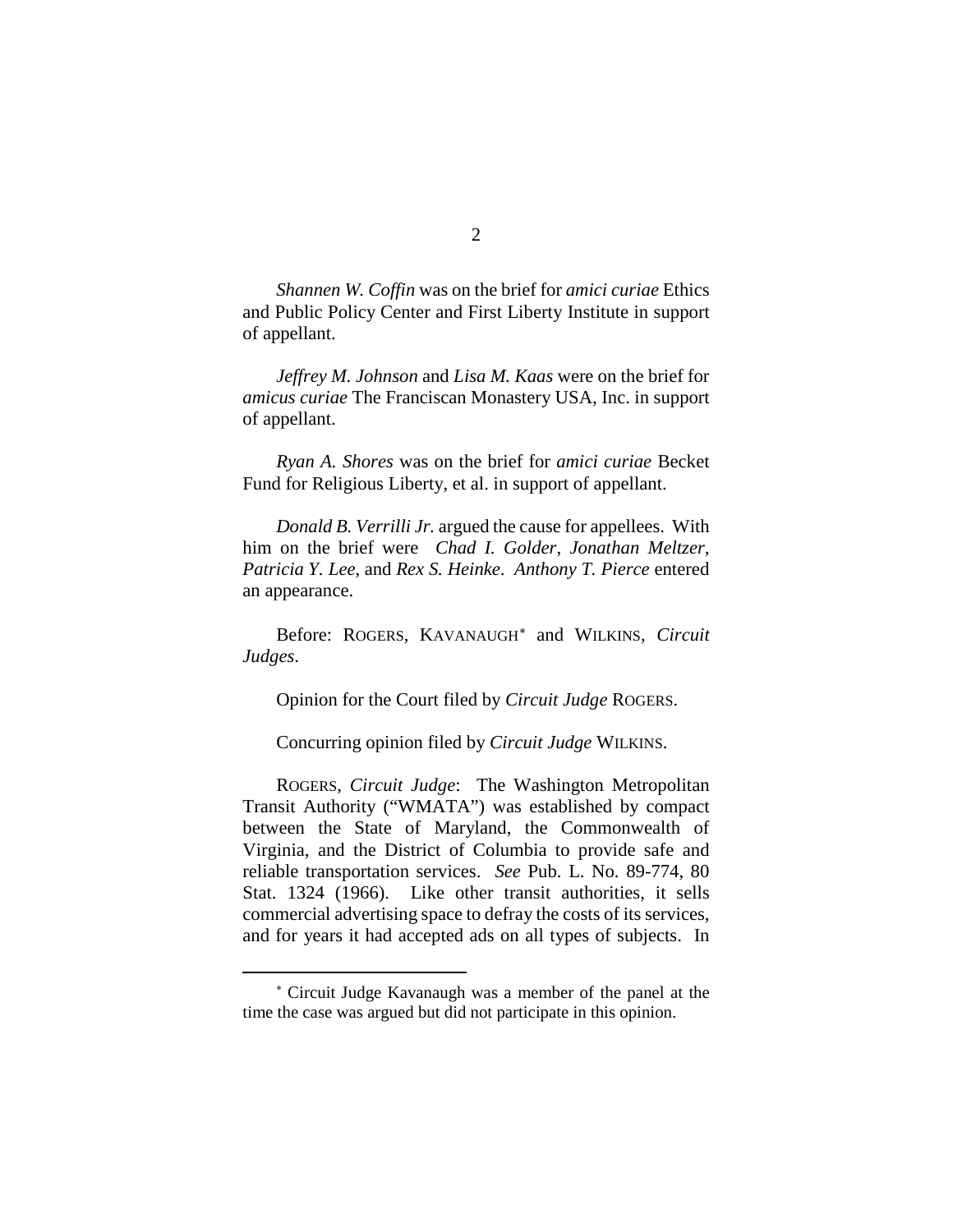2015 WMATA closed its advertising space to issue-oriented ads, including political, religious, and advocacy ads. This decision followed extended complaints from riders, community groups, business interests, and its employees, resulting in regional and federal concerns about the safety and security of its transportation services, vandalism of its property, and a time-intensive administrative burden reviewing proposed ads and responding to complaints about ads.

Since *Lehman v. City of Shaker Heights*, 418 U.S. 298 (1974), transit authorities have been permitted to accept only commercial and public service oriented advertisements because "a streetcar or bus is plainly not a park or sidewalk or other meeting place for discussion," but rather "is only a way to get to work or back home." *Id.* at 306 (Douglas, J., concurring). Under the Supreme Court's forum doctrine, WMATA, as a non-public forum, may restrict its advertising "[a]ccess . . . as long as the restrictions are 'reasonable and [are] not an effort to suppress expression merely because public officials oppose the speaker's view.'" *Cornelius v. NAACP Legal Def. & Educ. Fund*, *Inc.*, 473 U.S. 788, 800 (1985) (quoting *Perry Educ. Ass'n v. Perry Local Educators' Ass'n*, 460 U.S. 37, 46 (1983)). Based on experience that its approach to advertising was interfering with its ability to provide safe and reliable transportation service, WMATA adopted *Guidelines Governing Commercial Advertising*, employing broad subject-matter prohibitions in order to maintain viewpoint neutrality and avoid *ad hoc* bureaucratic determinations about which ads are benign and which are not. Guideline 12 states: "Advertisements that promote or oppose any religion, religious practice or belief are prohibited."

The Archdiocese of Washington contends that Guideline 12 violates the First Amendment and the Religious Freedom Restoration Act ("RFRA") and seeks a mandatory preliminary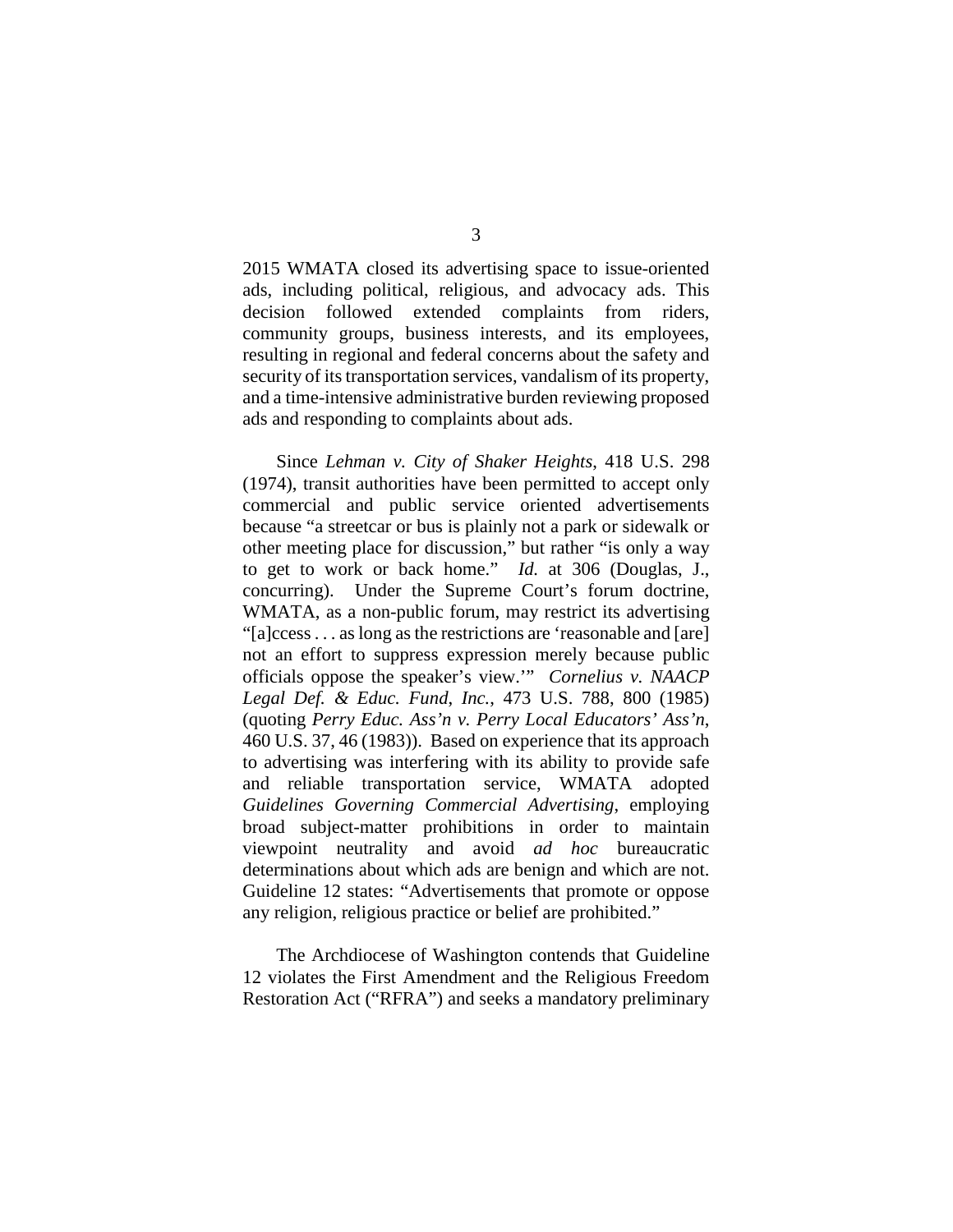injunction that would require WMATA to place an avowedly religious ad on the exteriors of its buses. The Archdiocese has not shown, however, that WMATA is impermissibly suppressing its viewpoint on an otherwise permitted subject, and its claim of discriminatory treatment is based on hypothesis. Following *Rosenberger v. Rector & Visitors of the University of Virginia*, 515 U.S. 819, 831 (1995), WMATA may exclude religion as a subject matter from its advertising space. Notably, there is no principled limit to the Archdiocese's conflation of subject-matter restrictions with viewpoint-based restrictions as concerns religion. Were the Archdiocese to prevail, WMATA (and other transit systems) would have to accept all types of advertisements to maintain viewpoint neutrality, including ads criticizing and disparaging religion and religious tenets or practices. Because the Archdiocese has not demonstrated a likelihood of prevailing on the merits or that the equities weigh favorably, it has not met the demanding standard for a mandatory preliminary injunction. *See Dorfmann v. Boozer*, 414 F.2d 1168, 1173 (D.C. Cir. 1969).

**I.**

Until 2015, WMATA had accepted most issue-oriented advertisements, including political, religious, and advocacy ads. Beginning in 2010, WMATA began to reconsider its approach as a result of near-monthly complaints from its employees, riders, elected officials, and community and business leaders about its advertisements. *See* Decl. of Lynn M. Bowersox, WMATA Ass't Gen. Mgr., Cust. Serv., Comms. & Mktg., in support of Defs' Opp. to Mot. for TRO and Prel. Inj., ¶¶ 4–5 & Ex. A (Dec. 1, 2017) ("Bowersox Decl."). The complaints spanned objections to ads that were critical of the Catholic Church's position against use of condoms, to ads by People for the Ethical Treatment of Animals with graphic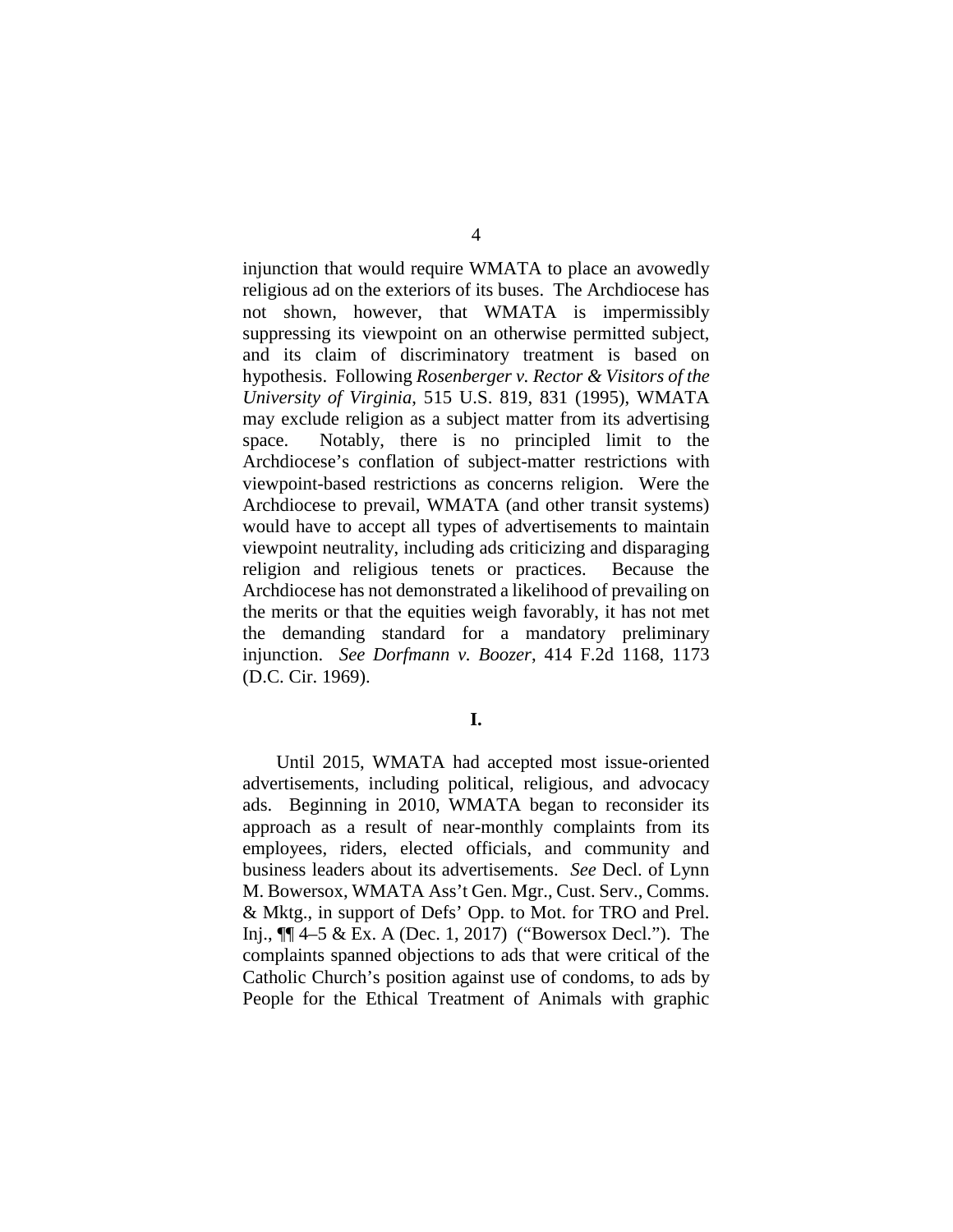images of animal cruelty, to ads opposing discrimination based on sexual orientation. The condoms ad, for example, "generated hundreds of angry phone calls and letters and generated the second-largest negative response to any ad[] ever run in WMATA advertising space." *Id*. ¶ 25. An "anti-Islam ad . . . was also a factor in WMATA's decision to change its advertising space to a nonpublic forum." *Id.* ¶¶ 11, 26. The Metro Transit Police Department and the United States Department of Homeland Security "feared that certain ads would, due to world events, incite individuals to violence on the system and harm WMATA employees and customers." *Id.* ¶ 11. Specifically, they referred to events following "a contest to create a cartoon depiction of the Prophet Muhammad." *Id.*  A cartoon that was submitted as an ad to WMATA "raised concerns, because some Muslims consider drawing the Prophet Mohammed so offensive that they have reacted violently to such depictions in the past." *Id.* (differing spellings in original). "WMATA was aware that two gunmen were killed after they attempted to attack the building where the contest . . . was being held." *Id.* Additionally, a survey showed that "98% of the public was familiar with the types of ads found on buses, in trains, and in stations," that "58% opposed issueoriented ads," and that "46% were extremely opposed to . . . issue-oriented ads." *Id.* ¶ 14.

On November 19, 2015, the WMATA Board of Directors, with representatives from Maryland, Virginia, and the District of Columbia, decided to narrow the subjects that it would accept in WMATA advertising space. Upon resolving that WMATA's advertising space is closed "to issue-oriented ads, including political, religious and advocacy ads," Res. 2015-55, the Board adopted *Guidelines Governing Commercial Advertising*, (Nov. 19, 2015) (eff. 30 days after adoption), including Guideline 12 prohibiting "[a]dvertisements that promote or oppose any religion, religious practice or belief."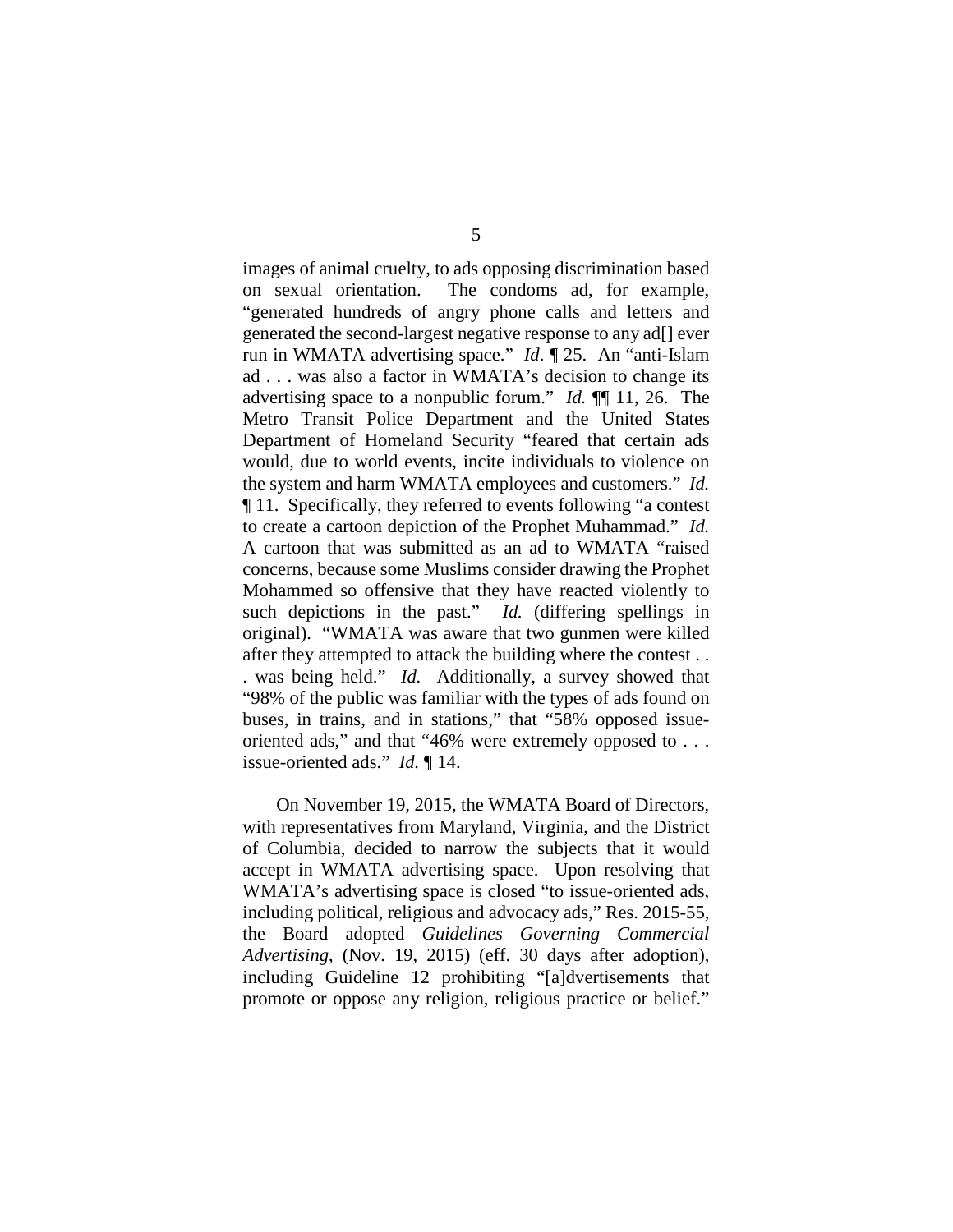The Board concluded that any economic benefit derived from issue-oriented advertising was outweighed by four considerations: (1) complaints from its employees, community opposition and outcry, and adverse publicity for WMATA; (2) security concerns from the Metro Transit Police Department and the United States Department of Homeland Security; (3) vandalism of WMATA property; and (4) the administrative burden associated with the time-intensive process of reviewing proposed ads and responding to complaints about ads. Bowersox Decl. ¶¶ 9–13. Since the *Guidelines* took effect, WMATA has regularly rejected ads as non-compliant with its *Guidelines*, including Guideline 12. *See id*. ¶ 17 & Ex. C.

The "Find the Perfect Gift" ad that the Archdiocese seeks to have WMATA place on the exterior of its buses depicts a starry night and the silhouettes of three shepherds and sheep on a hill facing a bright shining star high in the sky, along with the words "Find the Perfect Gift." The ad includes a web address and a social media hashtag. Its website, although still under construction when the ad was submitted to WMATA, "contained substantial content promoting the Catholic Church," including "a link to 'Parish Resources,' . . . a way to 'Order Holy Cards,' and . . . religious videos and 'daily reflections' of a religious nature." *Id.* ¶ 19. The Archdiocese explains that "[t]he 'Find the Perfect Gift' campaign is an important part of [its] evangelization efforts," Decl. of Dr. Susan Timoney, S.T.D., Sec'y for Pastoral Ministry and Social Concerns, Archdiocese of Wash., ¶ 4 (Nov. 27, 2017) ("Timoney Decl."), "welcoming all to Christmas Mass or . . . joining in public service to help the most vulnerable in our community during the liturgical season of Advent," Decl. of Edward McFadden, Sec'y of Commns., Archdiocese of Wash., serving Cardinal Donald Woerl, ¶ 3 (Nov. 27, 2017) ("McFadden Decl."). Dr. Timoney advises: "It is critically important for the goals of the . . . campaign that the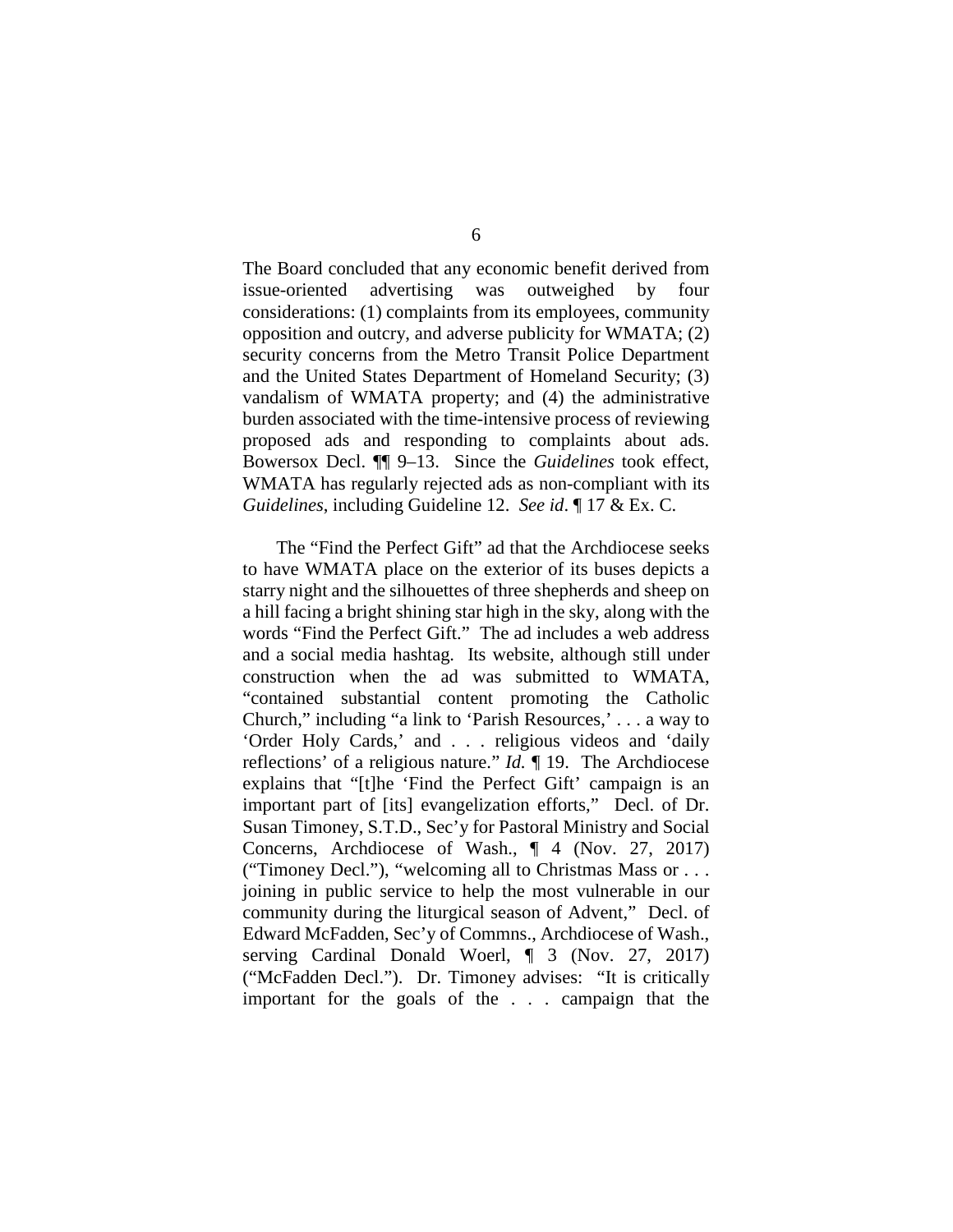Archdiocese begin spreading its message before the Advent season" because "[t]he Roman Catholic Church teaches" that in "sharing in the long preparation for the Savior's arrival with the first Christmas, we renew our ardent desire for Christ's second coming." Timoney Decl.  $\P$  5.

When the Archdiocese sought to purchase space for the "Find the Perfect Gift" ad on the exterior of Metrobuses, WMATA declined on the ground that it was impermissible under Guideline 12 "because it depicts a religious scene and thus seeks to promote religion." McFadden Decl. ¶¶ 7, 12, 16 (internal quotations omitted). On November 28, 2017, the Archdiocese filed a complaint for declaratory and injunctive relief under the First Amendment's Free Speech and Free Exercise Clauses, RFRA, and the Fifth Amendment's guarantees of due process and equal protection. The Archdiocese sought a declaration that Guideline 12 was unconstitutional under the First and Fifth Amendments and violated RFRA, and an injunction preventing WMATA from enforcing Guideline 12 to reject the Archdiocese's ad.

The district court denied the Archdiocese's motion for a temporary restraining order ("TRO") and preliminary injunction. 281 F. Supp. 3d 88 (D.D.C. 2017). Concluding the Archdiocese was not likely to succeed on the merits, the court ruled that Guideline 12 was consistent with the Free Speech Clause as a viewpoint neutral and reasonable regulation in a non-public forum, and that Guideline 12 did not burden the Archdiocese's right to free exercise as a neutral and generally applicable regulation not singling out religious activity for suppression. 281 F. Supp. 3d at 102–05, 107–14. The court also rejected the Archdiocese's arguments based on RFRA and the Fifth Amendment's Due Process and Equal Protection Clauses. *Id.* at 115–16. The court further concluded that the three other preliminary injunction factors did not weigh in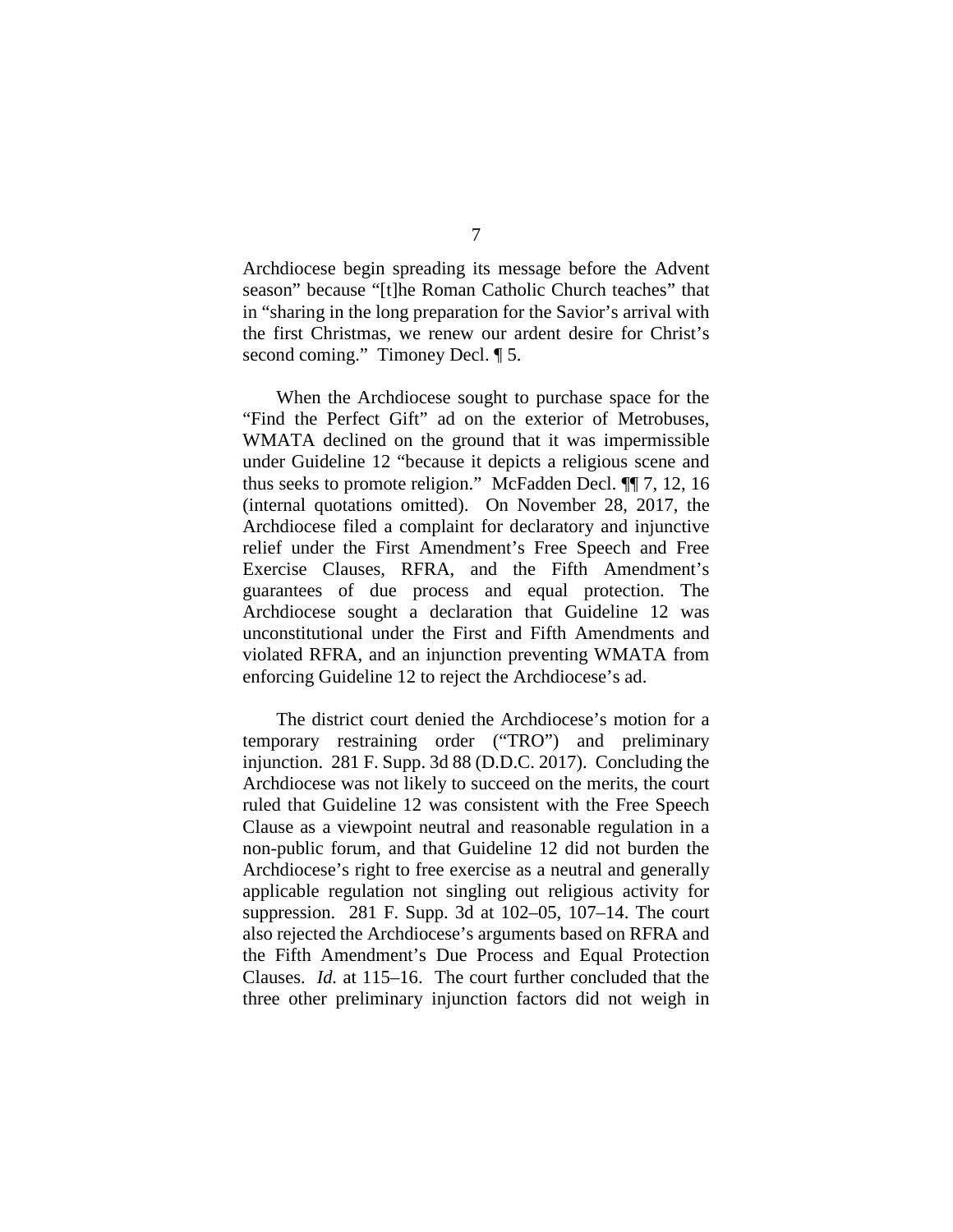favor of granting injunctive relief, including because the Archdiocese's "irreparable harm argument rises and falls with its merits arguments." *Id.* at 116.

The Archdiocese appealed and filed an emergency motion for an injunction pending appeal, "preventing WMATA from denying the Archdiocese's 'Find the Perfect Gift' campaign," and an expedited appeal on the merits. This court denied the motion for a mandatory injunction pending appeal on December 20, 2017, but set an expedited briefing schedule. After initially maintaining the case is moot because Advent has passed, the government desisted once the Archdiocese indicated it "specifically intend[s] to ask to run this exact ad in the next Advent season," Oral Arg. Tr. 27 (Mar. 26, 2018) (counsel for WMATA).

## **II.**

A preliminary injunction is an "extraordinary remedy," *Monsanto Co. v. Geertson Seed Farms*, 561 U.S. 139, 165 (2010) (citation omitted). The moving party must make a "clear showing that four factors, taken together, warrant relief: likely success on the merits, likely irreparable harm in the absence of preliminary relief, a balance of the equities in its favor, and accord with the public interest." *League of Women Voters v. Newby*, 838 F.3d 1, 6 (D.C. Cir. 2016) (citations omitted). This court "reviews the district court's legal conclusions as to each of the four factors *de novo*, and its weighing of them for abuse of discretion." *Id.* at 6–7 (citing *Davis v. Pension Benefit Guar. Corp*., 571 F.3d 1288, 1291 (D.C. Cir. 2009)).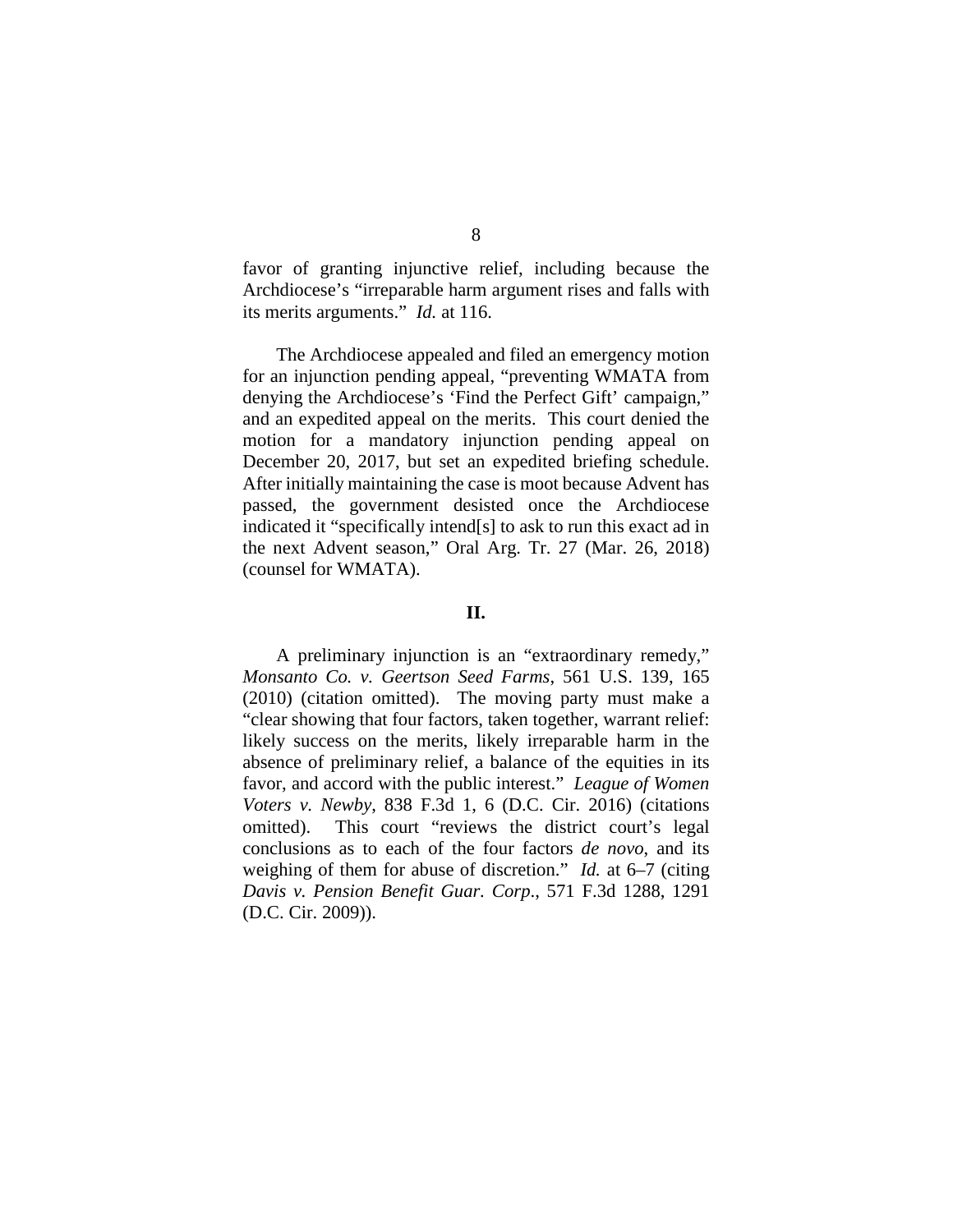**A.**

On appeal, the Archdiocese contends that Guideline 12 "unconstitutionally abridges . . . free speech rights by suppressing *religious* viewpoints on subjects that WMATA otherwise allows on bus exteriors." Appellant's Br. 13 (emphasis in original). The Archdiocese also contends that WMATA enforces Guideline 12 "arbitrarily by permitting some religious speech while excluding the Archdiocese's," which "violates the First Amendment's free speech guarantee." *Id.* at 14. Further, the Archdiocese contends that Guideline 12 "raises problems under the Religion Clauses and RFRA" because "WMATA's exclusion of all religious speech from bus exteriors and its interference with the Archdiocese's religious exercise violates the Free Exercise Clause and RFRA, and WMATA's arbitrary enforcement puts it in the position of a religious censor . . . favor[ing] some religions over others in violation of the Establishment Clause (and equal protection principles)." *Id.*

**1.** To determine whether the Archdiocese has shown that it is likely to prevail on the merits requires a threshold determination of the nature of the forum at issue. The Supreme Court recently reaffirmed its "'forum-based' approach for assessing restrictions that the government seeks to place on the use of its property." *Minn. Voters Alliance v. Mansky*, 138 S. Ct. 1876, 1885 (2018) (quoting *Int'l Soc. For Krishna Consciousness, Inc. v. Lee*, 505 U.S. 672, 678 (1992)). The Supreme Court has long recognized that "[e]ven protected speech is not equally permissible in all places and at all times" and that the government is not "require[d] . . . freely to grant access to all who wish to exercise their right to free speech on every type of [g]overnment property without regard to the nature of the property or to the disruption that might be caused by the speaker's activities." *Cornelius*, 473 U.S. at 799–800.

9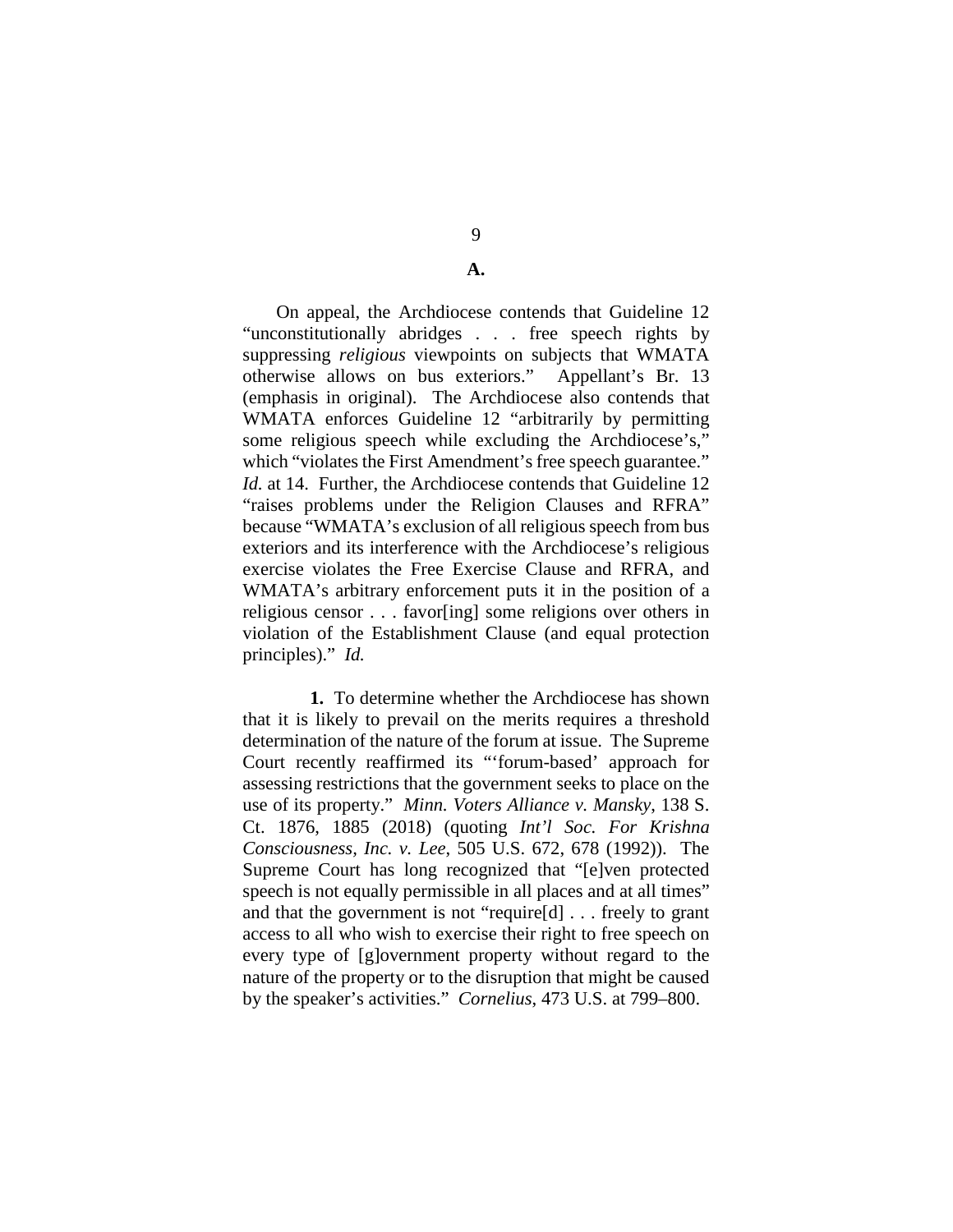Under the forum doctrine, the Supreme Court acknowledges that "[t]he existence of a right of access to public property and the standard by which limitations upon such right must be evaluated differ depending on the character of the property at issue." *Perry Educ. Ass'n*, 460 U.S. at 44. The Court identified three categories of property. First, public forums are "places which by long tradition or by government fiat have been devoted to assembly and debate," such as sidewalks or parks, where "the rights of the state to limit expressive activity are sharply circumscribed." *Id.* at 45. To enforce a content-based exclusion in a public forum, the regulation must satisfy strict scrutiny. *Id.* (citing *Carey v. Brown*, 447 U.S. 455, 461 (1980)). Second, designated public forums are those in which the government has "opened" public property "as a place for expressive activity." *Id.* "Although [the government] is not required to indefinitely retain the open character of the facility, as long as it does so it is bound by the same standards as apply in a traditional public forum." *Id.* at 46. Third, a non-public forum is public property which is not by tradition or designation a public forum, and "the [government] may reserve the forum for its intended purposes, communicative or otherwise, as long as the regulation on speech is reasonable and not an effort to suppress expression merely because public officials oppose the speaker's view." *Id.*  (citing *U.S. Postal Serv. v. Council of Greenburgh Civic Ass'ns*, 453 U.S. 114, 131 n.7 (1981)). In this third category, policy or practice may establish that the property is not held open to the public for general debate because "the [government], no less than a private owner of property, has power to preserve the property under its control for the use to which it is lawfully dedicated." *Id.* (quoting *U.S. Postal Serv.*, 453 U.S. at 129; citing *Greer v. Spock*, 424 U.S. 828, 836 (1976); *Adderley v. Florida*, 385 U.S. 39, 48 (1966)).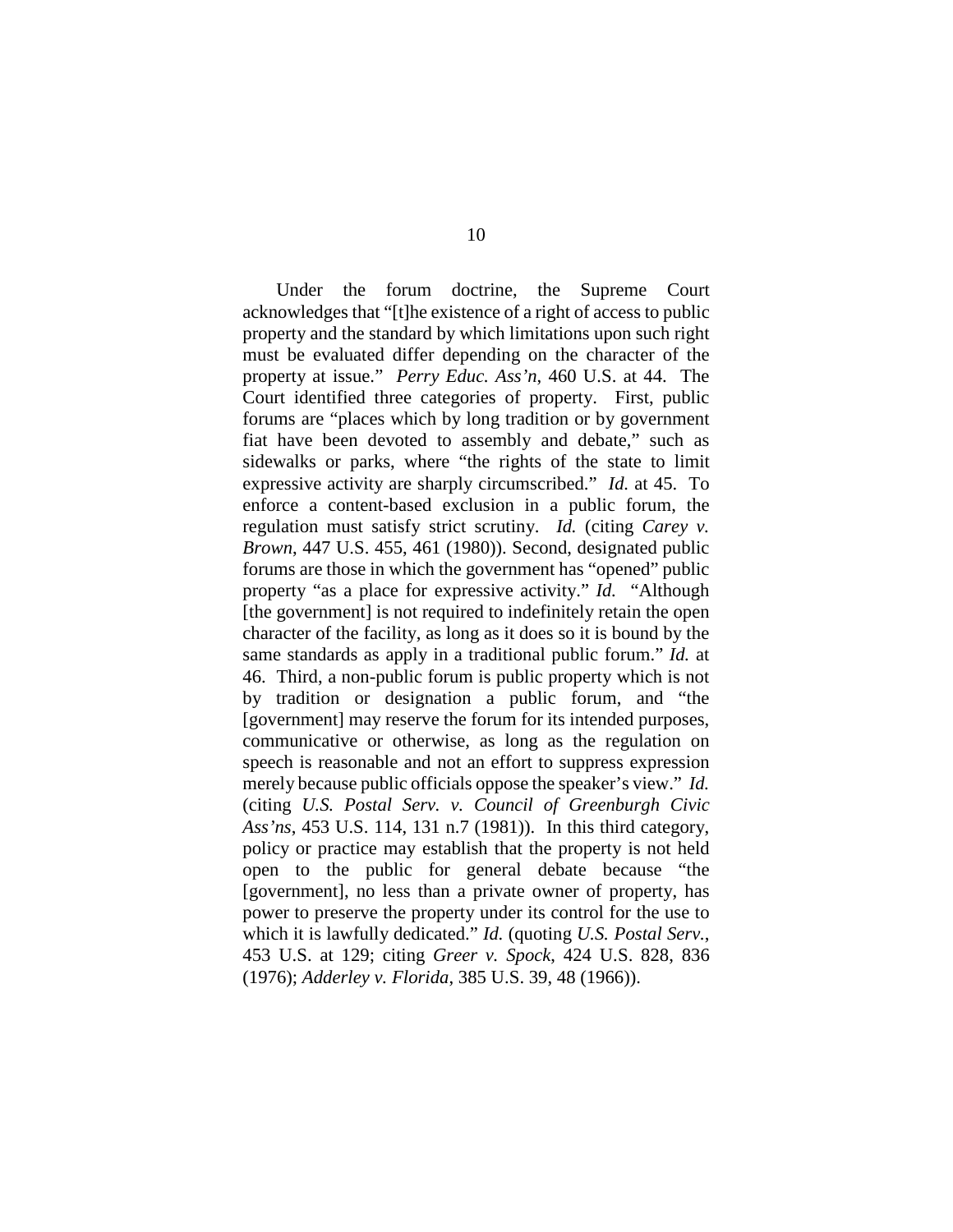The Archdiocese fails to show that the advertising space on WMATA's buses is not properly treated as a non-public forum. Indeed, the Archdiocese conceded as much in the district court, affirming in response to questions that it was "conceding at this point that it's not a public forum" and that the district court "[did not] have to address that [contrary] argument anymore." 2017 Motion Hg. Tr. at 4–5. The Archdiocese further stipulated that the legal standard for nonpublic forums requires there be "no viewpoint discrimination and the restrictions that are applied are reasonable in the context and based on the purposes of the forum," *id.* at 3–4, the standard to which its briefs to this court have conformed. Its attempt to backtrack now comes too late, *see United States v. Olano*, 507 U.S. 725, 733 (1993); *Singleton v. Wulff*, 428 U.S. 106, 120 (1976), because other than pointing to the emergency nature of the TRO proceeding, the Archdiocese offers no explanation why this court should depart from the usual practice of deeming concessions in the district court waived for the purposes of appeal, *see, e.g.*, *[Flynn v. Comm'r,](https://1.next.westlaw.com/Link/Document/FullText?findType=Y&serNum=2001897169&pubNum=506&originatingDoc=I5c425d6254e511ddb5cbad29a280d47c&refType=RP&fi=co_pp_sp_506_1068&originationContext=document&transitionType=DocumentItem&contextData=(sc.DocLink)#co_pp_sp_506_1068)* 269 F.3d [1064, 1068–69 \(D.C. Cir. 2001\).](https://1.next.westlaw.com/Link/Document/FullText?findType=Y&serNum=2001897169&pubNum=506&originatingDoc=I5c425d6254e511ddb5cbad29a280d47c&refType=RP&fi=co_pp_sp_506_1068&originationContext=document&transitionType=DocumentItem&contextData=(sc.DocLink)#co_pp_sp_506_1068)

Even absent the Archdiocese's concession, it is clear that WMATA's advertising space is a non-public forum. Having treated its advertising space as an open forum, WMATA's Board of Directors in 2015 made a considered decision based on experience to "close[]" its advertising space to specific subjects. Res. 2015-55. The Supreme Court's has recognized that "a state is not required to indefinitely retain the open character of [a designated public forum]," *Perry Educ. Ass'n*, 460 U.S. at 46, and that it may instead choose to convert a designated public forum back into a non-public forum because "the government retains the choice" regarding the status of its forum, *Arkansas Educ. Television Comm'n v. Forbes*, 523 U.S. 666, 680 (1998); *see Cornelius*, 473 U.S. at 802, 803–04; *Lehman*, 418 U.S. at 304 (plurality opinion). Previously, this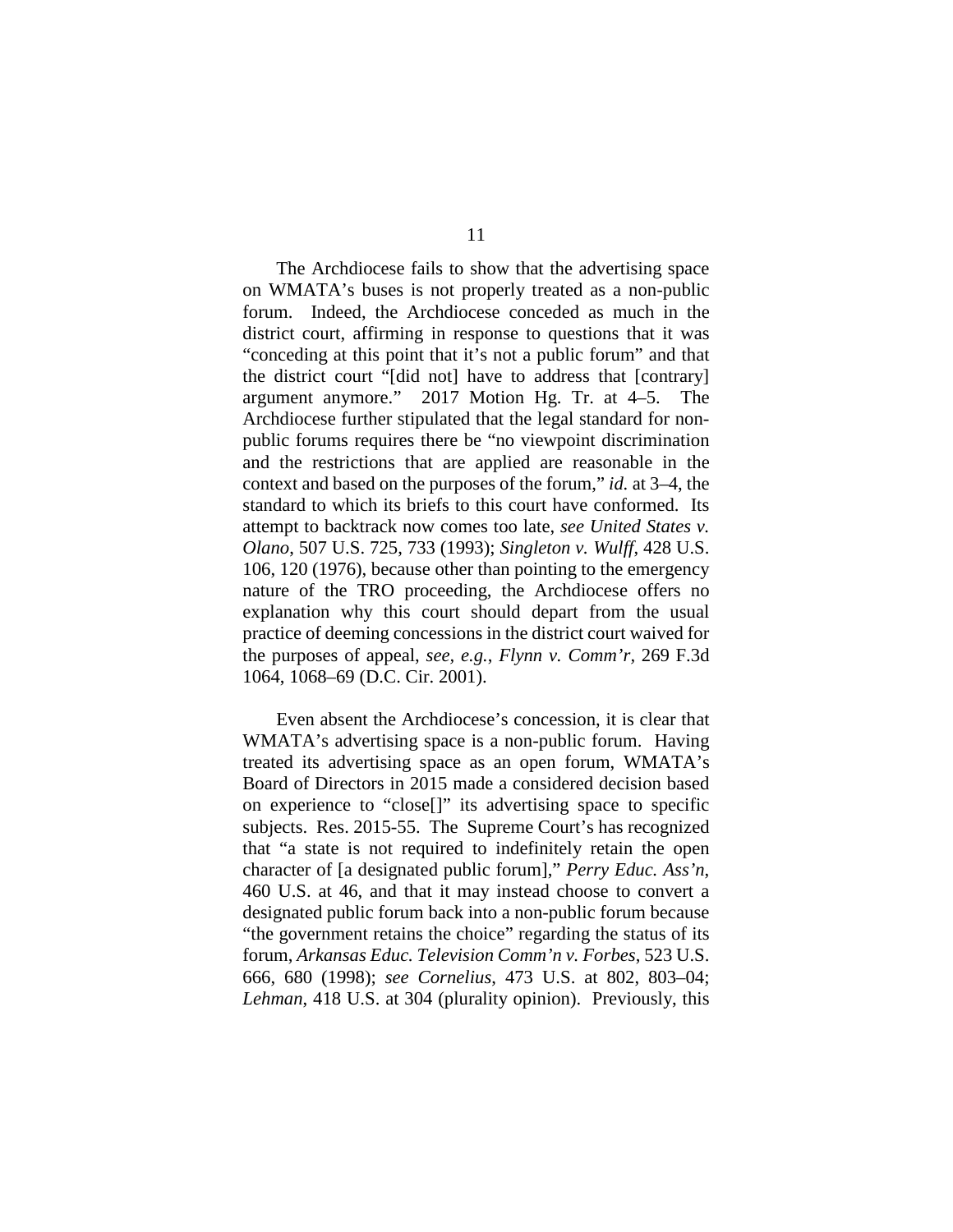court concluded that by accepting political advertising WMATA had designated its subway stations public forums. *Lebron v. WMATA*, 749 F.2d 893, 896 (D.C. Cir. 1984); *see also Am. Freedom Def. Initiative v. MTA*, 109 F. Supp. 3d 626, 628 (S.D.N.Y. 2015), *aff'd*, 815 F.3d 105 (2d Cir. 2016). Having plainly evinced its intent in 2015 to close WMATA's advertising space to certain subjects, the Board of Directors converted that space into a non-public forum in the manner contemplated by the Supreme Court. *See Cornelius*, 473 U.S. at 803–04.

Treatment of WMATA's advertising space as a non-public forum is consistent with longstanding Supreme Court precedent. In *Lehman*, the First Amendment challenge arose with respect to prohibiting political advertising on city buses. The Court held that advertising space on public transit was properly treated as a non-public forum because a "bus is plainly not a park or sidewalk or other meeting place for discussion" but rather "only a way to get to work or back home." *Lehman*, 418 U.S. at 306 (Douglas, J., concurring); *see also Cornelius*, 473 U.S. at 803–04. The Court drew on its precedent distinguishing between "traditional settings where First Amendment values inalterably prevail," and "commercial venture[s]," where "[p]urveyors of goods and services saleable in commerce may purchase advertising space." *Lehman*, 418 U.S. at 302–04 (plurality opinion) (internal quotation marks and citation omitted); *id*. at 305–06. (Douglas, J. concurring). In view of concerns about jeopardizing advertising revenues and "lurking doubts about favoritism, and sticky administrative problems [that] might arise in parceling out limited space," the Court concluded "the managerial decision to limit car card space to innocuous and less controversial commercial and service oriented advertising does not rise to the dignity of a First Amendment violation." *Id.* at 304 (plurality opinion); *see also id*. at 305–06 (Douglas, J., concurring). A contrary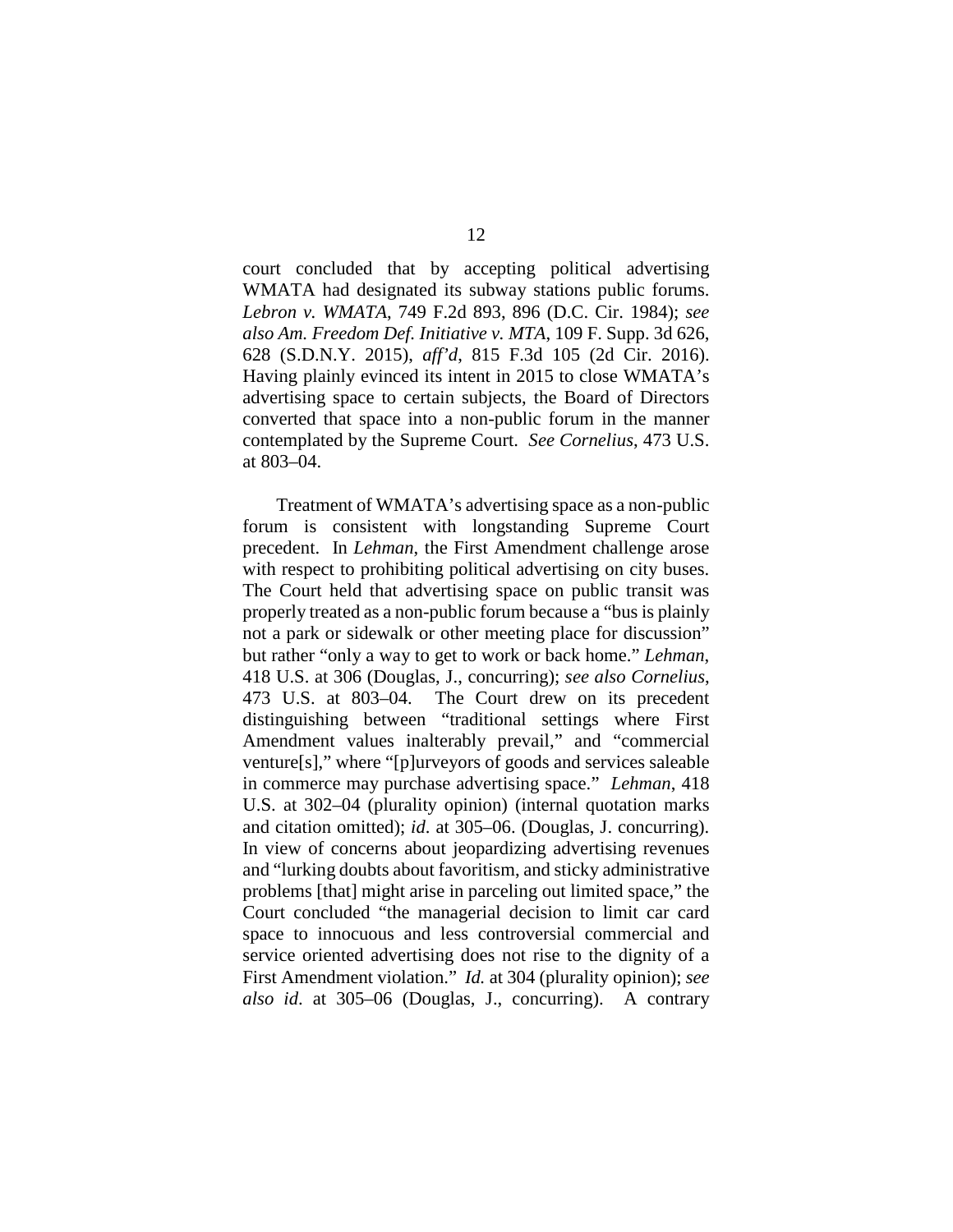conclusion would mean "display cases in public hospitals, libraries, office buildings, military compounds, and other public facilities immediately would become Hyde Parks open to every would-be pamphleteer and politician." *Id*. at 304 (plurality opinion).

The Archdiocese attempts to distinguish WMATA's bus exteriors from the public transit advertising space in *Lehman* because they "reach[] an audience in a quintessential public forum." Appellant's Br. 17 n.1. But it points to no precedent that visibility from a quintessential public forum, like a park or street, renders a non-public forum public or alters its status for the purposes of First Amendment analysis; were that the law, then the mere visibility of the Supreme Court plaza from the sidewalk, or of a military installation to passersby, might convey a constitutional obligation to host expression. The Archdiocese also attempts to distinguish *Lehman* because bus exteriors are "unlike the interiors with their distinct captive audience problems addressed in [*Lehman*]." *Id*. The rationale in *Lehman* was not so limited. The Supreme Court concluded that a city does not "by selling advertising space . . . turn[] its buses into free speech forums." *Lehman*, 418 U.S. at 305–06 (Douglas, J., concurring); *cf. Marks v. United States*, 430 U.S. 188, 193 (1977) (citation omitted).

The Supreme Court, in citing *Lehman* with approval in *Cornelius*, 473 U.S. at 803–04, underscored that transit systems, unlike spaces like parks and sidewalks that have historically been used for congregation and discussion, have a utilitarian purpose that governments are entitled to maintain, at least where they have provided a non-speech-suppressive rationale for regulation. City buses, by contrast, enjoy no historical tradition like parks and sidewalks because transit was a private enterprise in most American cities until the second half of the twentieth century. *See* George M. Smerk, *Urban*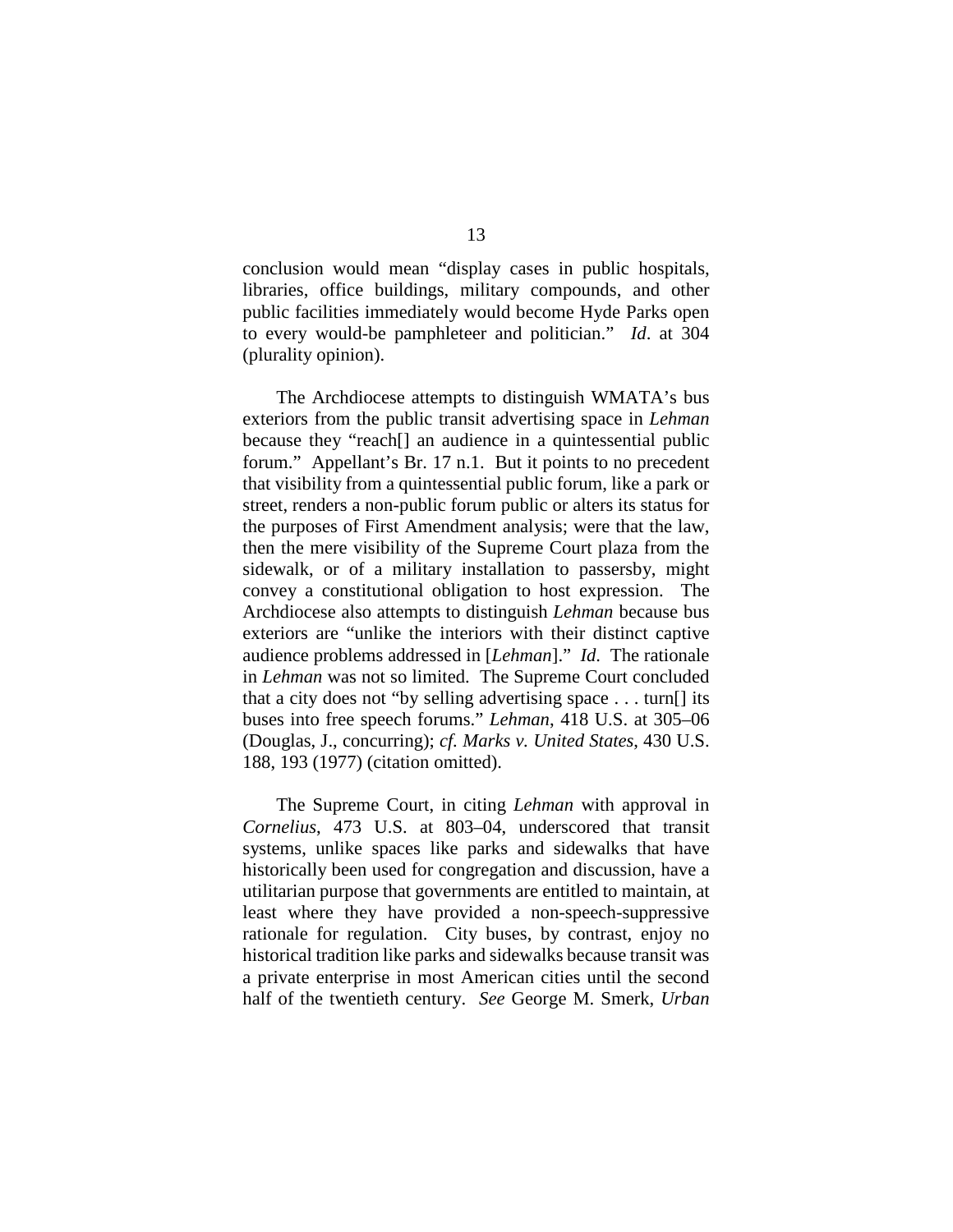*Mass Transportation: From Private to Public to Privatization*, 26 TRANSPORTATION J. 83, 83–84 (1986); Jay Young, *Infrastructure: Mass Transit in 19th- and 20th-Century Urban America*, OXFORD RESEARCH ENCYCLOPEDIA OF AMERICAN HISTORY, 5 & n. 30 (Mar. 2015) (citing DAVID E. NYE, ELECTRIFYING AMERICA: SOCIAL MEANINGS OF A NEW TECHNOLOGY, 1880-1940 at 90–91 (Cambridge: MIT Press 1992)).

**2.** WMATA's decision in Guideline 12 was consonant with recognition by the Supreme Court that the government has wide latitude to restrict subject matters including those of great First Amendment salience, *see Minn. Voters Alliance*, 138 S. Ct. at 1885–86 (collecting citations on political speech); *Cornelius*, 473 U.S. 788 (political speech); *Rosenberger*, 515 U.S. at 831 (religious speech) — in a nonpublic forum as long as it maintains viewpoint neutrality and acts reasonably. Far from undermining First Amendment values, the Court has understood the latitude afforded the government in regulating a non-public forum to promote these values. The non-public forum preserves some speech where there is no constitutional obligation to do so. The Court explained:

> The *Cornelius* distinction between general and selective access furthers First Amendment interests. By recognizing the distinction, we encourage the government to open its property to some expressive activity in cases where, if faced with an all-or-nothing choice, it might not open the property at all. That this distinction turns on governmental intent does not render it unprotective of speech. Rather, it reflects the reality that, with the exception of traditional public fora, the government retains the choice of whether to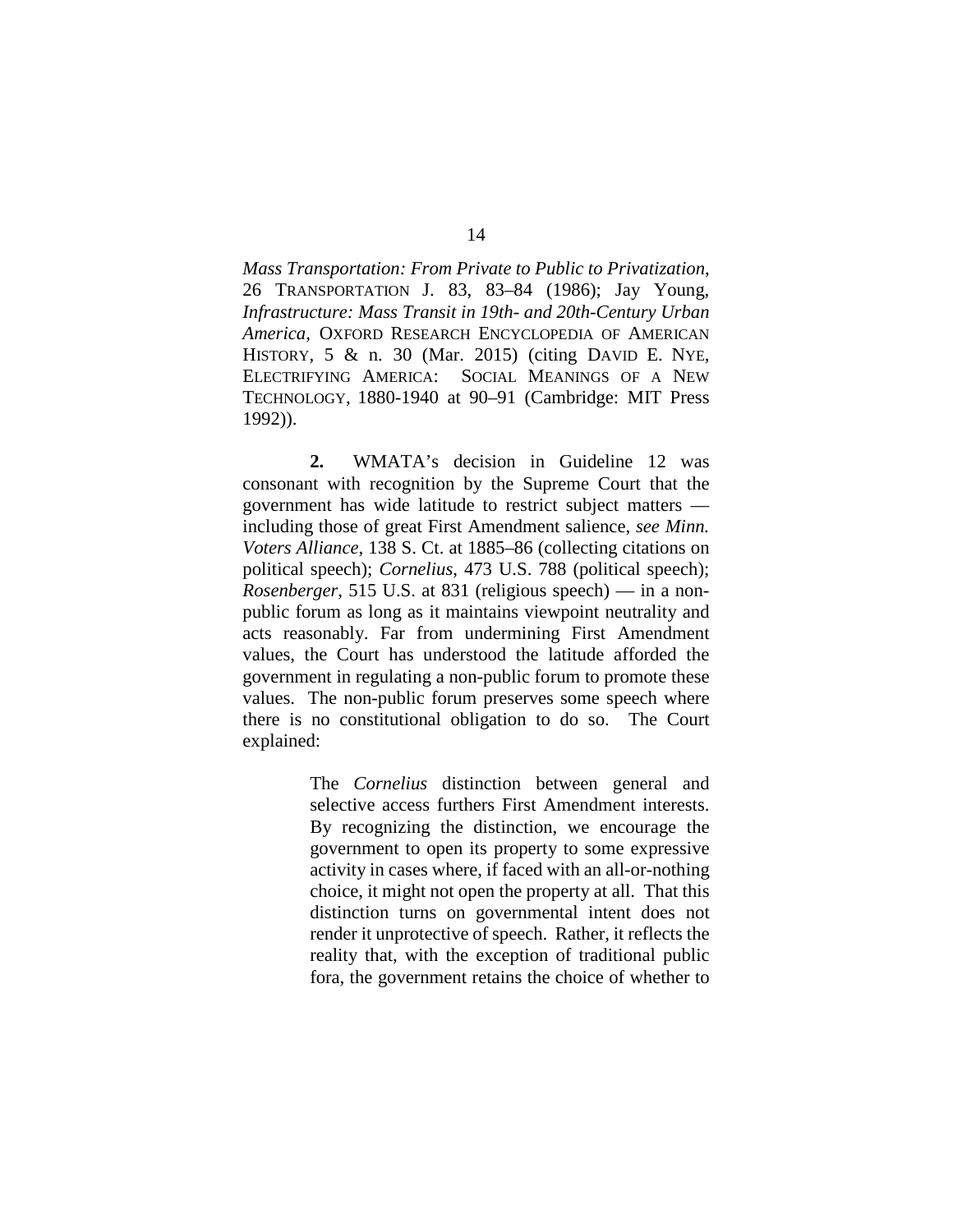designate its property as a forum for specified classes of speakers.

*Arkansas Educ. Television Comm'n*, 523 U.S. at 680. The government need not be forced into the choice between "the prospect of cacophony, on the one hand, and First Amendment liability, on the other." *Id.* at 681.

In addition to preserving speech, the non-public forum doctrine, by requiring that the government prospectively and categorically set subject matter regulations, *see Rosenberger*, 515 U.S. at 829, preserves the government's ability to manage potentially sensitive non-public forums while cabining its discretion to censor messages it finds more or less objectionable. This constraint is especially important in the context of religious speech, given our cultural and constitutional commitment to religious liberty and the historic role of religiously motivated dissent from government orthodoxy in the development of free-speech rights. *See, e.g.*, *W. Va. Bd. of Educ. v. Barnette*, 319 U.S. 624, 642 (1943). Because Guideline 12 prohibits religious and anti-religious ads in clear, broad categories, bureaucrats are not called upon to decide whether the ad criticizing the Catholic Church's position on condom usage, or the anti-Islam Muhammad ad, or the Find a Perfect Gift campaign ad is the more "offensive," or otherwise censor religious messages. WMATA's subjectbased prohibition abides by the Supreme Court's recognition that "[i]f there is any fixed star in our constitutional constellation, it is that no official, high or petty, can prescribe what shall be orthodox in politics, nationalism, religion, or other matters of opinion." *Barnette*, 319 U.S. at 642; *see Masterpiece Cakeshop Ltd. v. Colorado Civil Rights Comm'n*, 138 S. Ct. 1719, 1731 (2018).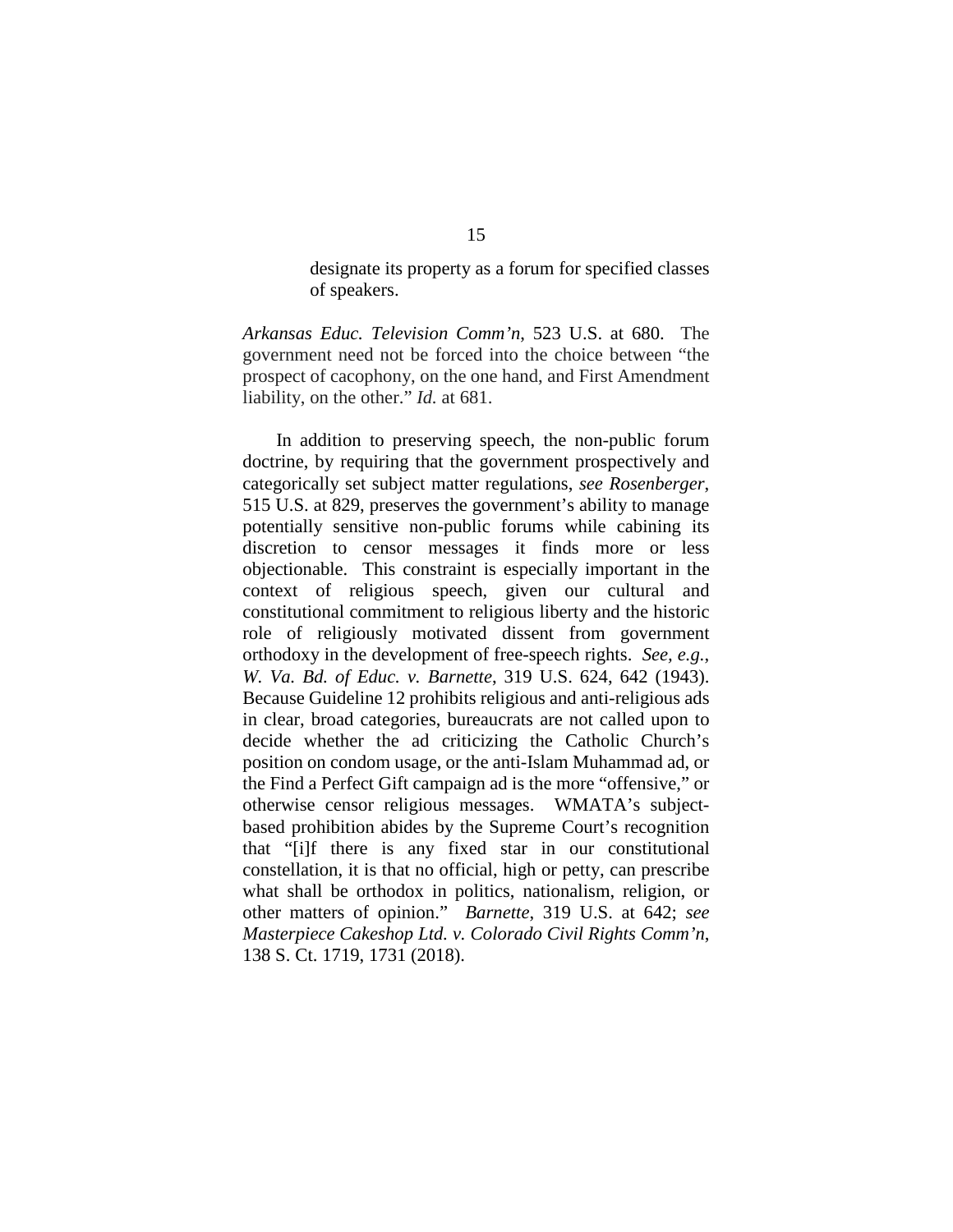The Archdiocese's position would eliminate the government's prerogative to exclude religion as a subject matter in any non-public forum. It contends Supreme Court precedent prohibits governments from banning religion as a subject matter, and that Guideline 12 is unconstitutional for that reason. Not only is this position contrary to the Supreme Court's recognition that governments retain the prerogative to exclude religion as a subject matter, *see Rosenberger*, 515 U.S. at 831, it would also undermine the forum doctrine because the Archdiocese offers no principled reason for excepting religion from the general proposition that governments may exclude subjects in their non-public forums. Although religious speech might be an exception either because it is highly valuable or because it receives specific protection in the First Amendment, the same can be said of political speech on which the Supreme Court has upheld bans against constitutional challenges. *See, e.g.*, *Arkansas Educ. Television Comm'n*, 523 U.S. at 669; *Cornelius* 473 U.S. 788. The Archdiocese's position could have sweeping implications for what speech a government may be compelled to allow once it allows any at all, even forcing a choice between opening non-public forums to almost any private speech or to none, which the Supreme Court acknowledged in *Arkansas Educational Television Commission*, 523 U.S. at 680, was not merely hypothetical.

The Archdiocese contends also that, notwithstanding whether the exclusion of religion could ever be constitutional in any non-public forum, Guideline 12 is unconstitutional because, like the restrictions challenged in *Rosenberger*, *Lamb's Chapel v. Center Moriches Union Free School Dist.*, 508 U.S. 384 (1993), and *Good News Club v. Milford Central School*, 533 U.S. 98 (2001), it suppresses the Archdiocese's religious viewpoint on subjects that are otherwise includable in the forum. But far from being an abrogation of the distinction between permissible subject matter rules and impermissible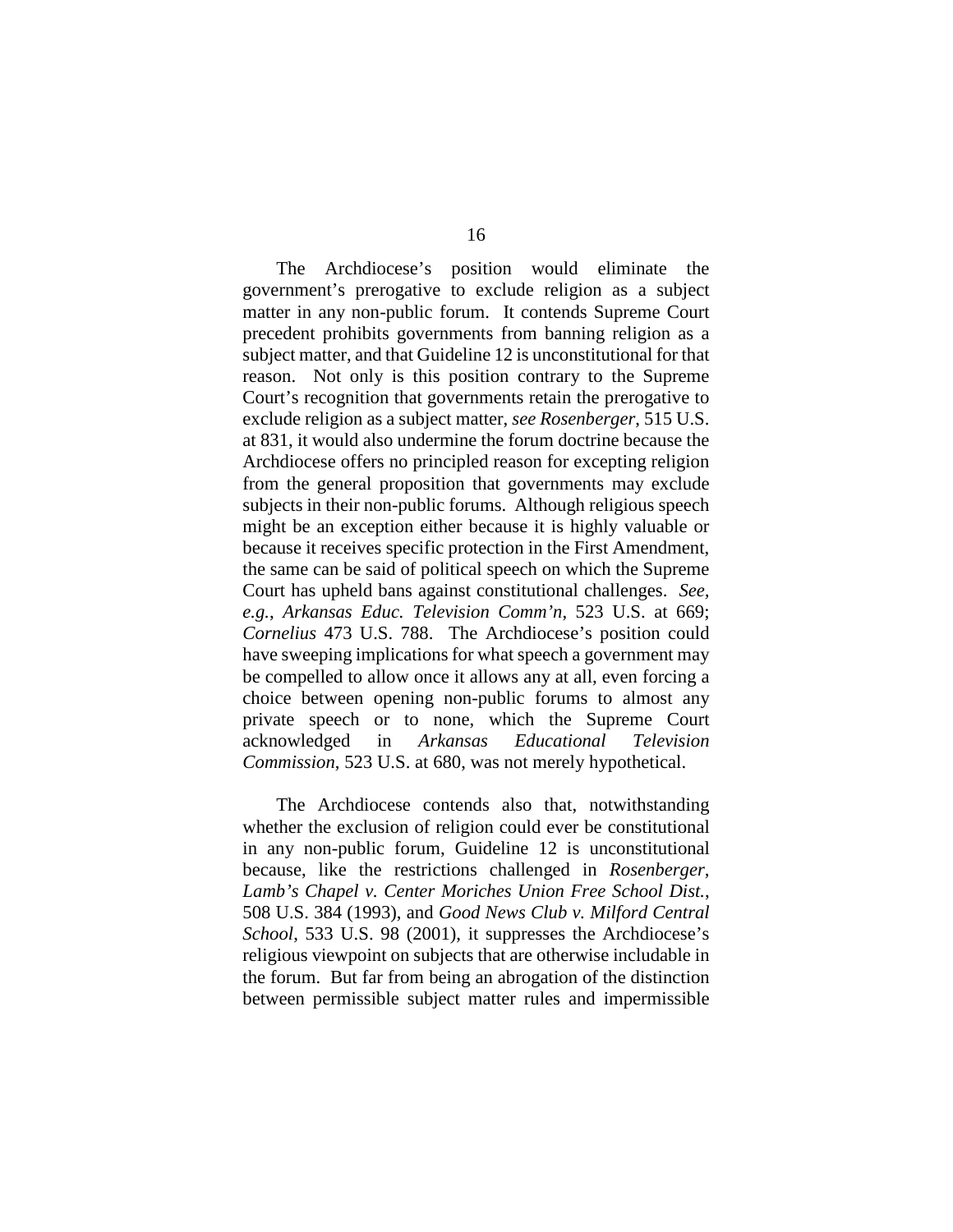viewpoint discrimination, each of these cases represents an application of the Supreme Court's viewpoint discrimination analysis, of which Guideline 12 does not run afoul. In each, the Court held that the government had engaged in unconstitutional viewpoint discrimination because the challenged regulation operated to exclude religious viewpoints on otherwise includable topics. An examination of each case demonstrates the contrast between the breadth of subjects encompassed by the forums at issue and WMATA's in which, unlike the restrictions struck down by the Court, Guideline 12 does not function to exclude religious viewpoints but rather proscribes advertisements on the entire subject matter of religion.

In *Rosenberger*, the University's Guidelines stated that "the purpose of the [Student Activities Fund ("SAF")]" was "to support a broad range of extracurricular student activities that 'are related to the educational purpose of the University,'" because "the University[] 'recogni[zed] that the availability of a wide range of opportunities' for its students 'tends to enhance the University environment.'" *Rosenberger*, 515 U.S. at 824 (quoting Appendix to Pet. for Cert. 26, 61a). Its Guidelines "recognize[d] 11 categories of student groups that may seek payment to third-party contractors because they 'are related to the educational purpose of the University of Virginia,'" including "student news, information, opinion, entertainment, or academic communications media groups." *Id.* (quoting Appendix to Pet. for Cert. 61a–62a). The University denied funding for *Wide Awake: A Christian Perspective at the University of Virginia*, "invok[ing]" a Guideline "prohibit[ing] . . . funding on behalf of publications that primarily promot[e] or manifes[t] a particular belie[f] in or about a deity or an ultimate reality." *Id.* at 836 (internal quotation marks omitted). The Supreme Court found this Guideline to "effect[] a sweeping restriction on student thought . . . in the context of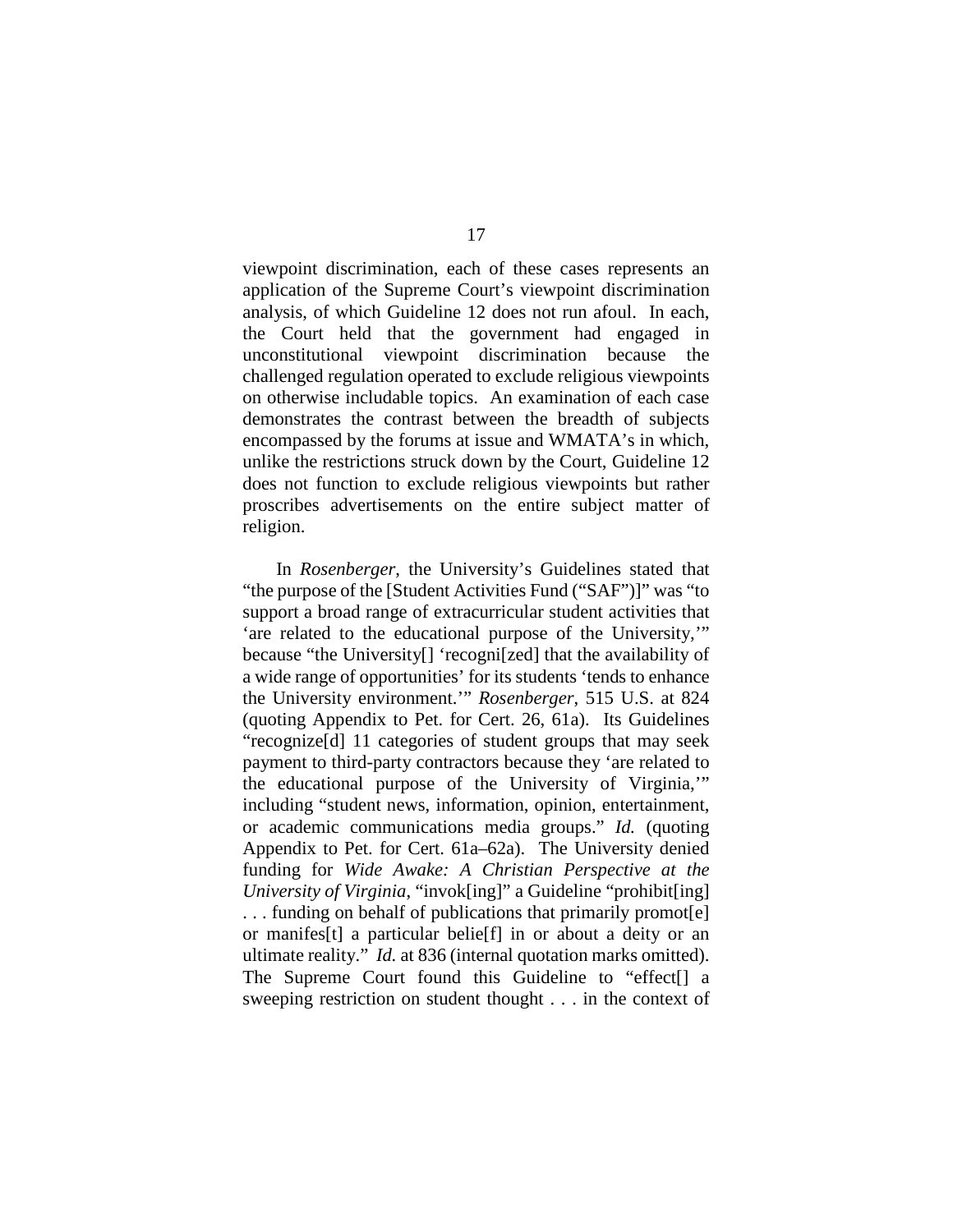University sponsored publications" and held the Guideline was viewpoint discriminatory because "[b]y the very terms of the SAF prohibition, the University *does not exclude religion as a subject matter* but selects for disfavored treatment those student journalistic efforts with religious editorial viewpoints." *Id.* at 831, 836 (emphasis added). The Court concluded that "[t]he prohibited perspective, not the general subject matter, resulted in the refusal to make third-party payments, for the subjects discussed [in *Wide Awake*] were otherwise within the approved category of publications." *Id.* at 831.

In *Lamb's Chapel*, the school property could be used for "the holding of 'social, civic and recreational meetings and entertainments, and other uses pertaining to the welfare of the community,'" but it could "not be used by any group for religious purposes." *Lamb's Chapel*, 508 U.S. at 386–87 (quoting New York Educ. Law  $\S 414(1)(c) \&$  Appendix to Pet. for Cert. 57a). When an evangelical church in the community and its pastor applied for permission to use school facilities to show lectures by Doctor James Dobson on his "views on the undermining influences of the media that could only be counterbalanced by returning to traditional, Christian family values instilled at an early stage," that is, a "[f]amily oriented movie — from a Christian perspective," permission was denied. *Id.* at 387–89 (citation omitted). The Supreme Court, acknowledging that "[t]here is no suggestion from the courts below or from the [school] District or the State that a lecture or film about child rearing and family values would not be a use for social or civic purposes otherwise permitted," reasoned that because "[t]hat *subject matter is not one . . . off limits* to any and all speakers," the government had impermissibly "denie[d] access to a speaker solely to suppress the point of view he espouses on an otherwise includable subject." *Id.* at 393–94 (quoting *Cornelius*, 473 U.S. at 806) (emphasis added).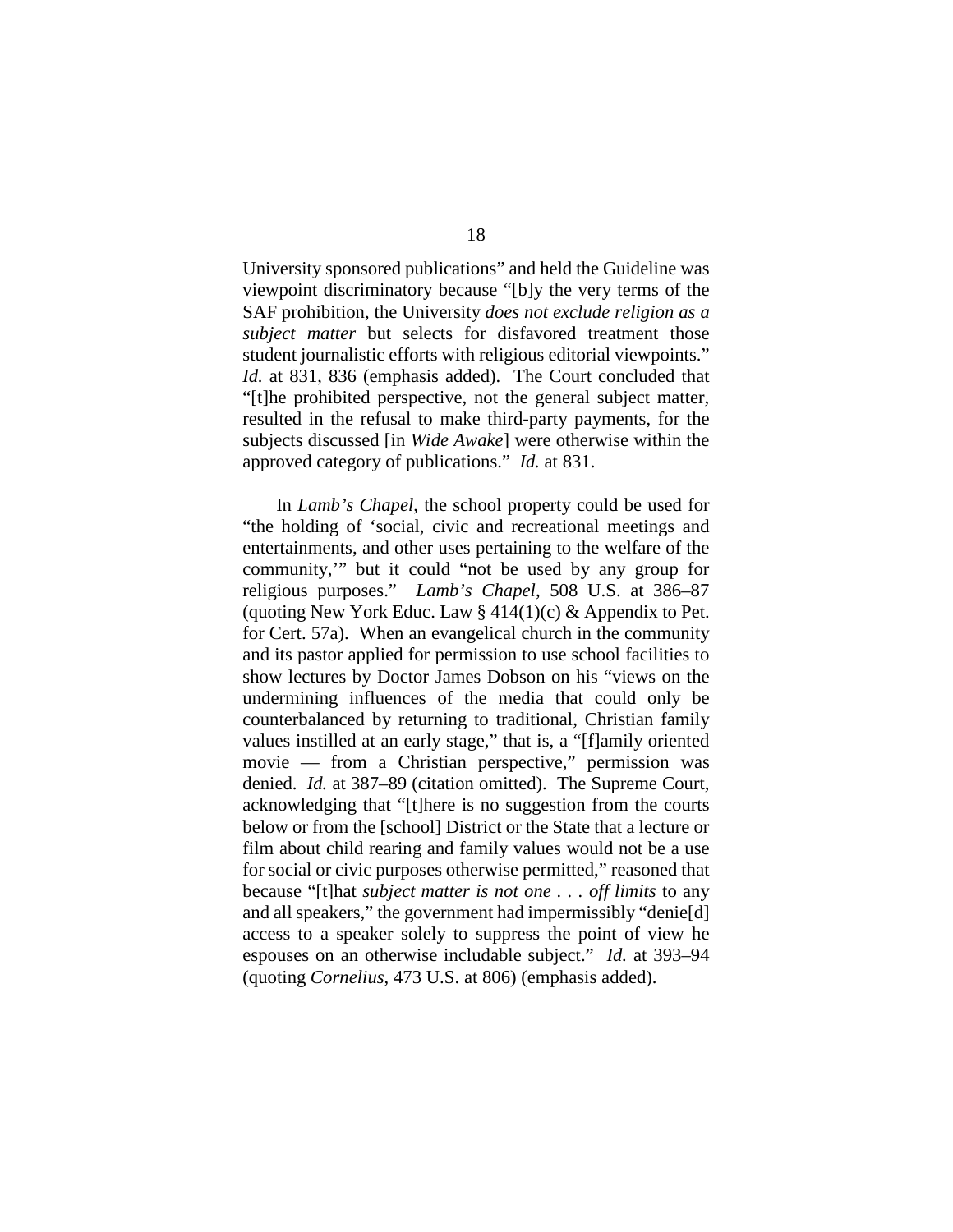Similar circumstances were present in *Good News Club*, where the Milford Central School "enacted a community use policy" stating purposes "for which its building could be used after school," including that "district residents may use the school for 'instruction in any branch of education, learning or the arts'" and that "the school is available for 'social, civic and recreational meetings and entertainment events, and other uses pertaining to the welfare of the community, provided that such uses shall be nonexclusive and shall be opened to the general public." *Good News Club*, 533 U.S. at 102 (quoting Appendix to Pet. for Cert. D1–D3). When the "sponsors of the local Good News Club, a private Christian organization for children ages 6 to 12," sought to use the school's facilities "to have 'a fun time of singing songs, hearing a Bible lesson and memorizing scripture,'" the district's interim superintendent denied their request on the ground that their proposed use "was 'the equivalent of religious worship.'" *Id.* at 103 (quoting Appendix to Pet. for Cert. H1–H2). The Supreme Court held that the school's "exclusion of the Good News Club based on its religious nature is indistinguishable from the exclusions in [*Rosenberger* and *Lamb's Chapel*]" and "that the exclusion constitutes viewpoint discrimination" because there was "no question that teaching morals and character development to children is a permissible purpose under Milford's policy" and "it is clear that the [Good News] Club teaches moral and character development to children," but was excluded from the use of school facilities "because Milford found the Club's activities to be religious in nature." *Id.* at 107–08.

The restriction in WMATA Guideline 12 is unlike those challenged in this trio of cases. In each case the property had been opened to a wide range of subjects without excluding religion and disallowing a religious viewpoint to be expressed in those forums was unconstitutional. To the extent those cases can be read to blur the line between religion-as-subject-matter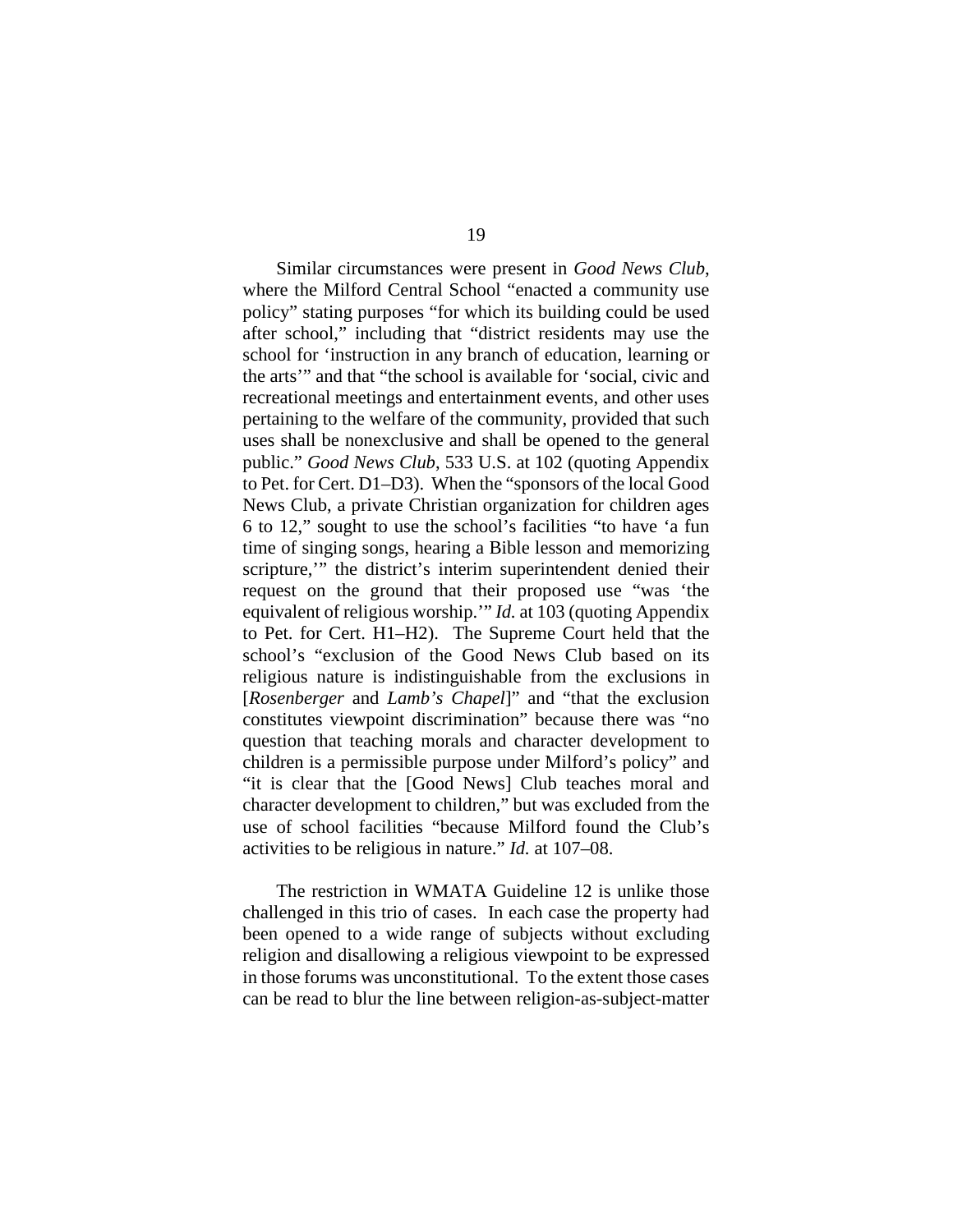and a religious viewpoint, the Supreme Court's analysis emphasizes the breadth of the forums involved: the "broad range" of activities in service of "educational purpose" contemplated in *Rosenberger*, 515 U.S. at 824, and the capacious range of "social, civic and recreational meetings and entertainments, and other uses pertaining to the welfare of the community" that might have been permitted in *Lamb's Chapel*, 508 U.S. at 386, and *Good News Club*, 533 U.S. at 102. By contrast, WMATA's forum — its advertising space on the exteriors of its buses — is not so broad, much less inviting through its advertisements public debate on religion. Given the express boundaries and narrow character of WMATA's forum, the Archdiocese's "Find the Perfect Gift" ad does not represent an excluded viewpoint on an otherwise includable subject. The rejection of its ad instead reflects WMATA's implementation of a policy that the Supreme Court has deemed permissible in a non-public forum, namely the "exclu[sion of] religion as a subject matter," *Rosenberger*, 515 U.S. at 831; *see Lamb's Chapel*, 508 U.S. at 393.

The precedents from our sister circuits on which the Archdiocese relies do not disturb this understanding of the trio of Supreme Court cases. Although the Archdiocese maintains that *Rosenberger* does not permit the government to ban religion as a subject matter, Appellant's Br. 22–23, and that the circuit cases "interpret[] *Rosenberger* in just this way[,]" "reject[ing] arguments materially indistinguishable from WMATA's effort to defend the exclusion of religion and religious viewpoints," Appellant's Br. 23, in fact these cases underscore that precedent requires an evaluation of the forum the government has created in order to determine whether a challenged regulation discriminates on the basis of viewpoint, and are an application of that analysis, rather than an affirmation of the principle that religion as a subject may never be banned in a non-public forum.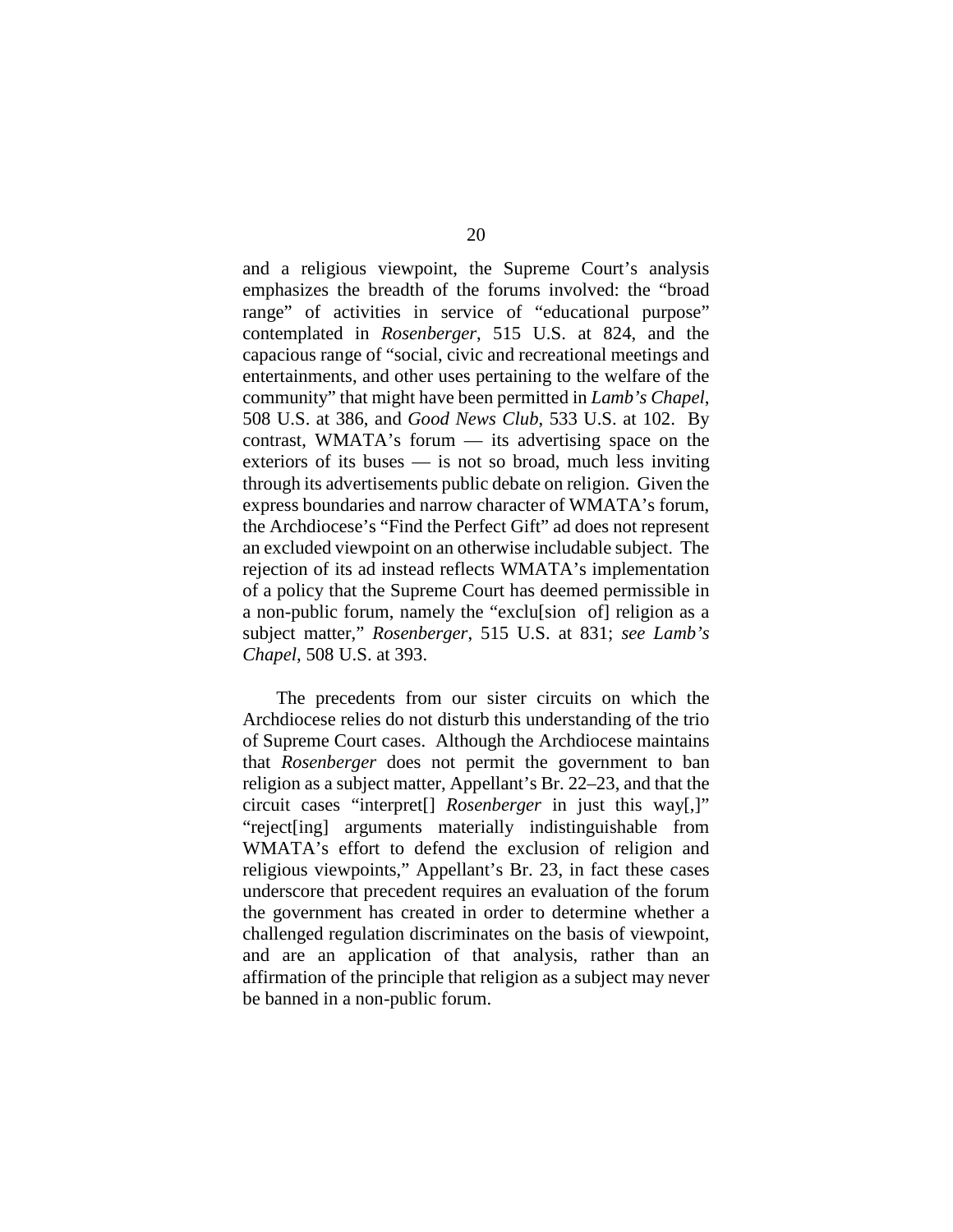Of the cases the Archdiocese cites, only the Second Circuit has directly addressed whether *Rosenberger* permits the exclusion of religion as a subject matter from a non-public forum. *Byrne v. Rutledge*, 623 F.3d 46 (2d Cir. 2010) concerned a forum much broader in scope than WMATA's. Vermont's regulation of vanity license plates allowed motorists to place secular messages relating to their "personal philosophy, beliefs, and values . . . identity and affiliation . . . and statements of inspiration," but excluded religious messages "on matters of self-identity or . . . statements of love, respect, or inspiration." *Id.* at 57. The Second Circuit held that the State had engaged in viewpoint discrimination because it "distinguish[ed] between those who seek to express secular and religious views *on the same subjects*." *Id.* at 56–57 (emphasis in original). Although observing that "*Lamb's Chapel*, *Rosenberger*, and *Good News Club*, read together, sharply draw into question whether a blanket ban such as Vermont's on all religious messages in a forum that has otherwise been broadly opened to expression on a wide variety of subjects can neatly be classified as purely a 'subject matter' restriction for purposes of First Amendment analysis," the court declined to "address bans on religious speech in forums limited to discussion of certain, designated topics," *id.* at 58–59. The court's holding thus accords with WMATA's view that the government may in a non-public forum it has established for its advertising space proscribe religion as a subject matter consistent with the Supreme Court's precedent. This view also accords with that of the Ninth Circuit, which has held that *Rosenberger* permits a school district seeking to avoid "disruption" to proscribe display of religious messages in a non-public forum reserved for commercial messages. *See DiLoreto v. Downey Unified School Dist.*, 196 F.3d 958, 967– 70 (9th Cir. 1999).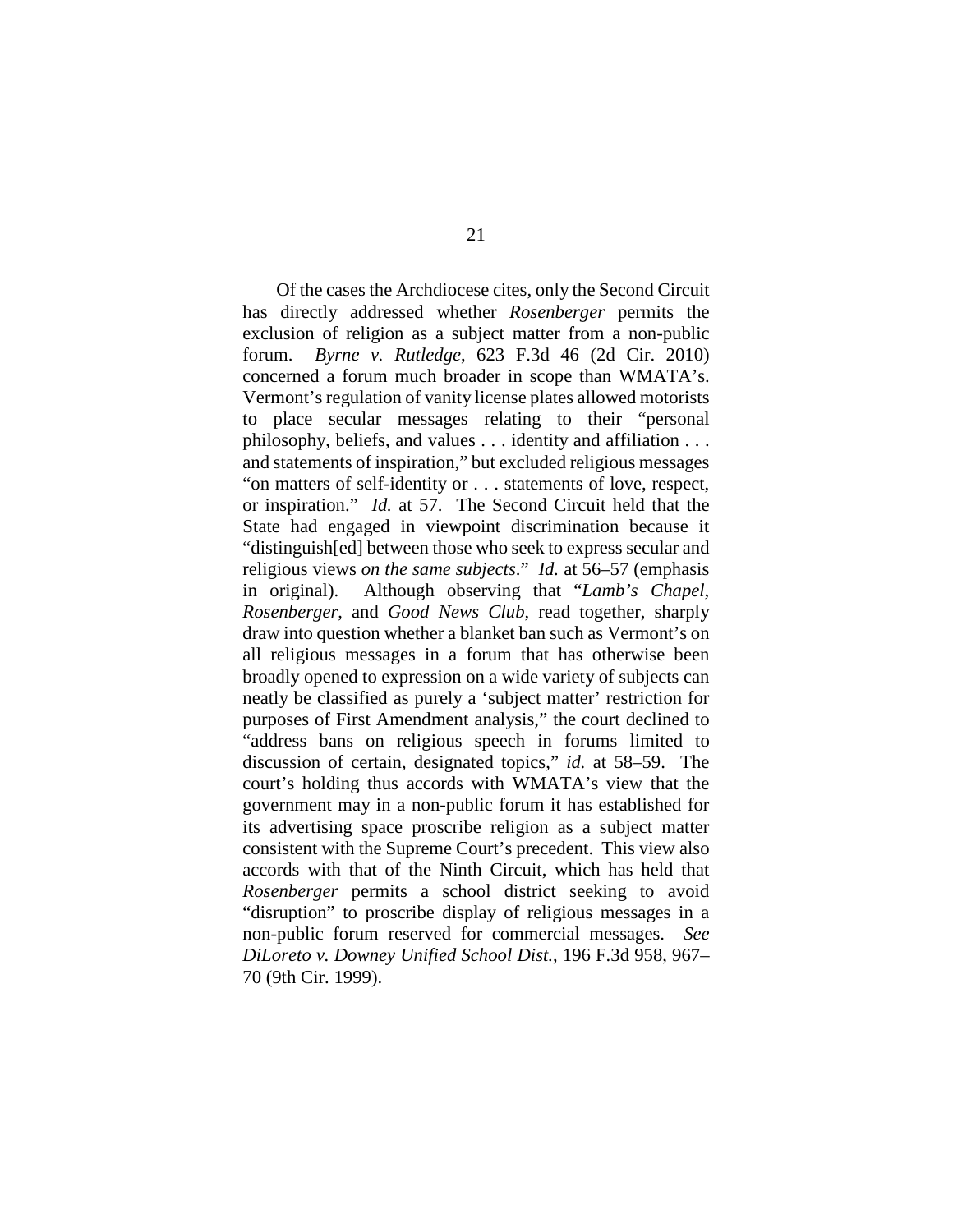The other circuit cases that the Archdiocese cites aid it even less because they do not construe *Rosenberger*, but apply it to invalidate as viewpoint discriminatory government policies that sought to exclude religious viewpoints on otherwise includable topics in a non-public forum. The Seventh Circuit struck down the exclusion of religious "seasonal displays" where "comparable secular holiday displays by other private groups are permitted," *Grossbaum v. Indianapolis-Marion County Bldg. Auth.*, 63 F.3d 581, 588 (7th Cir. 1995), and prior to *Rosenberger* had struck down a policy prohibiting the distribution of religious literature in school where only "obscenity and libel" were similarly prohibited, *Hedges v. Wauconda Comm. Unit School Dist. No. 118*, 9 F.3d 1295, 1297–98 (7th Cir. 1993). The Eighth Circuit cited *Lamb's Chapel* in invalidating a school district policy permitting "any speech relating to moral character and youth development" but excluding a club that wished to speak on that topic from a religious perspective. *Good News/Good Sports Club v. School Dist. of Cty. of Ladue*, 28 F.3d 1501, 1506 (8th Cir. 1994). The Tenth Circuit simply reiterates the principle that "[i]f . . . the government permits secular displays on a nonpublic forum, it cannot ban displays discussing otherwise permissible topics from a religious perspective," *Summum v. Callaghan*, 130 F.3d 906, 918 (10th Cir. 1997).

The Archdiocese nonetheless contends that Guideline 12 suppresses its religious viewpoint to the extent it wishes to address topics such as charitable giving, Christmas, and opening hours on which WMATA allows non-religious but not religious messages. Similarly, the Franciscan Monastery USA, one of the Archdiocese's amici, maintains that its ad exhorting viewers to visit the Franciscan Monastery of the Holy Land in America expresses its religious viewpoint on places to visit, on which WMATA allows secular but not religious messages. These contentions are unpersuasive because the subjects on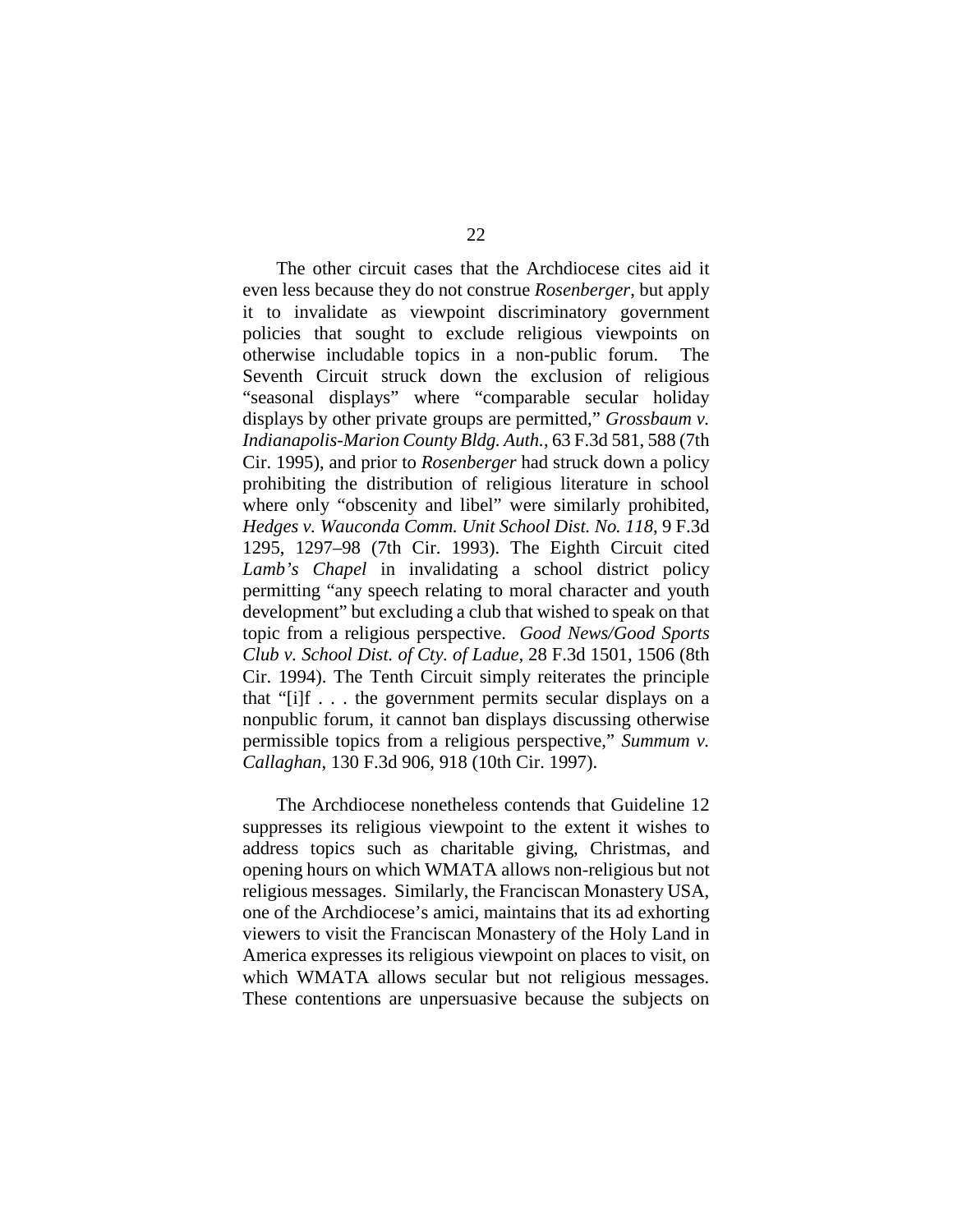which the Archdiocese and the Monastery claim they wish to speak through advertisements on WMATA buses are either not subjects within the forum or are not subjects on which they have shown they could not speak under Guideline 12.

The Archdiocese's "Find the Perfect Gift" ad is not primarily or recognizably about charitable giving, as it is not primarily or recognizably about opening hours or places to visit. Like the Monastery's ad, the Archdiocese's ad is a religious ad, an exhortation, repeatedly acknowledged by the Archdiocese to be part of its evangelization effort to attend mass at Catholic churches in connection with Advent. Timoney Decl. ¶ 4; McFadden Decl. ¶ 3. The imagery of the Archdiocese's "Find the Perfect Gift" ad is evocative not of the desirability of charitable giving, but rather the saving grace of Christ, which is not a subject included in the WMATA forum. Had the Archdiocese wished to submit an ad encouraging charitable giving, nothing in the record suggests it could not do so. WMATA accepted the ad of the Salvation Army, a religious organization whose ad exhorted giving to charity but contained only non-religious imagery. WMATA acknowledged in the district court, 2017 Mot. Hg. Tr. at 64, and again in this court that it would not reject as running afoul of Guideline 12 an ad from the Archdiocese that read "[P]lease [G]ive to Catholic Charities," Oral Arg. Tr. 31.

Nor has the Archdiocese pointed to an ad WMATA has accepted addressing Christmas except for commercial ads for Christmastime sales of goods. From these ads the Archdiocese concludes that Guideline 12 impermissibly excludes a religious viewpoint on Christmas while permitting a secular one. The Supreme Court, however, has rejected the view that accepting commercial advertising "create[s] a forum for the dissemination of information and expression of ideas" and "sanction[s] . . . [a] preference for . . . commercialism."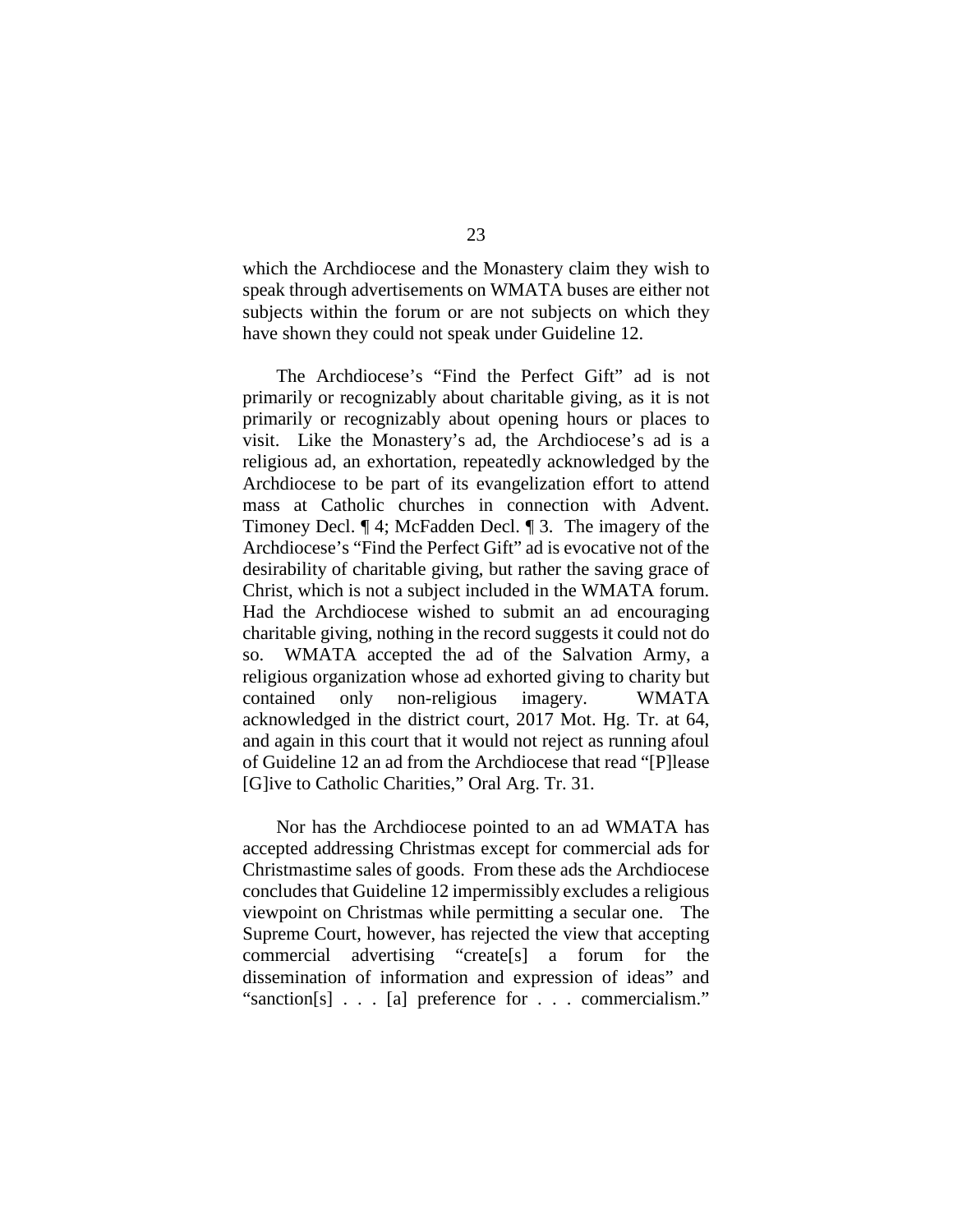*Lehman*, 418 U.S. at 310, 315 (Brennan, J., dissenting); *see id*. at 302 (plurality opinion) (citations omitted); *id*. at 305–06, 308 (Douglas, J., concurring) (citations omitted). So understood, ads promoting Christmastime sales are not expressing a view on Christmas any more than a McDonald's ad expresses a view on the desirability of eating beef that demands the acceptance of a contrary ad from an animal rights group, or than a Smithsonian Air and Space Museum ad for a special stargazing event expresses a view on the provenance of the cosmos that demands a spiritual response. Commercial advertisements are designed to sell products: As the district court observed in noting the Archdiocese's evidentiary shortcomings for its argument that WMATA accepts advertisements that promote the commercialization of Christmas, commercial advertisements "proclaim: Shop Here! Buy This!" while saying nothing about the sellers' viewpoints on how Christmas should be observed. 281 F. Supp. 3d at 104. Or in terms used by the Supreme Court, the ads imploring the purchase of products do not invite "debate," *Rosenberger* 515 U.S. at 831, about how Christmas should be celebrated. Were a court to treat such commercial advertising as expressing a broader view, it would, furthermore, eviscerate the distinction between viewpointbased and subject-based regulation on which the forum doctrine rests, and the longstanding recognition that the government may limit a non-public forum to commercial advertising.

**3.** Because WMATA's Guideline 12 is viewpoint neutral, the question remains whether "the distinctions drawn are reasonable in light of the purpose served by the forum." *Cornelius*, 473 U.S. at 806 (citing *Perry Educ. Ass'n*, 460 U.S. at 49). The reasonability inquiry is not a demanding one, but rather is a "forgiving test." *Minn. Voters Alliance*, 138 S. Ct. at 1888. The challenged "restriction 'need not be the most reasonable or the only reasonable limitation,'" *Hodge v. Talkin*,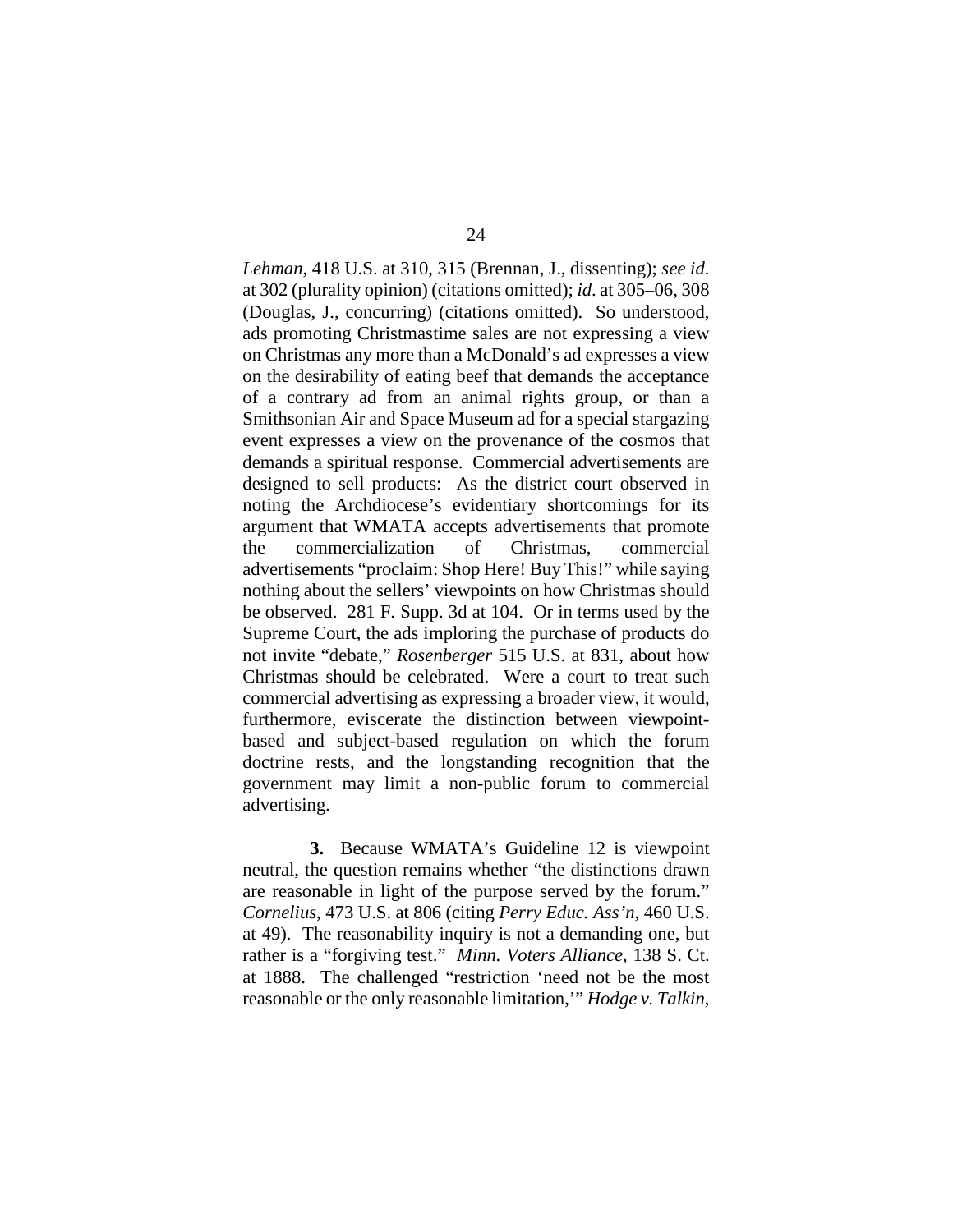799 F.3d 1145, 1165 (D.C. Cir. 2015) (quoting *Cornelius*, 473 U.S. at 808), but the regulation must simply be reasonable as consistent with the government's legitimate interest in maintaining the property for its dedicated use, *Perry Educ. Ass'n*, 460 U.S. at 46, 51.

In 2015, WMATA decided to avoid the divisiveness caused by certain advertisements and specifically to avoid the inflamed passions surrounding religion. Its adoption of Guideline 12 reflected a considered judgment after study, and including examination of the views of the marketplace. WMATA had fielded security concerns arising from the controversial ad depicting the Prophet Mohammed, which had prompted an armed attack at the place where the cartoon was produced. It also had weathered controversy surrounding an ad critical of the Catholic Church's position on condom usage. WMATA's closure of its forum to certain broad subjects is reasonable in light of its core purpose and experience, and is responsive to the very circumstances that prompted WMATA to reevaluate its advertising approach. The non-public forum WMATA created has a history not unlike that in *Cornelius*, 473 U.S. at 799–800, where the federal government redesigned a charity fundraising program in order to avoid workplace disruptions; so too WMATA's decision in 2015 to abandon a former approach to its advertising space that interfered with its ability to provide safe and reliable transportation "attractive to the marketplace," *Int'l Soc. For Krishna Consciousness*, 505 U.S. at 682.

Although a challenged regulation may be unreasonable, regardless of the reasons for its adoption, if it is inconsistently enforced, *see Minn. Voters Alliance*, 138 S. Ct. at 1888–90, the Archdiocese has not shown that "WMATA . . . apples [its] policy in arbitrary and unreasonable ways," Appellant Br. 30. The Archdiocese suggests WMATA has been inconsistent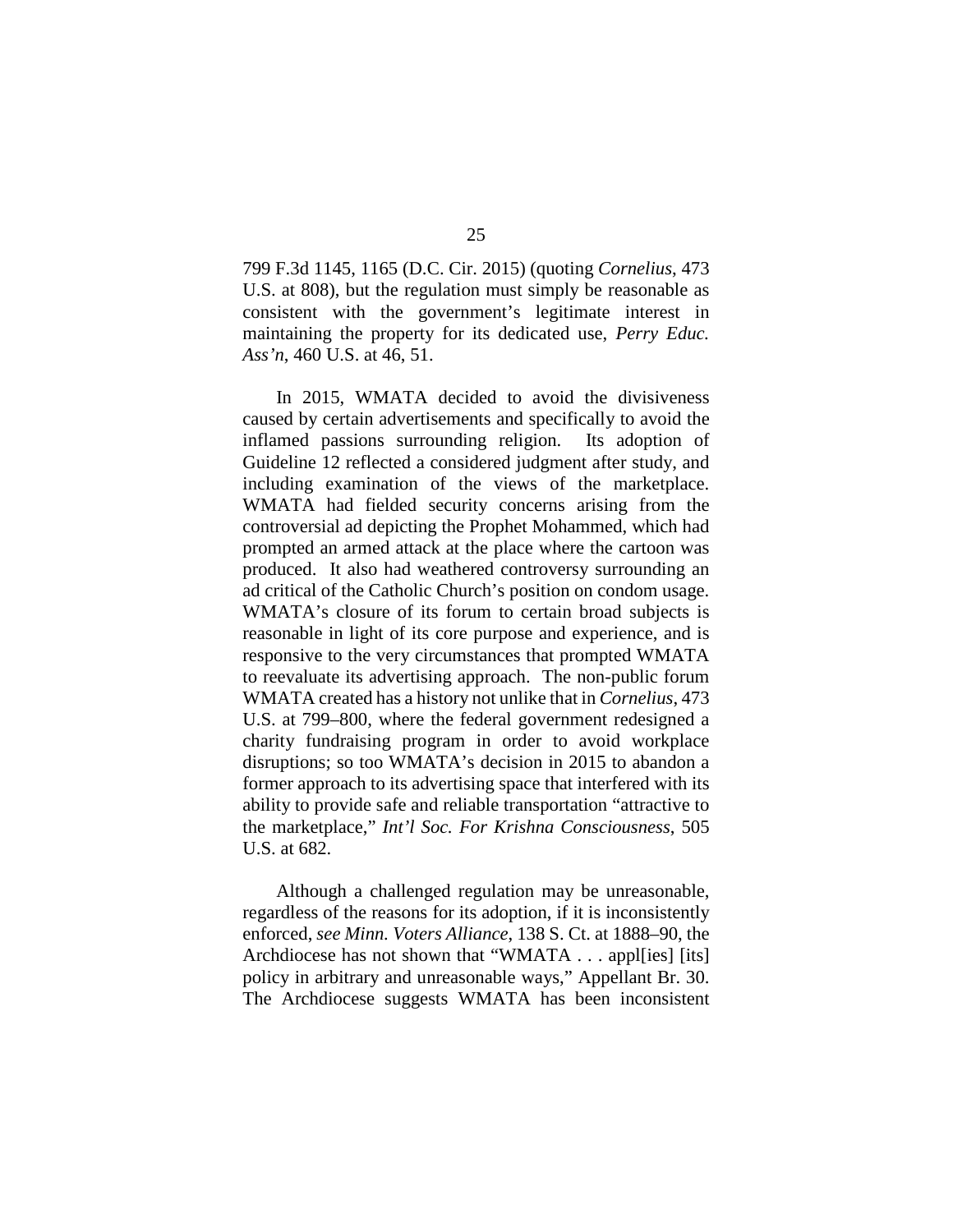insofar as it has accepted advertisements from religious speakers like the Salvation Army and a Christian radio station while rejecting the Archdiocese's "Find the Perfect Gift" ad. In fact, running the Salvation Army's and the radio station's ads underscores that WMATA is consistently rejecting ads that have religious content rather than discriminating against ads submitted by religious speakers. The Archdiocese's suggestion that WMATA has been inconsistent because it accepted an ad from a yoga studio containing the slogan "Muscle + Mantra," ignores that ad is not recognizably religious as the Archdiocese's ad plainly is, by its own characterization. Although a restriction may also be unreasonable if it is unclear what speech would be swept in or otherwise seriously hamper consistent administration, *see Minn. Voters Alliance*, 138 S. Ct. at 1888–90, given the history and experience that prompted WMATA to adopt Guideline 12 and WMATA's enforcement of it, the Archdiocese has not shown that Guideline 12 has failed to give adequate guidance on what is prohibited, or created so many marginal cases that it cannot be fairly administered. On the contrary, WMATA has articulated a "sensible basis for distinguishing what may come in from what must stay out." *Id.* at 1888 (citing *Cornelius*, 473 U.S. at 80–09).

The Archdiocese at oral argument clarified its position is that Guideline 12 is unreasonable because it is never reasonable to discriminate against religion. Oral Arg. Tr. 20–21. If by discrimination the Archdiocese refers to animus, there is no record evidence of WMATA animus, nor does the Archdiocese point to any now. Given Supreme Court precedent in *Cornelius* and *Perry Education Association* rejecting First Amendment challenges to subject matter exclusions in a nonpublic forum, the Archdiocese cannot mean discrimination as in demarcation of a subject matter. Any regulation must name its subject, and such naming is not the kind of textual hook from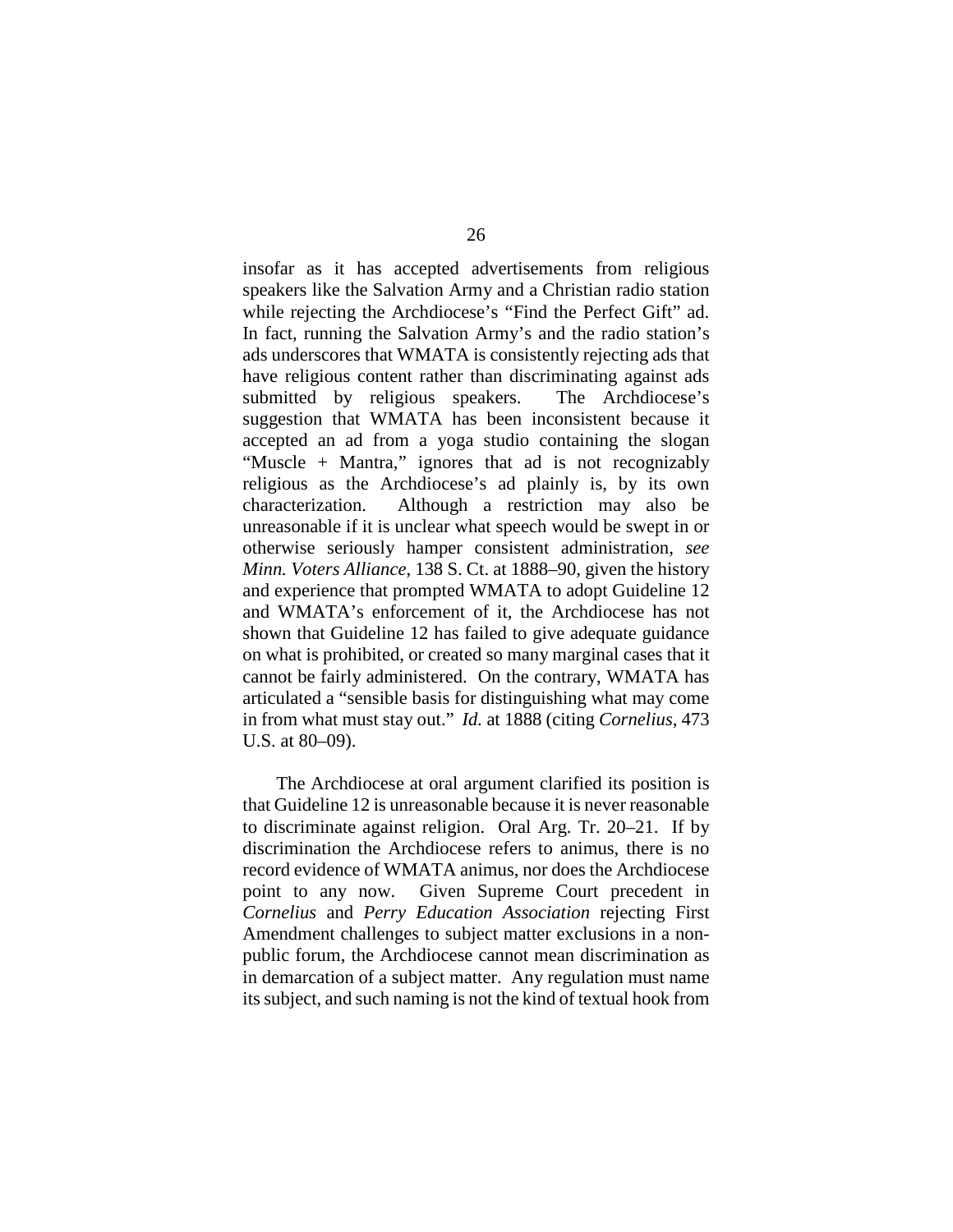which a court may infer animus. The Archdiocese's position isinconsistent with *Cornelius* and *Perry Education Association* where the Supreme Court instructs courts to analyze the reasonableness of the regulation in light of the purpose of the forum, not to intuit whether a freestanding regulation seems objectionable in isolation.

On the other hand, if the Archdiocese is objecting to the reasonableness standard itself where the subject of religion is barred in a non-public forum, this is either another attempt to backtrack from its concession in the district court or to undo long-standing precedent in *Lehman* as well as the forum doctrine. Addressing the argument on its own terms, the Archdiocese nowhere suggests that WMATA does not have a compelling interest in ensuring the safety and reliability of its transportation services and operating in a manner that maintains the attractiveness of its service to a multi-cultural, multi-ethnic, and religiously diverse ridership, including visitors to the Nation's capital and its *environs* from home and abroad, while simultaneously avoiding censorship in accord with the principles set forth in *Barnette*, 319 U.S. at 642. That is, even under a heightened standard, Guideline 12 is a management tool adopted in light of WMATA's experience that appropriately defines a limited forum for its advertising space.

## **B.**

The Archdiocese's likelihood of success on its Free Exercise Clause and RFRA arguments is dubious at best. As a result, the Archdiocese's hybrid rights claim, *see* Appellant's Br. 37, fares no better because it requires independently viable free speech and free exercise claims, and "in law as in mathematics zero plus zero equals zero." *Henderson v. Kennedy*, 253 F.3d 12, 19 (D.C. Cir. 2001).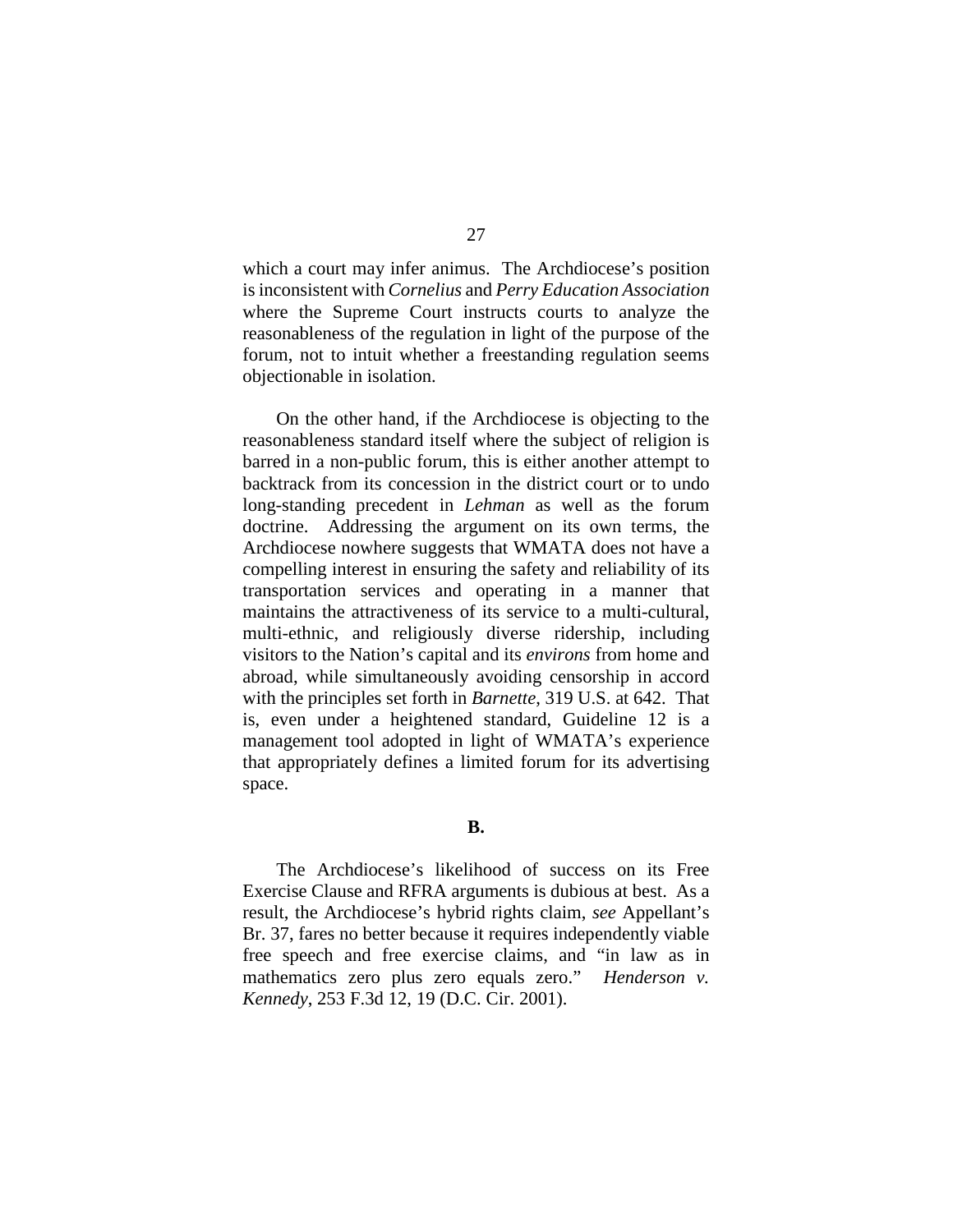**1.** Generally, the Free Exercise Clause does not exempt individuals from complying with neutral laws of general applicability. *See Levitan v. Ashcroft*, 281 F.3d 1313, 1318 (D.C. Cir. 2002) (citing *Employment Div., Dep't of Human Resources v. Smith*, 494 U.S. 872, 878–79 (1990)). Non-neutral laws are impermissible because they have as their "object . . . to infringe upon or restrict practices because of their religious motivation." *Church of the Lukumi Babalu Aye v. Hialeah*, 508 U.S. 520, 533 (1993); *see also American Family Ass'n Inc. v. FCC*, 365 F.3d 1156, 1170–71 (D.C. Cir. 2004). As the Supreme Court explained in *Lukumi Babalu*, "[t]here are . . . many ways of demonstrating that the object or purpose of a law is the suppression of religion or religious conduct." *Lukumi Babalu*, 508 U.S. at 533. The Court "begin[s] with its text" and then considers whether there might be "governmental hostility which is masked, as well as overt." *Id.* at 533–34. The "[f]actors relevant to the assessment of governmental neutrality include 'the historical background of the decision under challenge, the specific series of events leading to the enactment or official policy in question, and the legislative or administrative history, including contemporaneous statements made by members of the decisionmaking body." *Masterpiece Cakeshop*, 138 S. Ct. at 1731 (quoting *Lukumi Babalu*, 508 U.S. at 540).

Nothing in the record indicates Guideline 12 was motivated by the "hostility" that motivated the city ordinance in *Lukumi Babalu*. The Archdiocese has made no showing, nor purported to make a showing, that the WMATA Board of Directors harbored any discriminatory intent or pro- or antireligion bias in its decisionmaking process. Instead, there is ample record basis from which WMATA could reasonably conclude in 2015 that controversial advertisements, including advertisements with religious messages, interfered with its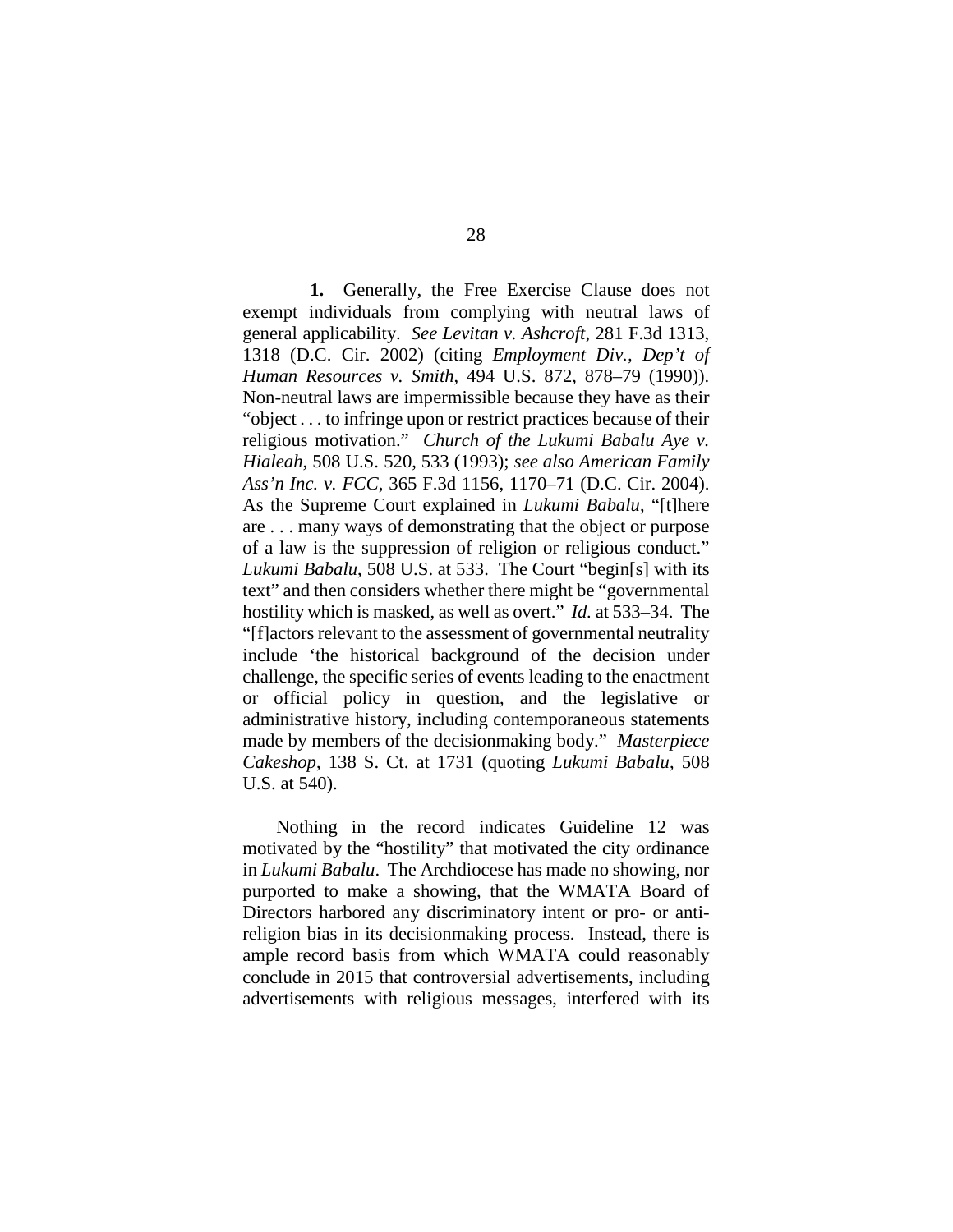ability to ensure rider safety and maintain employee morale, posed potential security risks, and fostered community opposition — all to the detriment of its attractiveness to ridership. Contrary to the Archdiocese's position that a discriminatory object is evident because WMATA's interests are not sufficient to support an exclusion of the subject of religion and because the District of Columbia allows similar advertisements on its stationary bus shelters, Guideline 12 evinces a level of means-and-ends fit that is inconsistent with the Archdiocese's contentions and generally with finding discrimination. In the face of experience that running religious ads caused controversy and even had the potential to cause violence, *see* Bowersox Decl. ¶¶ 9, 11, WMATA chose to exclude the subject of religion from its advertising space. It has also offered a secular purpose for doing so, which includes maximizing security of its transit system and minimizing vandalism of WMATA property. That rationale, and the secular basis for which there is no evidence of pretext, is inconsistent with finding discrimination.

Nor does the District of Columbia's approach to advertising on its stationary bus shelters evince any irrationality in WMATA's decisionmaking. The District government contracts with Clear Channel Outdoor to "provide[] and maintain[] bus shelters throughout the metropolitan area, and . . . sell[] advertising at or near the bus shelters." Compl. ¶ 12. WMATA contracts with a different company to administer its policy on advertising space of bus exteriors. *Id*. ¶ 16; Bowersox Decl. ¶ 27. The Archdiocese provides no reason the District government's approach for stationary space it controls should dictate the degree to which WMATA, as an interstate compact, is entitled to manage advertising space on its buses.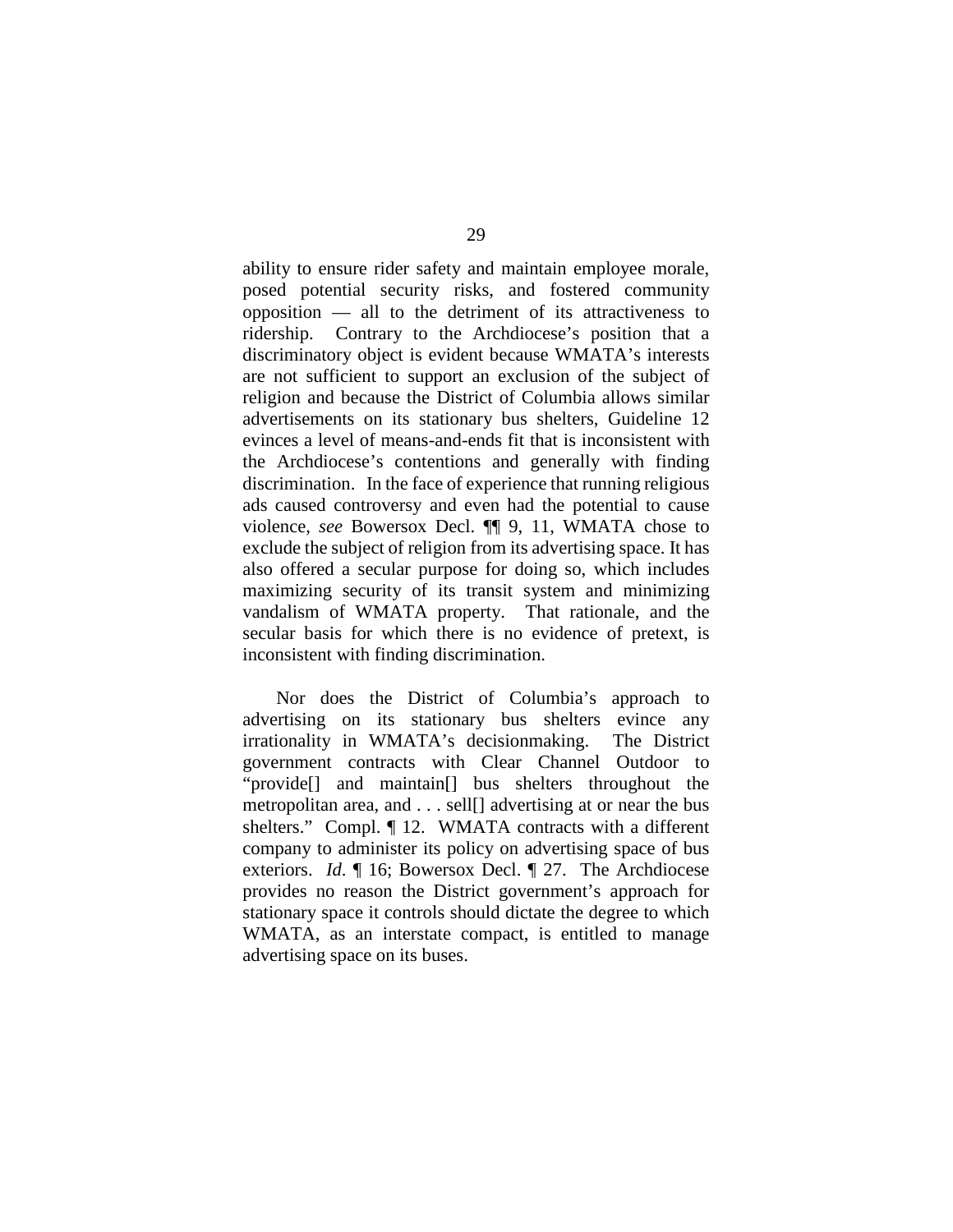Of course, WMATA may not target religious speakers for exclusion from a generally available benefit. In *Trinity Lutheran Church of Columbia, Inc. v. Comer*, 137 S. Ct. 2012 (2017), the state government offered reimbursement grants to qualifying nonprofit organizations that installed playground surfaces made from recycled tires, but it had an express policy of denying grants to churches and other religious entities. That is, the state "pursued its preferred policy to the point of expressly denying a qualified religious entity a public benefit solely because of its religious character." *Id.* at 2024. WMATA is not discriminating based on the status of the speaker. As is clear, for example, from WMATA's acceptance of the Salvation Army ad, religious speakers are not excluded because they are religious speakers. That alone is sufficient to distinguish *Trinity Lutheran*.

Moreover, unlike *Trinity Lutheran*, this is a forum case. *Trinity Lutheran* involved a series of criteria for eligibility for which the church had "fully qualified," *id.* at 2023. WMATA, by contrast, has by adopting *Guidelines* created a forum in which the benefit in question — its advertising space — can no longer be said to be "generally available." It would strain *Trinity Lutheran* to read its prohibition on discriminating against religious speakers or speakers because of religious speech to suggest that exclusion of religion as a subject matter is necessarily discrimination against religious speakers. If that were the correct understanding of *Trinity Lutheran*, then it would have upended, *sub silentio*, *Rosenberger* and *Lamb's Chapel* as well as the forum doctrine because it would never be possible to exclude religion as a subject matter.

**2.** The Archdiocese is also unlikely to succeed on its RFRA claim for alternative reasons: not only has it failed to demonstrate a "substantial[] burden" on its "exercise of religion," 42 U.S.C. § 2000bb-1(a), that is, "substantial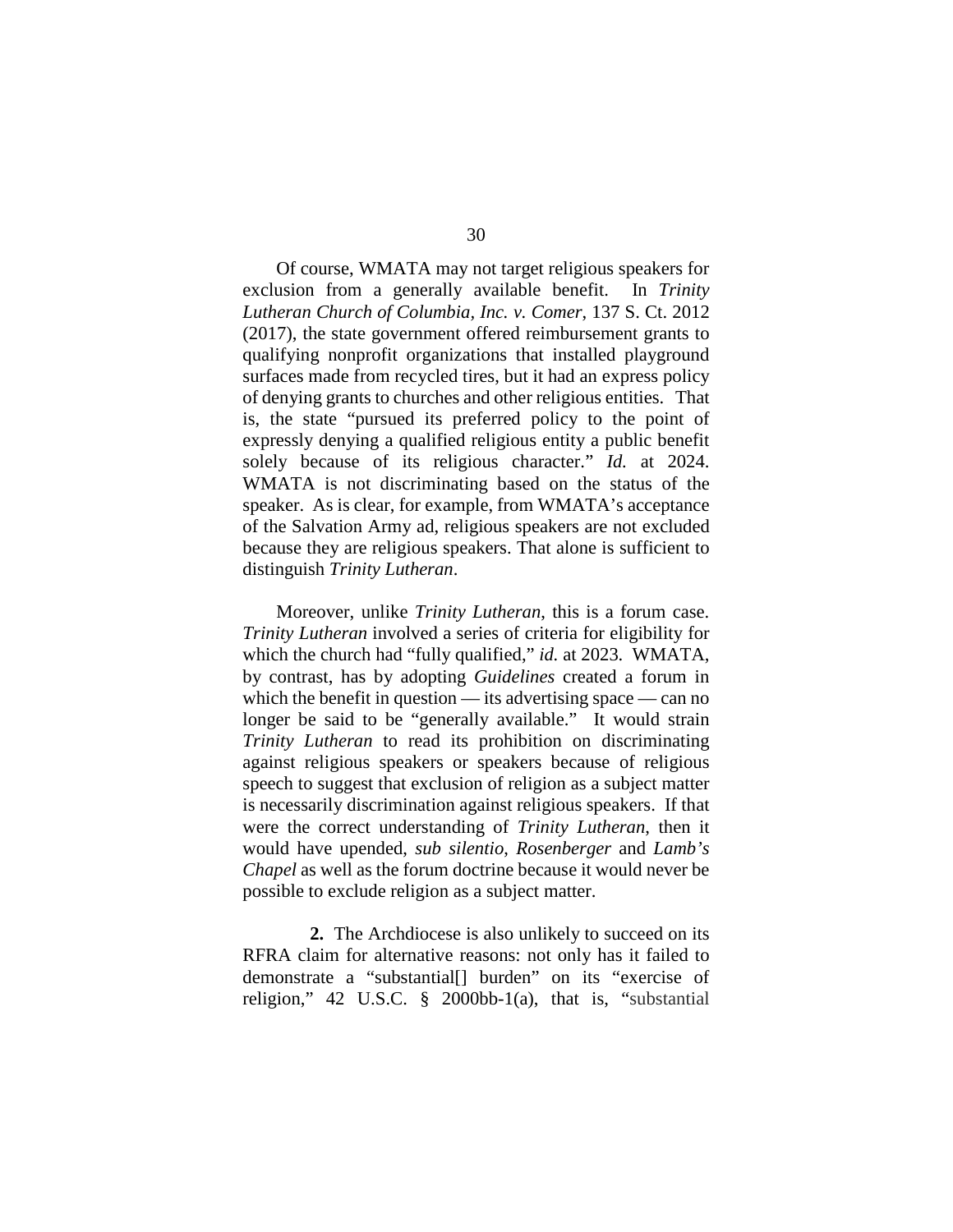pressure on an adherent to modify his behavior and to violate his beliefs," *Kaemmerling v. Lappin*, 553 F.3d 669, 678 (D.C. Cir. 2008) (quoting *Thomas v. Review Bd.*, 450 U.S. 707, 718 (1981)), but also RFRA would appear to be inapplicable to WMATA.

The Archdiocese alleges that advertising on public buses provide a "unique and powerful format" for its evangelization campaign because it "offers high visibility with consistent daily views," including in "many areas of the metropolitan region that are otherwise underserved and that other, more static advertising campaigns might miss." Compl. ¶ 15; *see*  McFadden Decl. ¶¶ 8–10. But the Archdiocese has not alleged that its religion requires displaying advertisements on WMATA's buses promoting the season of Advent, much less the display of any advertisements at all. Instead, the Archdiocese has acknowledged that it has many other ways to pursue its evangelization efforts: in newspapers, through social media, and even on D.C. bus shelters. Compl. ¶¶ 11–12. Sincere religious beliefs are not impermissibly burdened by restrictions on evangelizing in a non-public forum where a "multitude of means" remains for the same evangelization. *See Mahoney v. Doe*, 642 F.3d 1112, 1121 (D.C. Cir. 2011); *Henderson*, 253 F.3d at 17. In these circumstances, the Archdiocese has not demonstrated a likelihood of success on its RFRA claim.

Even so, there is a threshold question whether RFRA can be constitutionally applied to WMATA. WMATA is an interstate compact between two sovereign states and the District of Columbia. *See* D.C. Code § 9-1107.01(4); Md. Code Transp. § 10-204(4); Va. Code Ann. § 33.2-3100(4). The Supreme Court has held that RFRA cannot constitutionally apply to the states, *see City of Boerne v. Flores*, 521 U.S. 507, 511 (1997), because it would impermissibly "curtail[] their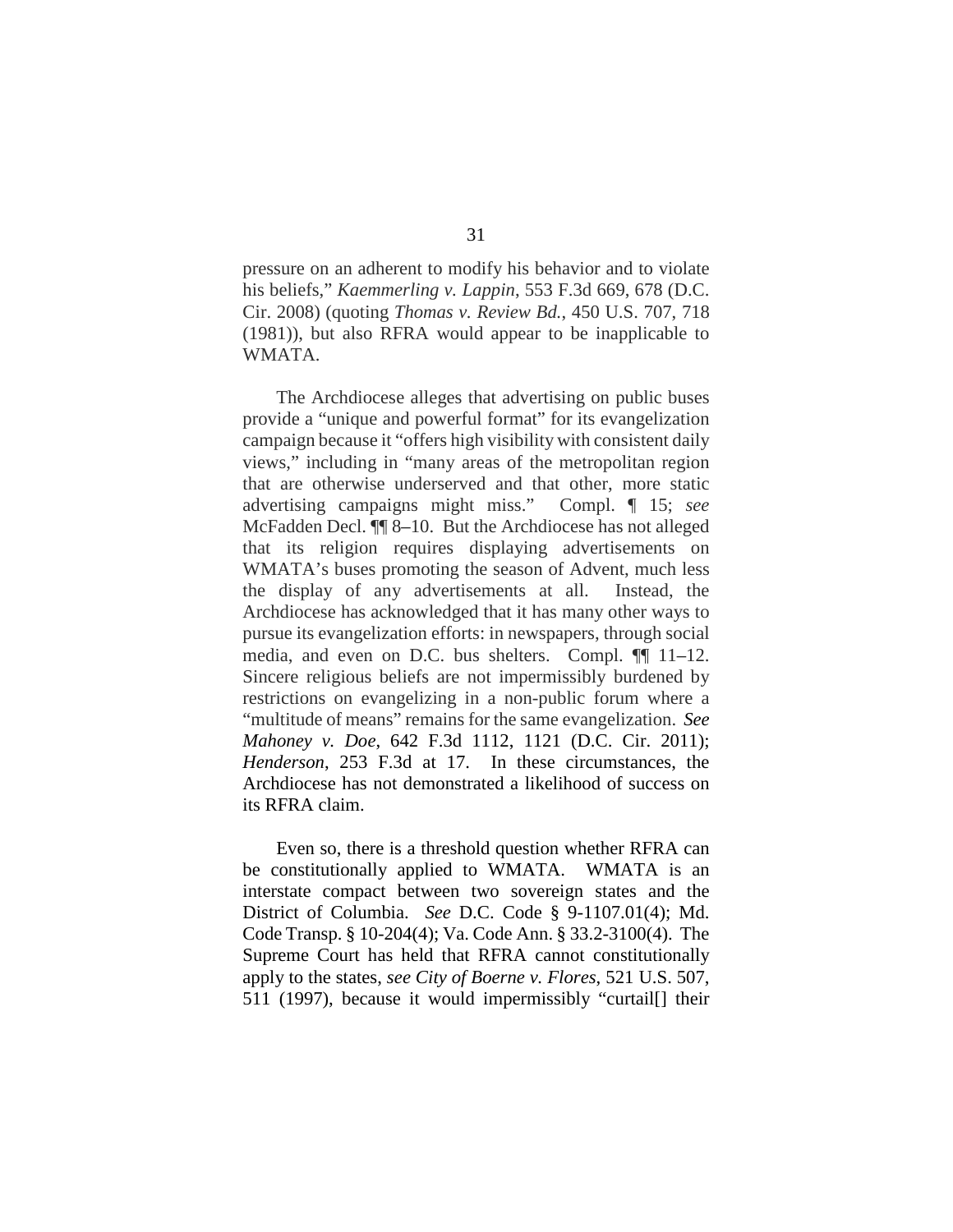traditional general regulatory power" and impose "substantial costs" on the states, *id.* at 534. Although adding Virginia and Maryland to the WMATA Compact may not free the District of Columbia from its own obligation to comply with RFRA, *see Potter v. District of Columbia*, 558 F.3d 542, 544 (D.C. Cir. 2009), the District of Columbia's compliance with RFRA is not at issue. Rather the Archdiocese has challenged WMATA's compliance with RFRA, and WMATA is an instrumentality and agency of states to which the Supreme Court has concluded RFRA cannot constitutionally apply. Immunities conferred by Maryland and Virginia are not lost by the addition of the District of Columbia to the Compact. *See Morris v. WMATA*, 781 F.2d 218, 228 (D.C. Cir. 1986).

The Archdiocese responds that RFRA applies to WMATA because Section 76(e) the Compact provides that if WMATA rules violate the laws, ordinances, rules, or regulations of a signatory, then the law of that signatory applies and the WMATA rule is void. *See* D.C. Code § 9-1107.01(76(e)). The Archdiocese's point would appear to cut against it, because the high degree of control each signatory retains over WMATA suggests the states did not cede their sovereignty by joining the Compact. In any event, it is unclear how RFRA could apply only to the District of Columbia as a Compact member when Maryland and Virginia have not ceded their sovereign prerogatives by joining the Compact, *see Tarrant Regional Water Dist. v. Herrmann*, 569 U.S. 614, 632 (2013); *Morris*, 781 F.2d at 227. The Archdiocese does not suggest that Section 76(e) could be judicially enforceable yet unconstitutional. Compacts generally have the status of federal law. *See Kansas v. Nebraska*, 135 S. Ct. 1042, 1053 (2015). To the extent enforcement in this context would "curtail[]" Maryland's and Virginia's "traditional general regulatory power," *City of Boerne*, 521 U.S. at 534, enforcing the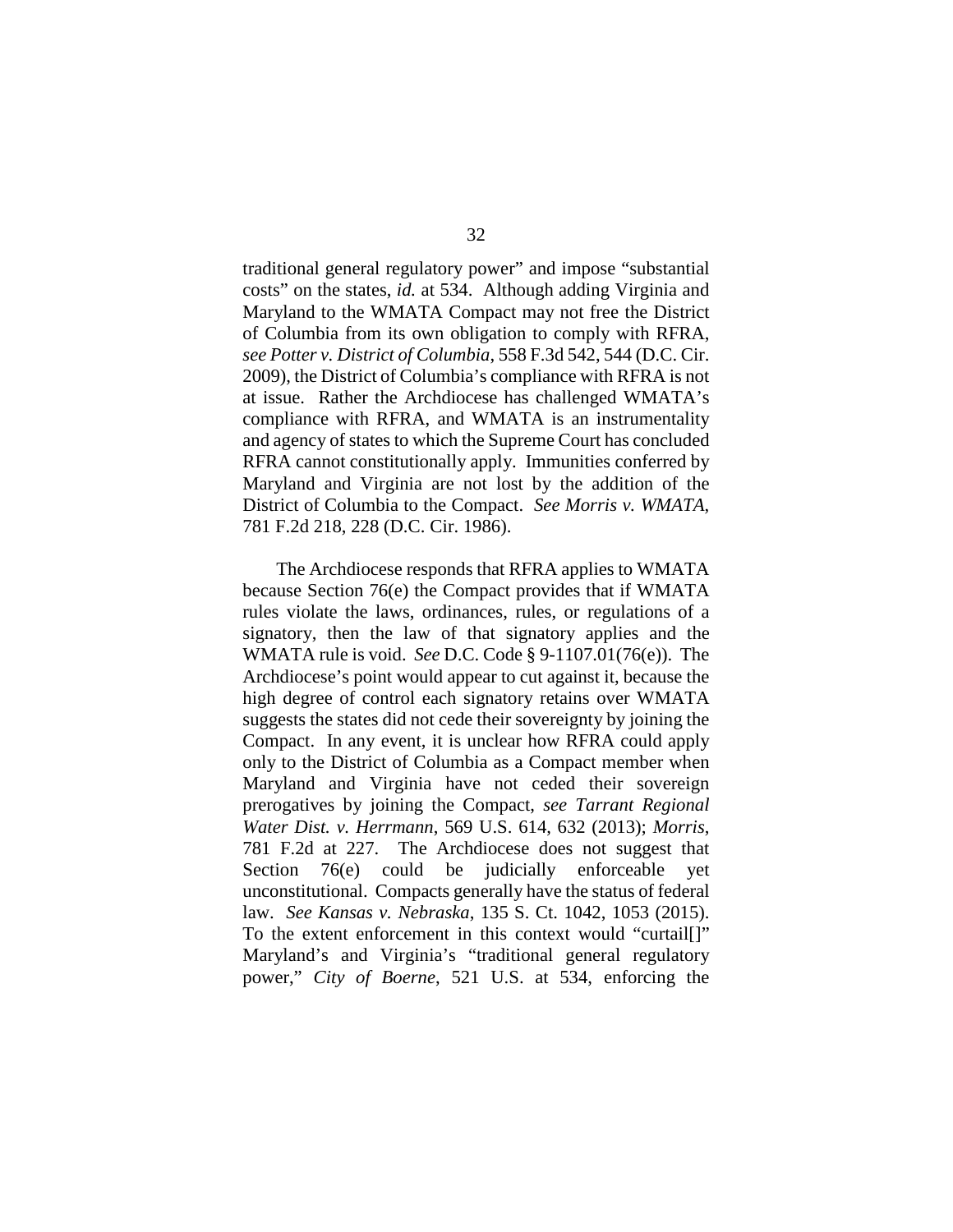Compact provision would produce an unconstitutional result, *see Texas v. New Mexico*, 462 U.S. 554, 564 (1983).

The immunity issue was not thoroughly briefed by the parties, however. Suffice it to say, the Archdiocese's RFRA challenge poses that question as an antecedent issue due to the presence of two sovereign states in the Compact. For now the court need only conclude that the Archdiocese has not demonstrated that it is likely to prevail on the merits of its RFRA challenge, either due to the paucity of the TRO record or the immunity issue underlying the Archdiocese's reliance on Section 76(e).

## **C.**

The remaining preliminary injunction factors irreparable injury, the balance of equities, and public interest — also do not weigh in the Archdiocese's favor. Although "[i]n First Amendment cases, the likelihood of success will often be the determinative factor in the preliminary injunction analysis," *Pursuing America's Greatness v. FEC*, 831 F.3d 500, 511 (D.C. Cir. 2016) (internal quotation marks and citation omitted), this court has not yet decided whether *Winter v. National Resources Defense Council*, 555 U.S. 7, 20–22 (2008), is properly read to suggest a "sliding scale" approach to weighing the four factors be abandoned, *see League of Women Voters*, 838 F.3d at 7 (citation omitted). The instant case likewise "presents no occasion for the court to decide whether the 'sliding scale' approach remains valid after *Winter*." *Id*.

Were the Archdiocese to show a likelihood of success on the merits, *see supra* Part II.A & B, it would prevail on the final three factors because "the loss of constitutional freedoms, 'for even minimal periods of time, unquestionably constitutes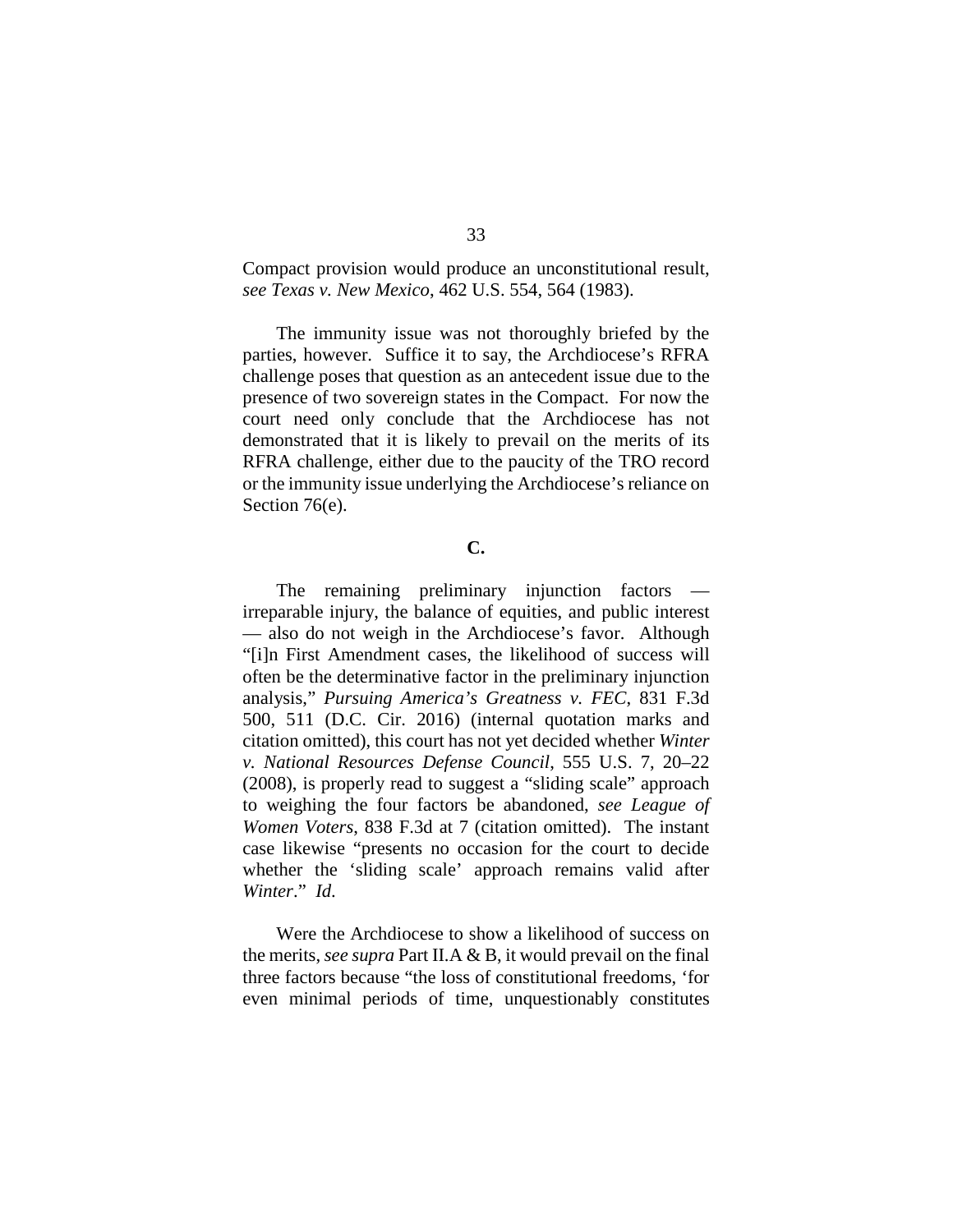irreparable injury,'" *Mills v. District of Columbia*, 571 F.3d 1304, 1312 (D.C. Cir. 2009) (quoting *Elrod v. Burns*, 427 U.S. 347, 373 (1976) (plurality opinion)). This court has defined the irreparable injury analysis to "examine only whether [the constitutional] violation, if true, inflicts irremediable injury," *Chaplaincy of Full Gospel Churches v. England*, 454 F.3d 290, 303 (D.C. Cir. 2006), because the harm both is "certain and great," "actual and not theoretical," and "imminen[t]," and also "beyond remediation," *id.* at 297 (citation omitted). Conversely, the deprivation of constitutional rights constitutes irreparable injury only to the extent such deprivation is shown to be likely. *See League of Women Voters*, 838 F.3d at 8-9 (citing *Winter*, 555 U.S. at 22). The court has no occasion to decide whether, *see* Appellant's Br. 49, irreparable injury could weigh in favor of granting a preliminary injunction where there is no showing of a likelihood of success on the merits.

The same conclusion is true of the final two factors. *See Pursuing America's Greatness*, 831 F.3d at 511 (citing *Nken v. Holder*, 556 U.S. 418, 435 (2009)). The Archdiocese maintains there will be no corresponding harm to WMATA if it runs the Archdiocese's "Find the Perfect Gift" ad, and that WMATA will benefit because it will have gained advertising revenues. WMATA takes the opposite position, having concluded that the additional revenue from accepting such ads is outweighed by the impact on employee morale, community opposition, security concerns, vandalism, and administrative burdens that prompted WMATA to adopt the *Guidelines*. Resolution here hinges on the likelihood of success on the merits because while the costs that WMATA has identified associated with running political, religious, and advocacy ads may outweigh the marginal benefit of additional advertising revenue, the calculus would be different weighing WMATA's costs against the Archdiocese's suffering a constitutional violation.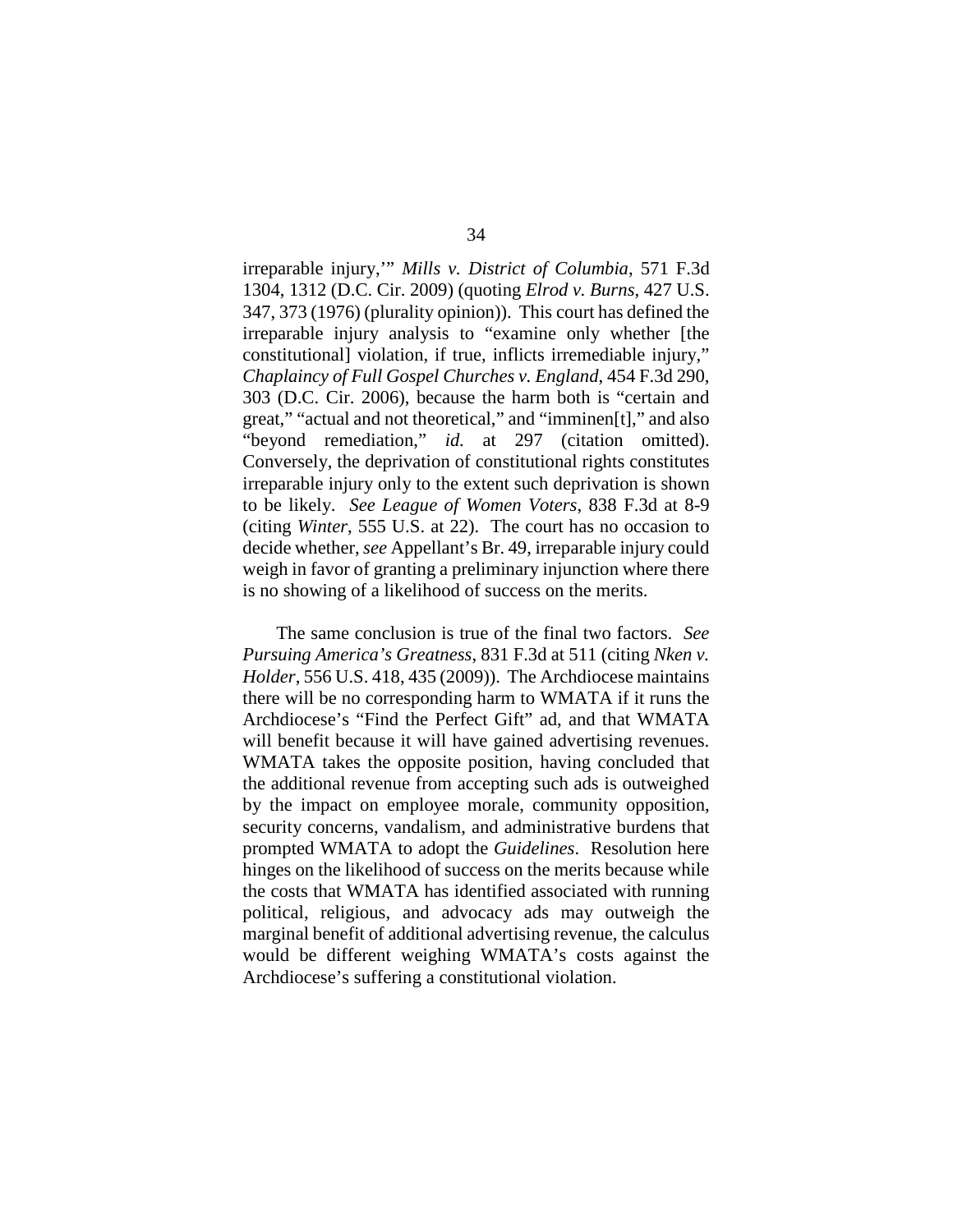Similarly, although the Archdiocese contends that the final factor weighs in its favor because the public interest favors the protection of constitutional rights, the strength of the Archdiocese's showing on public interest rises and falls with the strength of its showing on likelihood of success on the merits. The public interest favors the protection of constitutional rights, *see, e.g.*, *Gordon v. Holder*, 721 F.3d 638, 653 (D.C. Cir. 2013), but the Archdiocese would need to show a likelihood of violation of its constitutional rights, and it has not done so.

In sum, religious speech and the free exercise of religion are of central First Amendment importance. Yet the Archdiocese presses an untenable position under Supreme Court precedent. By urging a capacious vision of viewpoint discrimination, it would effectively prevent the limitation of a non-public forum to commercial advertising, and upend decades of settled doctrine permitting governments to run transit companies without establishing forums for debate on the controversial issues of the ages and of the day, including not only the subject of religion but also politics and advocacy issues. Indeed, having allowed any speech, governments might be required to accept speech on all subjects because the Archdiocese offers no principled limit cabining its position to religion. Urging the finding of a free exercise violation based on no evidence of animus other than Guideline 12's naming of religion, the Archdiocese again invites the court to impute hostility on a heretofore unrecognized basis, and with no suggestion of how the proscription of the subject of religion might otherwise be effected in a non-public forum. This position not only finds no support in Supreme Court precedent, but would also upend it, something this lower court may not do. Accordingly, we affirm the denial of the preliminary injunction.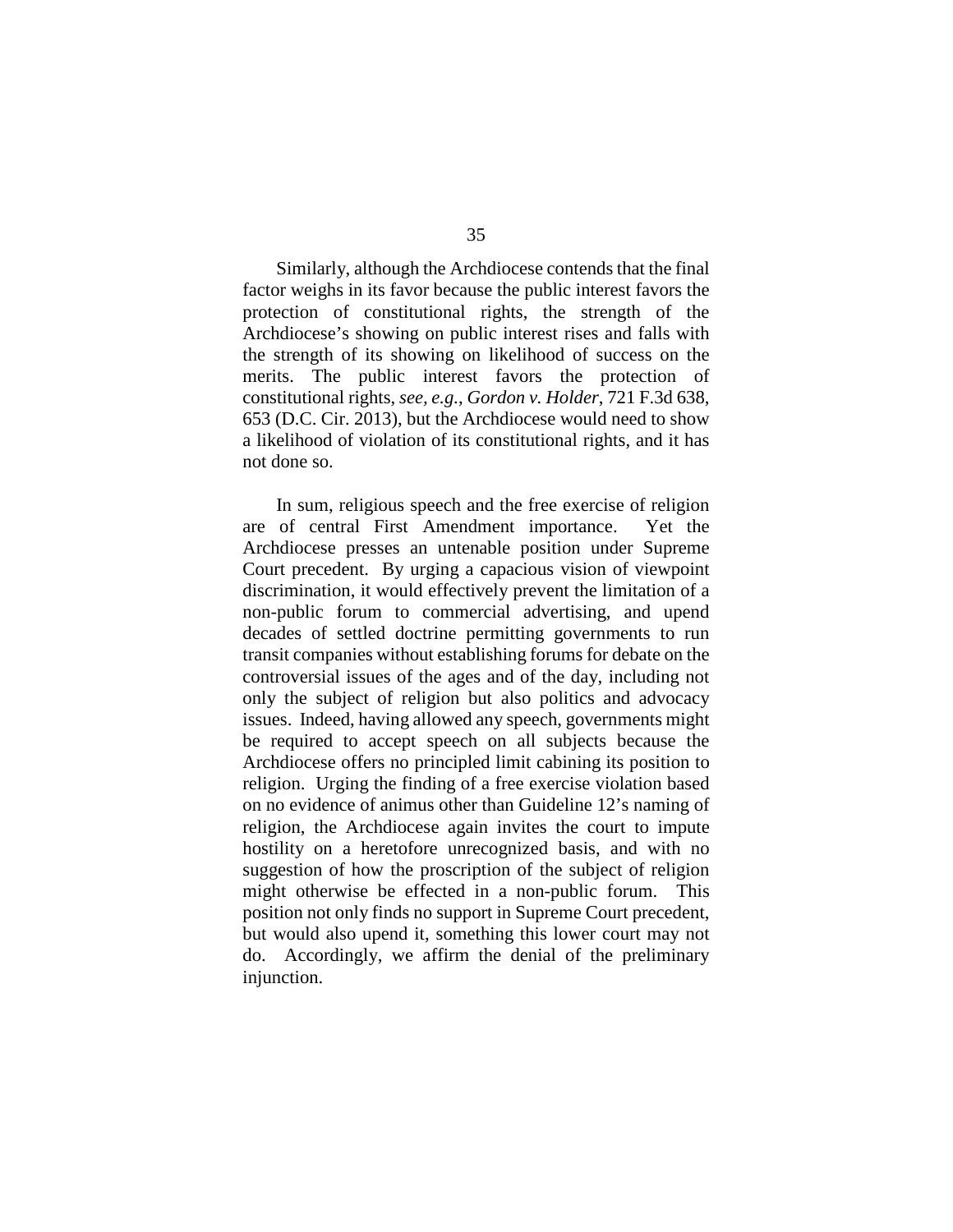WILKINS, *Circuit Judge*: I join in the Court's opinion. I write separately to discuss the importance of traditional forum doctrine to protecting First Amendment values and to emphasize that WMATA's Guideline 12 conforms with those values.

 A founding premise of our political system is that government is not a "competent judge" of truth. *See* James Madison, Memorial and Remonstrance Against Religious Assessments (1785). That responsibility belongs to the people, whose superior ability and authority in the marketplace of ideas is reflected and secured by the First Amendment. *See Turner Broadcasting Sys., Inc. v. FCC*, 512 U.S. 622, 641 (1994) ("At the heart of the First Amendment lies the principle that each person should decide for himself or herself the ideas and beliefs deserving of expression, consideration, and adherence.").

Yet the Constitution accommodates those limited circumstances in which government must be permitted some control over expressive content to carry out its proper functions. For instance, the government may "speak[] on its own behalf." *Walker v. Tex. Div., Sons of Confederate Veterans, Inc.*, 135 S. Ct. 2239, 2251 (2015). Additionally, the government may place speech-restrictive conditions on participation in its programs if those conditions are confined to the scope of the program. *See, e.g.*, *U.S. Agency for Int'l Development v. Alliance for Open Society Int'l, Inc.*, 570 U.S. 205, 215-17 (2013); *FCC v. League of Women Voters of Cal.*, 468 U.S. 364, 399-401 (1984). The government may also prohibit constitutionally unprotected speech, such as defamation or obscenity, so long as the restriction is based on proscribable content and not "hostility – or favoritism – towards the underlying message expressed." *R.A.V. v. City of St. Paul*, 505 U.S. 377, 386 (1992); *see also City of Lakewood v. Plain Dealer Pub. Co.*, 486 U.S. 750, 763-65 (1988).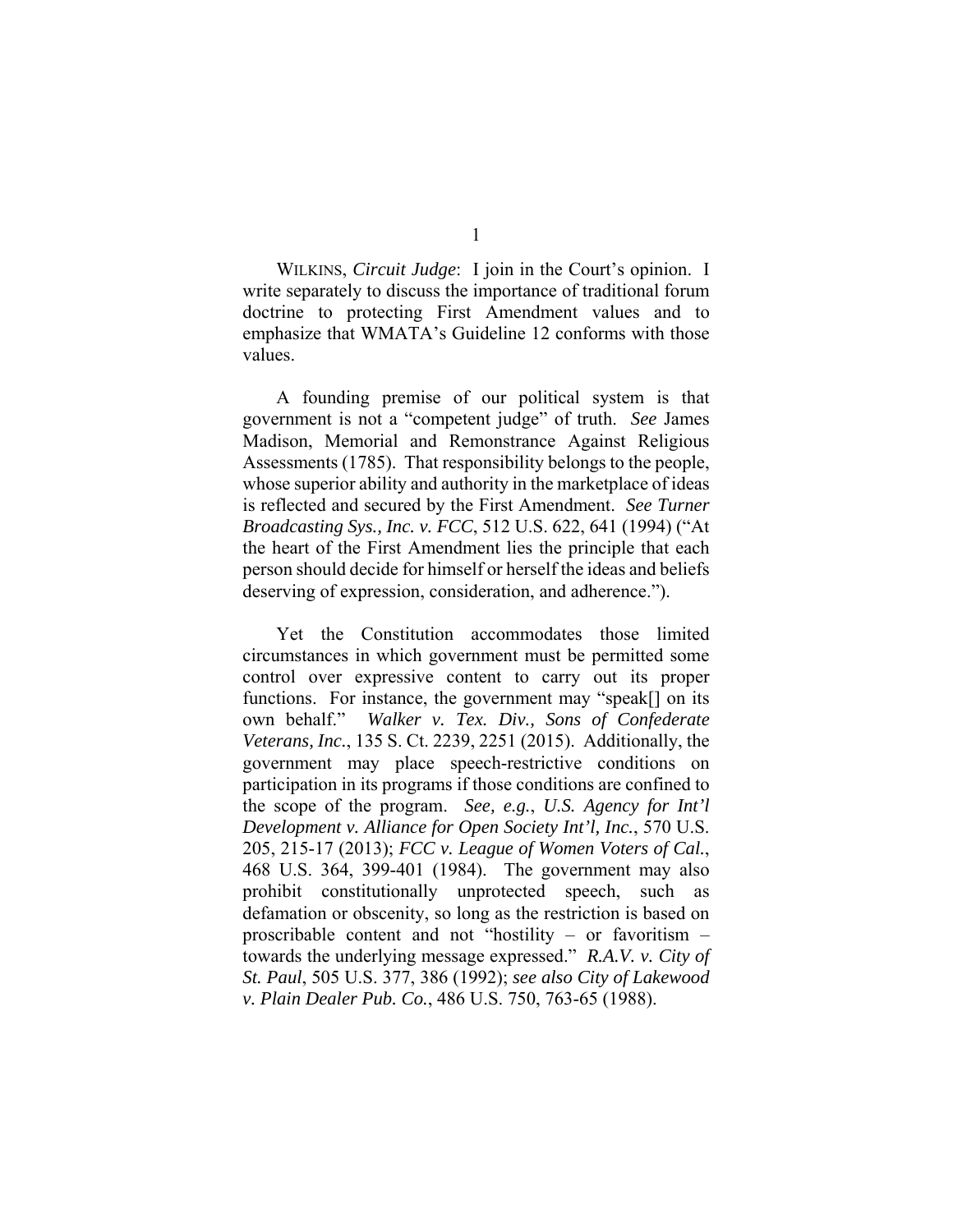These doctrines apply in different contexts but embody the same core First Amendment values: "that more speech, not less, is the governing rule," *Citizens United v. FEC*, 558 U.S. 310, 361 (2010), and that "the danger of censorship . . . is too great where officials have unbridled discretion over a forum's use," *Southeastern Promotions, Ltd. v. Conrad*, 420 U.S. 546, 553 (1975).

To preserve these values within the practical realities of government property, the Supreme Court has repeatedly held that the government may categorically limit the subject matter of private speech in nonpublic forums, provided the limitation is reasonably related to the forum's purposes and, as with restrictions on unprotected speech, not a cover for suppressing viewpoints with which the government disagrees. *See Cornelius v. NAACP Legal Def. & Educ. Fund, Inc.*, 473 U.S. 788, 799-800 (1985) ("Nothing in the Constitution requires the Government freely to grant access to all who wish to exercise their right to free speech on every type of Government property[.]"); *see also Perry Educ. Ass'n v. Perry Local Educators' Ass'n*, 460 U.S. 37, 49 (1983) (holding that the exclusion of communications from one union to potential members while allowing communications from another was not viewpoint discrimination because there was "no indication that the school board *intended* to discourage one viewpoint and advance another" (emphasis added)); *Widmar v. Vincent*, 454 U.S. 263, 280 (1981) ("[T]he university . . . may not allow its agreement or disagreement with the viewpoint of a particular speaker to determine whether access to a forum will be granted.") (Stevens, J., concurring); *Greer v. Spock*, 424 U.S. 828, 838-39 (1976) (concluding a restriction on partisan speech was properly applied because "there is no claim that the military authorities discriminated in any way among candidates for public office based on the candidates' supposed political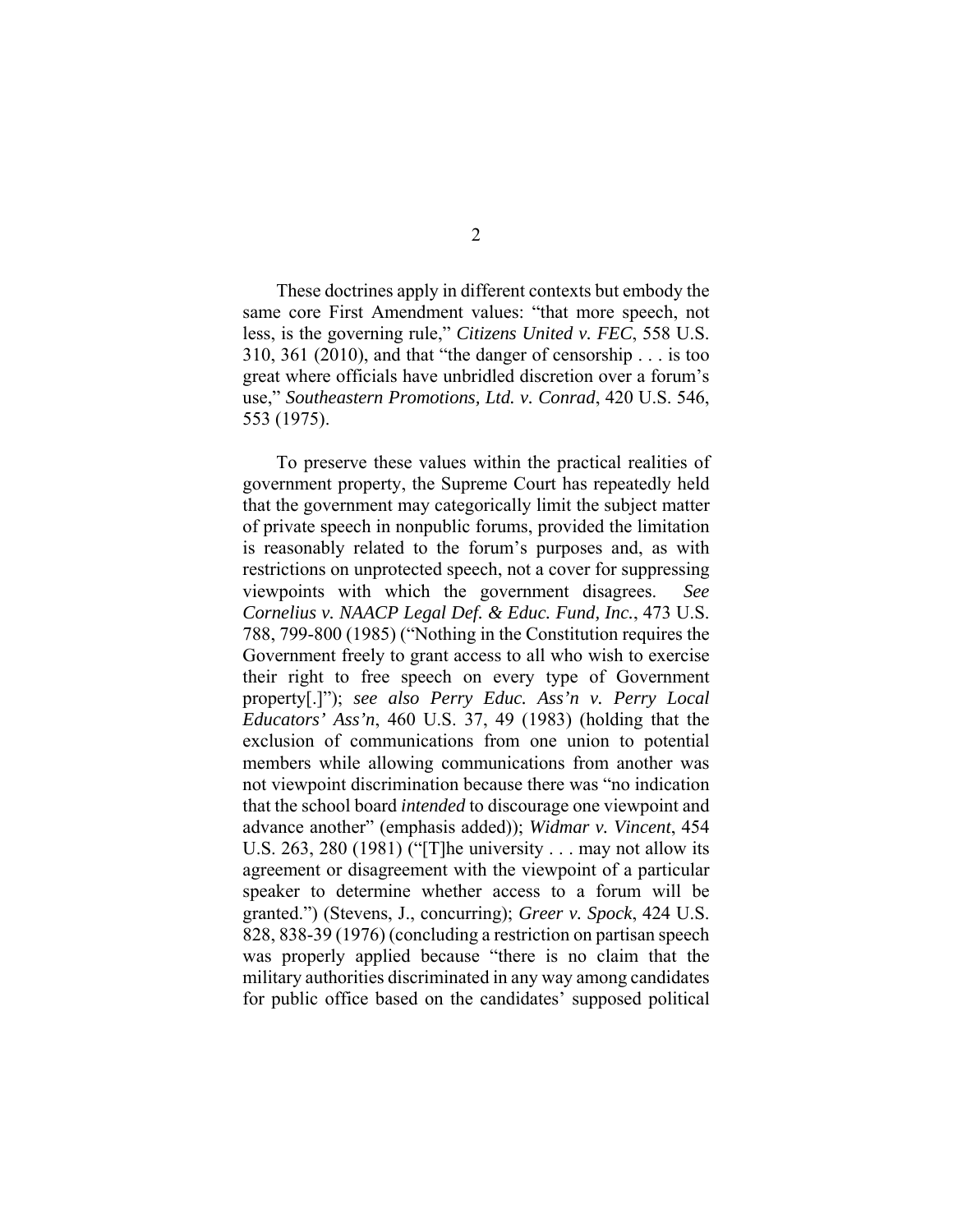views"); *Initiative & Referendum Inst. v. U.S. Postal Serv.*, 685 F.3d 1066, (D.C. Cir. 2012) (A speech restriction in a nonpublic forum is permissible if "reasonable and not an effort to suppress expression merely because public officials oppose the speaker's view."). Government must be able to prospectively set administrable subject-matter-based rules for its nonpublic forums if it is to allow any private speech at all. But because government favoritism in public debate is so pernicious to liberty and democratic decisionmaking, otherwise permissible subject-matter restrictions are rendered unconstitutional when the government chooses sides within the subject matter. *Matal v. Tam*, 137 S. Ct. 1744, 1766 (2017) ("[T]he test for viewpoint discrimination is whether – within the relevant subject category – the government has singled out a subset of messages for disfavor based on the views expressed."); *Good News Club v. Milford Cent. Sch.*, 533 U.S. 98, 112 (2001) ("[S]peech discussing otherwise permissible subjects cannot be excluded from a limited public forum on the ground that the subject is discussed from a religious viewpoint."); *Cornelius*, 473 U.S. at 806 (The government acts unconstitutionally when prohibiting a speaker from expressing "[a] point of view he espouses on an otherwise includable subject.").

Properly understood, the distinction between subject matter and viewpoint is critical to forum doctrine's balance of the practical need to regulate private speech on nonpublic property, on one hand, with maximizing opportunities for speech and vigilance against unbridled administrative discretion, on the other. *See Cornelius*, 473 U.S. at 800. Without reasonable control over the content of private speech in nonpublic forums, government may elect to close a forum entirely rather than deal with the administrative burden or floodgate consequences of accepting private speech without effective subject-matter restrictions. Further, by requiring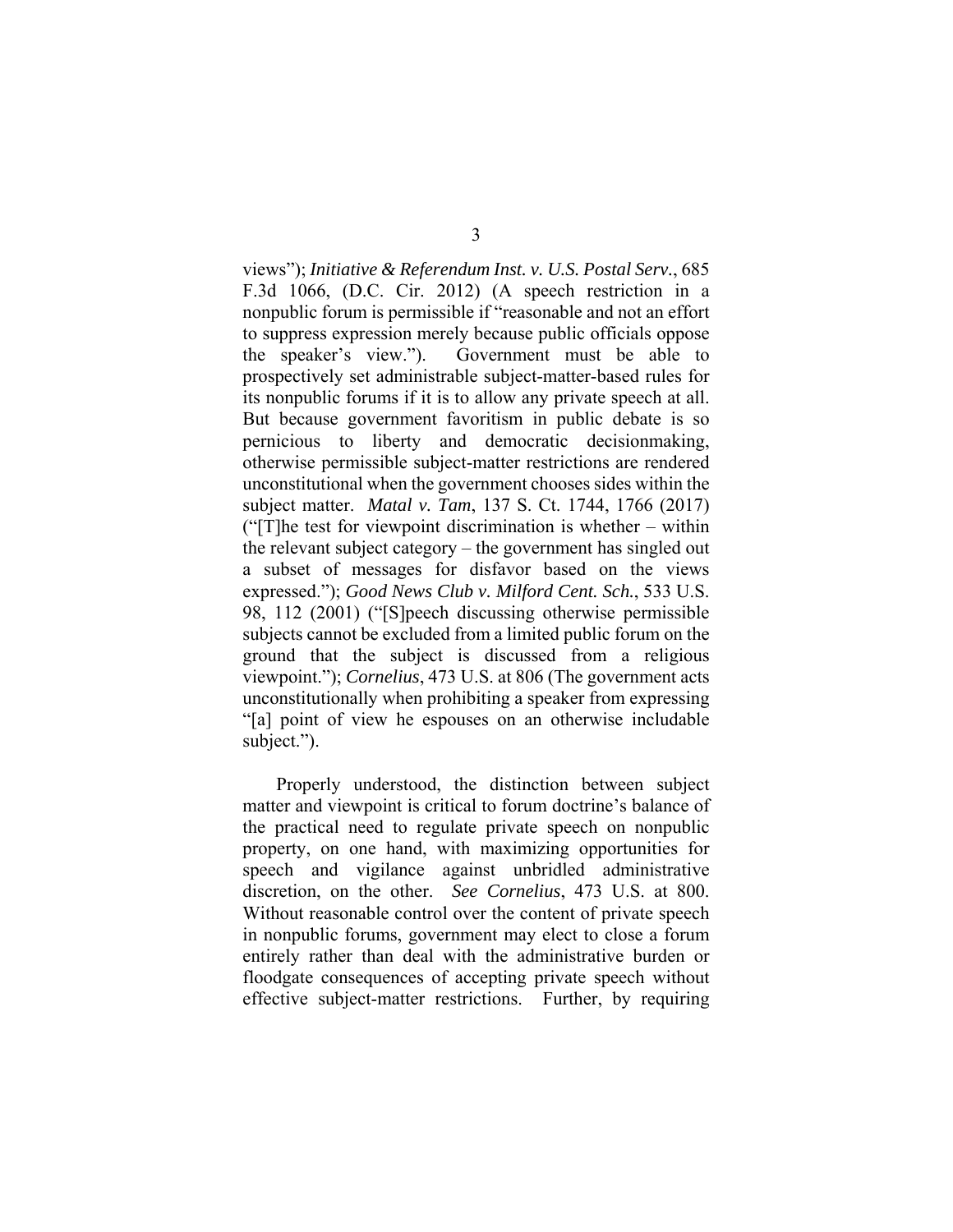government to set prospective, categorical, subject-matter rules by which to evaluate private speech, forum doctrine provides public notice of what speech is permissible and constrains the discretion of government actors to pick favorites on an *ad hoc* basis. *See City of Lakewood*, 486 U.S. at 758 ("Only standards limiting the licensor's discretion will eliminate this danger [of chilling private speech] by adding an element of certainty fatal to self-censorship."); *id.* at 756-57 (collecting cases and explaining that "[a]t the root of this long line of precedent is the time-tested knowledge that in the area of free expression a licensing statute placing unbridled discretion in the hands of a government official or agency . . . may result in censorship").

Guideline 12 fits comfortably within this longstanding doctrinal framework. WMATA prohibits "[a]dvertisements that *promote or oppose* any religion, religious practice or belief." J.A. 209 (emphasis added). Guideline 12 is thus a categorical subject-matter restriction by its own terms: It prohibits any advertisement whatsoever on the subject of religious or anti-religious advocacy, whether favoring or opposing religion in general, or any particular religion, belief, or practice. *Cf. Rosenberger v. Rector & Visitors of Univ. of Va.*, 515 U.S. 819, 831 (1995) ("By the very terms of [its policy], the University does not exclude religion as a subject matter but selects for disfavored treatment those student journalistic efforts with religious editorial viewpoints."). It does not take sides; it restricts all speech on the topic equally, without discriminating within the defined category. *See Minn. Voter's Alliance v. Mansky*, 138 S. Ct. 1876, 1886 (2018) ("The text of the [ordinance] makes no distinction based on the speaker's political persuasion, so [plaintiff] does not claim that the ban [on 'political' apparel] discriminates on the basis of viewpoint."); *Good News Club*, 533 U.S. at 111-12; *see also R.A.V.*, 505 U.S. at 388 ("When the basis for the content discrimination consists entirely of the very reason the entire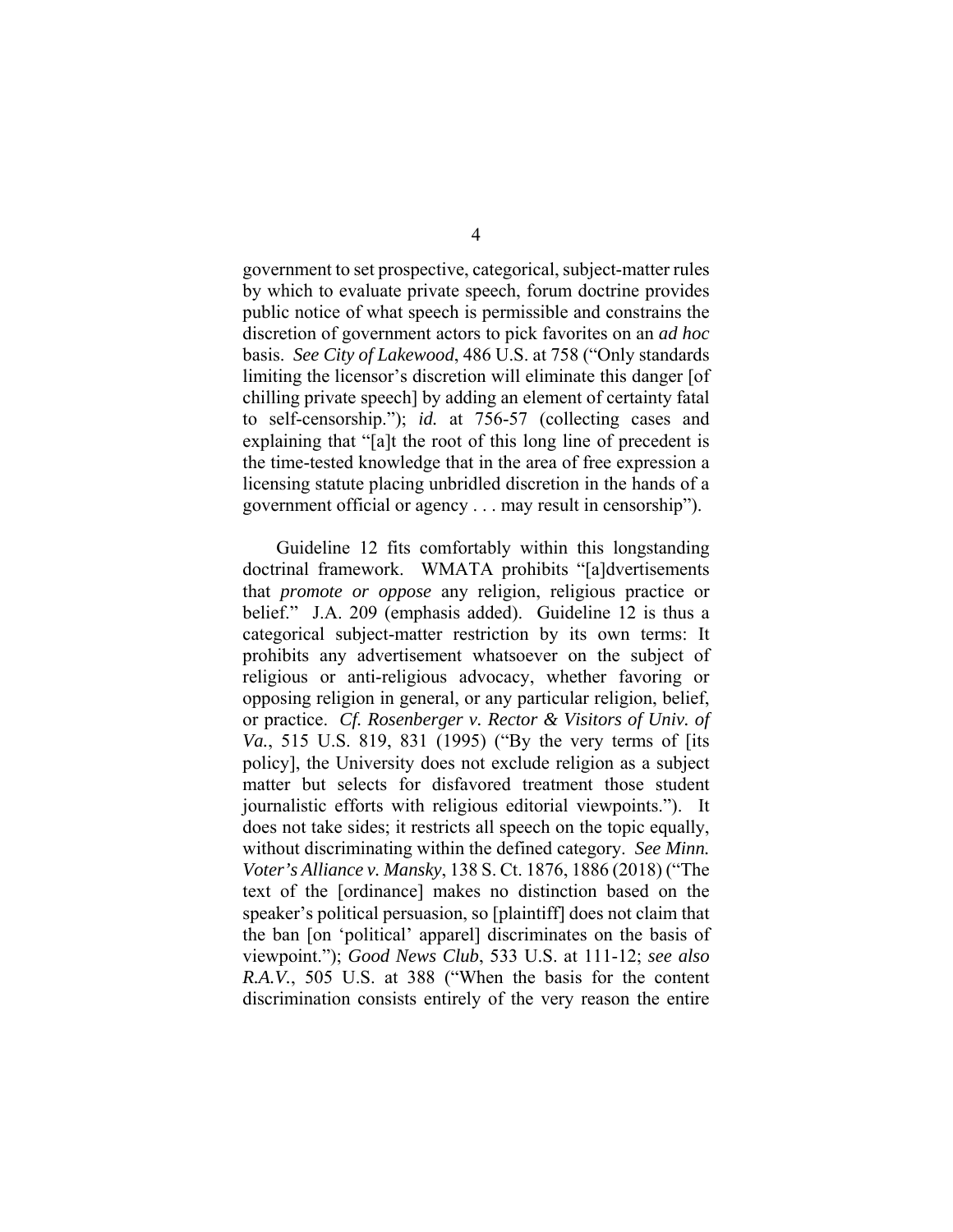class of speech at issue is proscribable, no significant danger of idea or viewpoint discrimination exists.").

By contrast, the speech restrictions struck down in *Lamb's Chapel*, *Rosenberger*, and *Good News Club* each singled out religious viewpoints that otherwise fell within prospectively defined, permissible subject matter. Stated otherwise, those decisions involved rules that permitted private speakers to discuss categories A, B, and C, but when a speaker sought to discuss C from a pro-religious perspective, they were improperly prohibited from doing so. Applying traditional forum doctrine, the Supreme Court held that these prohibitions unconstitutionally singled out a subset of views *within* the forum's permissible, previously established subject-matter categories*. Good News Club*, 533 U.S. at 109 ("Like the church in *Lamb's Chapel*, the Club seeks to address a subject otherwise permitted under the rule, the teaching of morals and character, from a religious standpoint."). This approach comports with the underlying purposes of forum doctrine: Practicality permits government to restrict content within its nonpublic forums in a prospective, administrable manner, but once the parameters of those restrictions are set, administrators cannot further discriminate against a disfavored view that falls within those predetermined parameters.

Here, the Archdiocese does not challenge the exclusion of speech that otherwise fits within a permissible subject matter category – it challenges the subject-matter category itself. *Cf. Rosenberger*, 515 U.S. at 831 ("[T]he University does not exclude religion as a subject matter but selects for disfavored treatment those student journalistic efforts with religious editorial viewpoints."). The Archdiocese argues that if commercial advertisements mentioning the holiday season are approved, its religious-advocacy advertisements must also be permitted because they share the same holiday-season "subject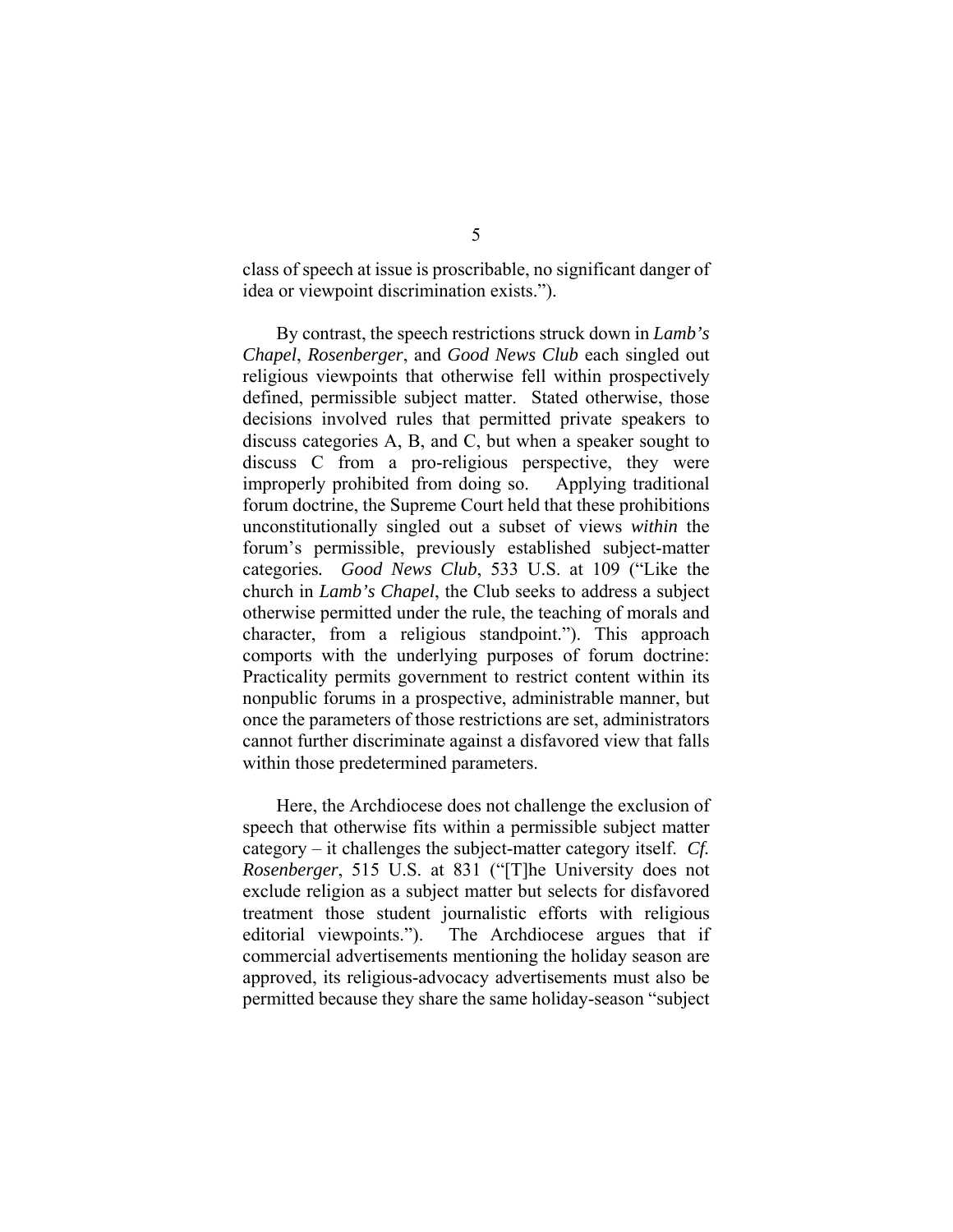matter" and, therefore, any distinction would be based on "viewpoint." Appellant Br. 19-20. But such alleged "viewpoint" discrimination could always be reverseengineered by comparing a prohibited statement with any permitted statement – real or hypothetical – and finding some kind of subject-matter commonality between the two. This improperly inverts the forum-doctrine analysis, ignoring how the government prospectively defined permissible subject matter for its nonpublic forum in general, and instead focusing on how a stymied *speaker* wants to characterize the relevant "subject matter" in a particular case. Allowing an individual private speaker to retroactively redefine the relevant "subject matter" whenever her speech is restricted, as the Archdiocese would have us do, is not only contrary to how the Supreme Court has structured forum analysis, it would make crafting administrable content categories for nonpublic forums nearly impossible.

At base, the Archdiocese asks us to erase the Supreme Court's critical distinction between permissible subject-matter restrictions and impermissible viewpoint discrimination. However, as the primary opinion notes, the Supreme Court has repeatedly upheld and applied the distinction between subject matter and viewpoint. *See, e.g.*, *Mansky*, 138 S. Ct. at 1885 ("[O]ur decisions have long recognized that the government may impose some content-based restrictions in nonpublic forums[.]"); *Reed v. Town of Gilbert*, 135 S. Ct. 2218, 2230 (2015) ("Government discrimination among viewpoints – or the regulation of speech based on the specific motivating ideology or the opinion or perspective of the speaker  $-$  is a more blatant and egregious form of content discrimination" than subject-matter restrictions. (quotation marks omitted)); *Rosenberger*, 515 U.S. at 830-31 (distinguishing between restricting religious subject matter and religious viewpoints). And for good reason: Forum doctrine's boundary between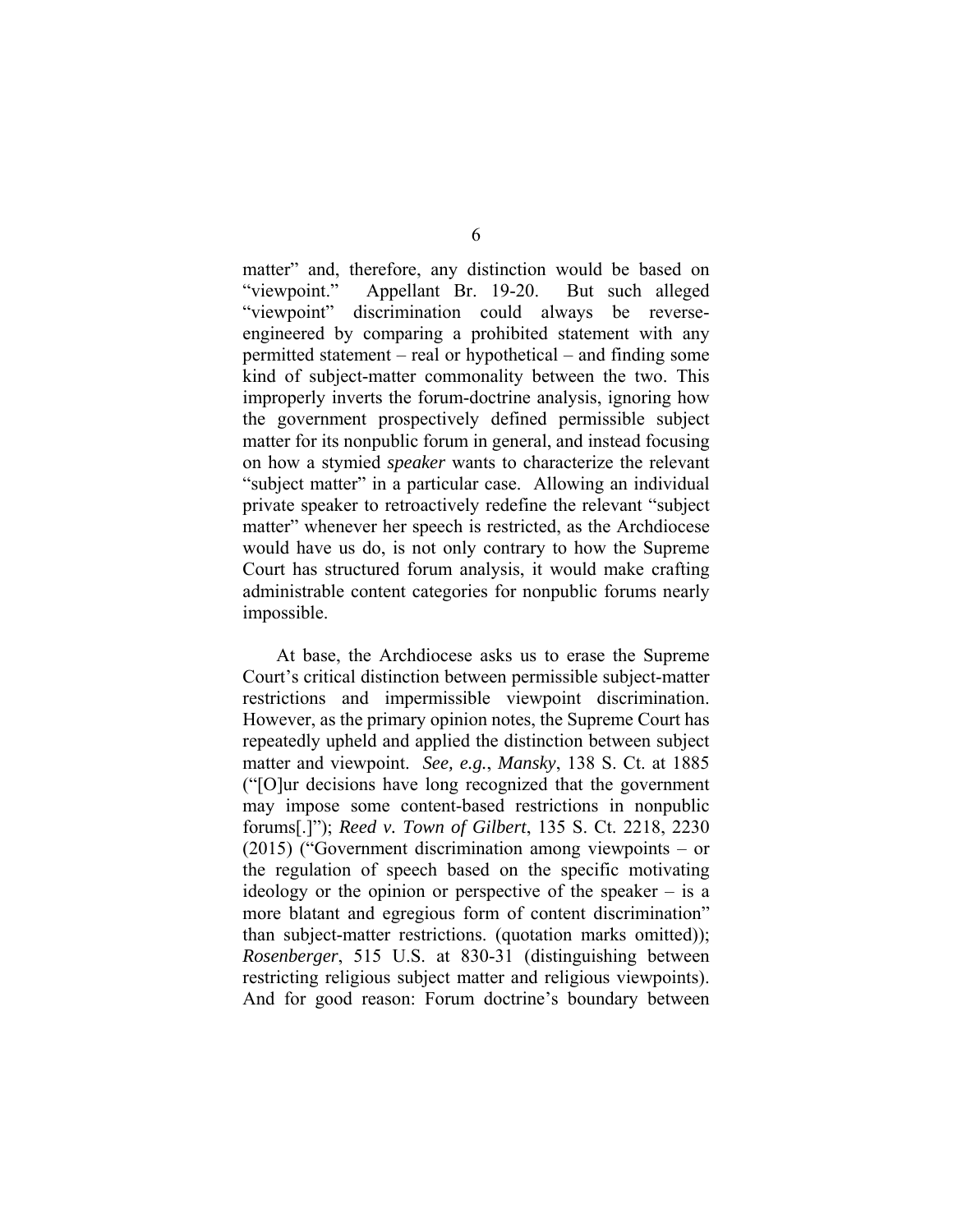permissible subject-matter restrictions and impermissible viewpoint discrimination is a load-bearing wall in the First Amendment's structure. Adopting the Archdiocese's position would topple the careful balance struck by the Supreme Court of allowing government to manage expressive content in nonpublic forums, while cabining its discretion with administrable rules and encouraging it to keep these forums open to private speech.

Further, the lack of a principled limitation of the Archdiocese's rule to religious speech could have sweeping implications for what private expression government may be compelled to allow in nonpublic forums once it allows any at all. *See Matal*, 137 S. Ct. at 1763 (holding, in the context of commercial speech, that the Lanham Act's prohibition on registering offensive or disparaging trademarks constituted unconstitutional viewpoint discrimination analogous to that in a limited public forum); *Heffron v. Int'l Soc. for Krishna Consciousness, Inc.*, 452 U.S. 640, 652 (1981) ("[R]eligious organizations [do not] enjoy rights to communicate . . . superior to those of other organizations having social, political, or other ideological messages to proselytize."). In neither briefing nor at oral argument did the Archdiocese offer a cogent explanation of how such a rule could be restricted to religious speech. After all, *political* speech has frequently been designated as the most highly protected form of First Amendment expression. *See, e.g.*, *Pursuing America's Greatness v. FEC*, 831 F.3d 500, 508 (D.C. Cir. 2016) ("The First Amendment 'has its fullest and most urgent application to speech uttered during a campaign for political office.'" (quoting *Ariz. Free Enter. Club's Freedom Club PAC v. Bennett*, 564 U.S. 721, 734 (2011))). And, in addition to naming the "free exercise of religion" as a fundamental right, the plain text of the First Amendment explicitly protects activities such as petitioning and the press. U.S. Const. amend. I. The Archdiocese's approach of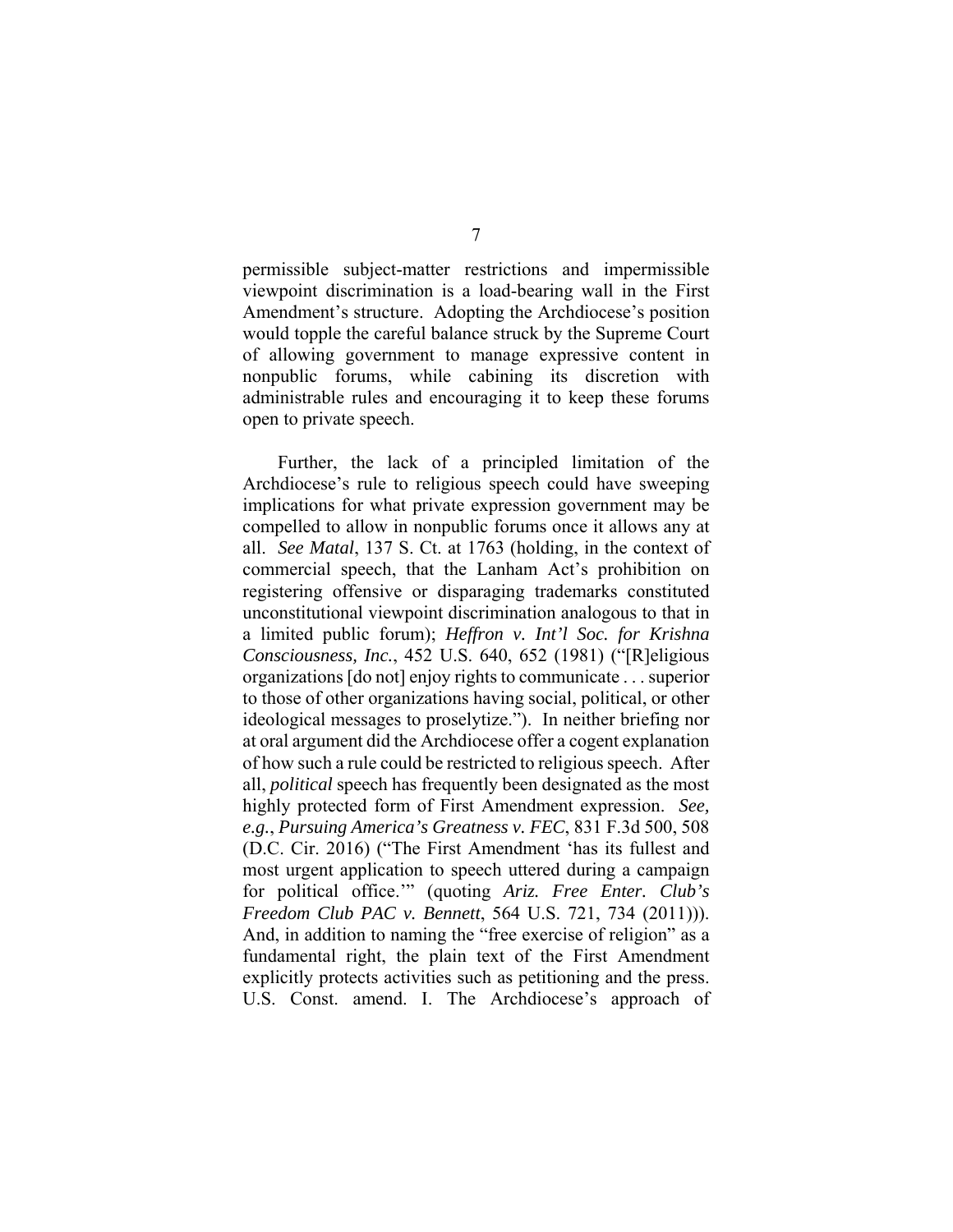collapsing subject matter and viewpoint might therefore reclassify the vast majority of what are now considered subjectmatter restrictions as unconstitutional viewpoint restrictions, forcing government to choose between opening nonpublic forums to almost any private speech, or to none. Such a result is inimical to the First Amendment. *See Ark. Educ. Television Comm'n v. Forbes*, 52 U.S. 666, 680-81 (1998).

 Of course, it is not enough to avoid viewpoint discrimination; a subject-matter restriction must also be reasonable, *i.e.*, "consistent with the government's legitimate interest in maintaining the property for its dedicated use." *Initiative & Referendum Inst.*, 685 F.3d at 1073. The Supreme Court recently provided further guidance on forum doctrine's "reasonableness" prong in *Minnesota Voters Alliance v. Manksy*, which struck down a ban on any "political badge, political button, or other political insignia" in the interior of a polling place as unreasonable in relation to the purposes of the forum. 138 S. Ct. at 1883. "Although there is no requirement of narrow tailoring in a nonpublic forum, the State must be able to articulate some sensible basis for distinguishing what may come in from what must stay out." *Id.* at 1888. The vagueness of the word "political," "combined with haphazard interpretations the State [] provided in official guidance and representations to [the] Court," led the Supreme Court to conclude that the ban did not survive the "forgiving" reasonableness test. *Id.*

As the primary opinion explains, both record evidence and common sense show a "sensible basis" for WMATA's conclusion that prohibiting religious or anti-religious advocacy advertisements avoids risks of vandalism, violence, passenger discomfort, and administrative burdens in a manner that serves the forum's stated purpose of providing "safe, equitable, and reliable transportation services." J.A. 204. Guideline 12 is also